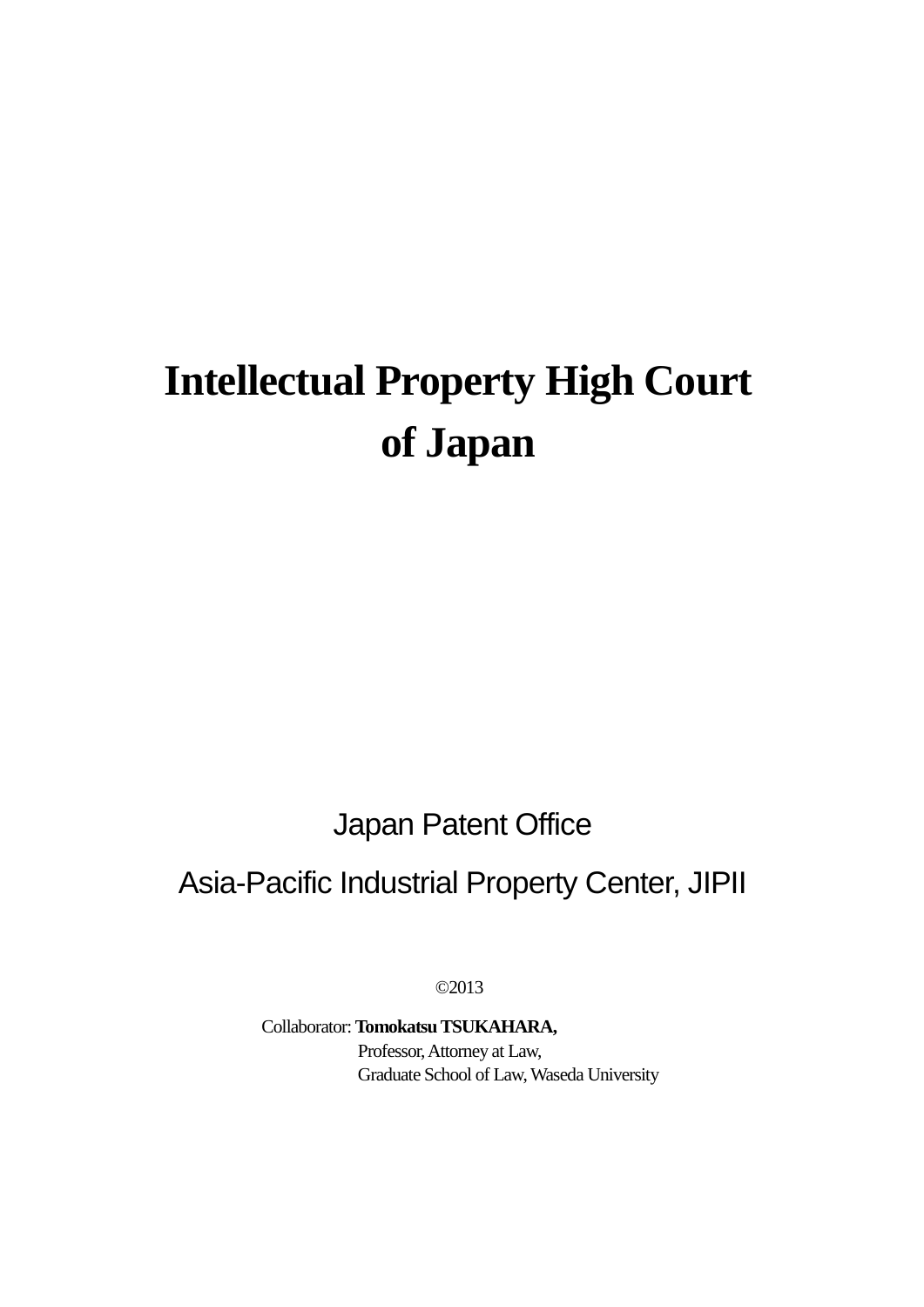## **CONTENTS**

| Page                                                                                                                                                             |
|------------------------------------------------------------------------------------------------------------------------------------------------------------------|
|                                                                                                                                                                  |
|                                                                                                                                                                  |
|                                                                                                                                                                  |
|                                                                                                                                                                  |
|                                                                                                                                                                  |
|                                                                                                                                                                  |
|                                                                                                                                                                  |
|                                                                                                                                                                  |
|                                                                                                                                                                  |
| 2. The number of technical advisors in the IP High Court and degree of involvement                                                                               |
|                                                                                                                                                                  |
| 4. Composition of Technical Advisors by Occupation, by Age, and by Field 17                                                                                      |
|                                                                                                                                                                  |
|                                                                                                                                                                  |
| 7. Statutory Rules on the Involvement of the Technical Advisor and Implementation                                                                                |
| 8. Paying the Costs of the Technical Advisory System and the Skill Up Course for                                                                                 |
|                                                                                                                                                                  |
| 1. Lawsuit against an Appeal/Trial Decision under the IP High Court  31                                                                                          |
| 2. The Number of Patent Cases Commenced and the Average Time Intervals from                                                                                      |
|                                                                                                                                                                  |
| 1. Data on Patent and Other IP Rights Infringement Cases Commenced  35                                                                                           |
| 2. The Decrease in the Number of Patent Infringement Cases Commenced, the Trend<br>in Invalidation Rulings in the Last Decade, and the Decrease in the Number of |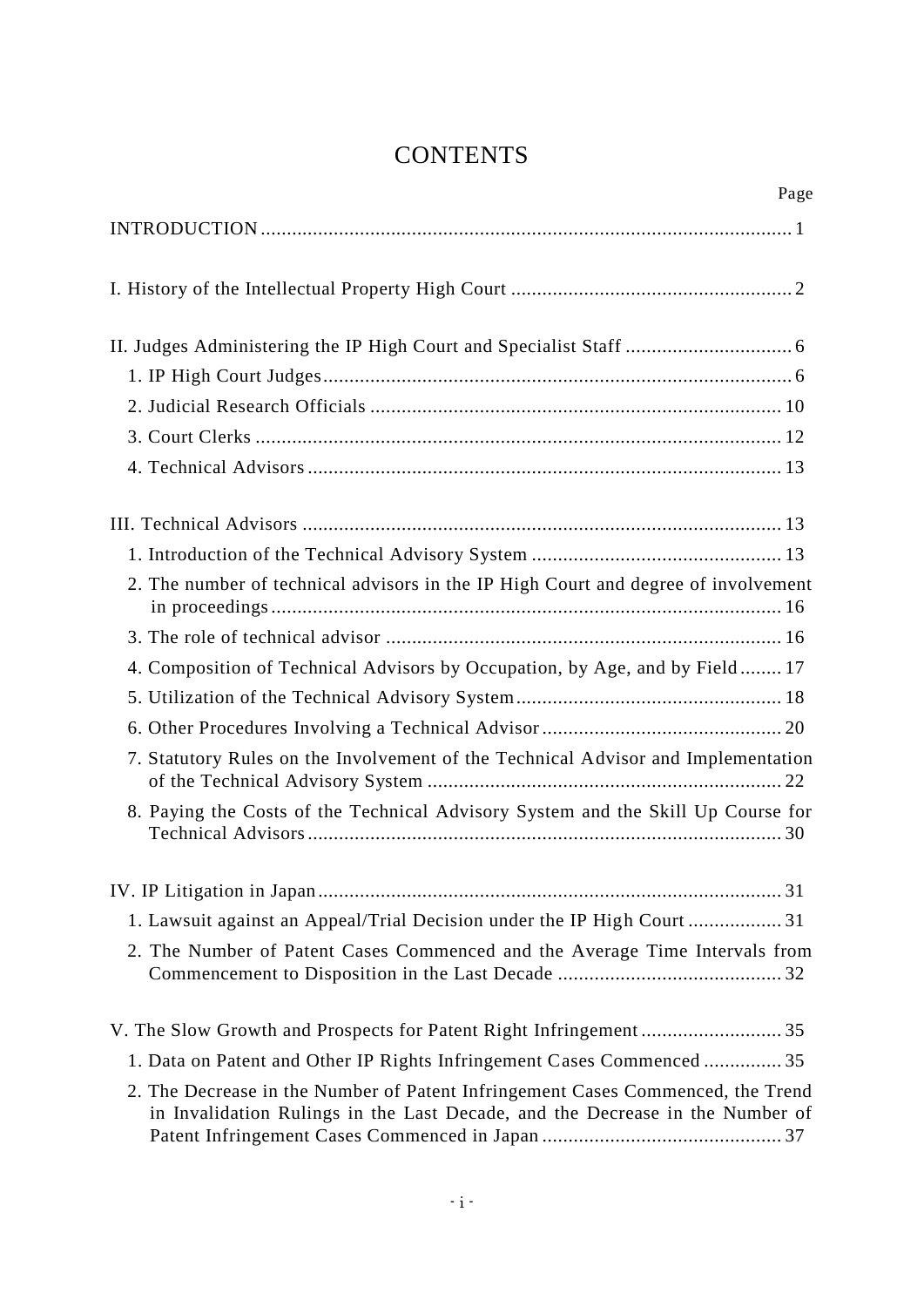| 3. International Comparison of the Number of Patent Right Infringement Lawsuits     |
|-------------------------------------------------------------------------------------|
| 4. Will Patent Right Infringement Litigation Flourish Some Day?47                   |
| VI. Recent Developments in the Doctrine of Equivalents in the IP High Court  47     |
| 1. Chaos Caused by the Supreme Court Judgment Pro the Doctrine of Equivalents       |
| 2. Japan's First Supreme Court Judgment Pro the Doctrine of Equivalent Pronounced   |
| 3. Pronouncement of the Supreme Court Judgment of February 24, 1998 52              |
| 4. The High Court Judgments Pro the Doctrine of Equivalents after the Supreme       |
| 5. Expectations for Japanese Judges on the Issue of Infringement under the Doctrine |
|                                                                                     |
|                                                                                     |
|                                                                                     |
|                                                                                     |
|                                                                                     |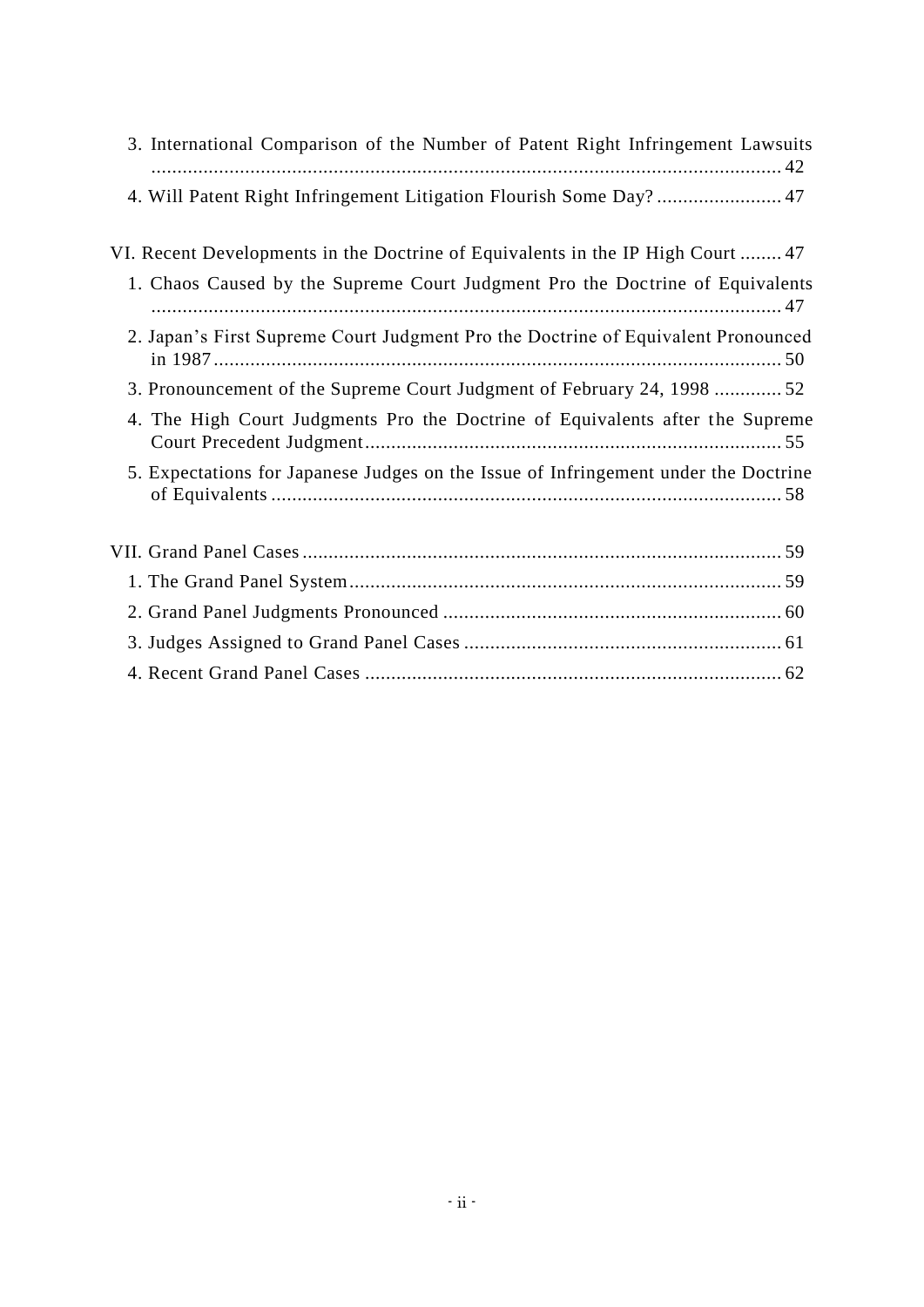#### INTRODUCTION

This textbook outlines the background to the establishment of the Intellectual Property High Court (generally called the "IP High Court") and illustrates proceedings under the IP High Court involving IP specialists with a focus on cases in the major categories.

The author was involved in IP lawsuits over the years since he assumed office as a judge at a special branch of the Tokyo High Court, the predecessor of the IP High Court in January 2003. After the IP High Court started in April 2005, he was in charge of IP lawsuits as the presiding judge in its Fourth Division until May 2007, and thereafter in charge of IP lawsuits as the presiding judge in the First Division as well as responsible for improving the IP court environment and public relations as Chief Judge of the IP High Court until he retired at retirement age. Since retirement he has been practicing as an attorney-at-law in IP litigation brought before the IP High Court. This textbook intends to provide practical knowledge based on the author's experience and expertise.

This textbook describes the author's professional observations of how court proceedings have been handled, not only by his judicial body but also by other judicial bodies, and they will, as a matter of course, sometimes be different from the opinions and views officially published by the IP High Court in some respects. This is particularly true because the court administration has two different aspects as a judicial body carrying out trial methods in unilateral agreement, and with each judge carrying out trial methods independently, not bound by the opinions of the rest of the judicial body. Note that the opinions and views contained in this textbook are presented from the author's personal viewpoint.

For information, the IP High Court provides updated information on its website regarding IP lawsuits brought mainly before the IP High Court.

It will give the author great pleasure if this textbook provides a better understanding of and inspires interest in the IP High Court and IP lawsuits, thereby contributing to further advancement in the field of IP lawsuits and cultural/industrial development of intellectual property rights.

> February 2013 TSUKAHARA Tomokatsu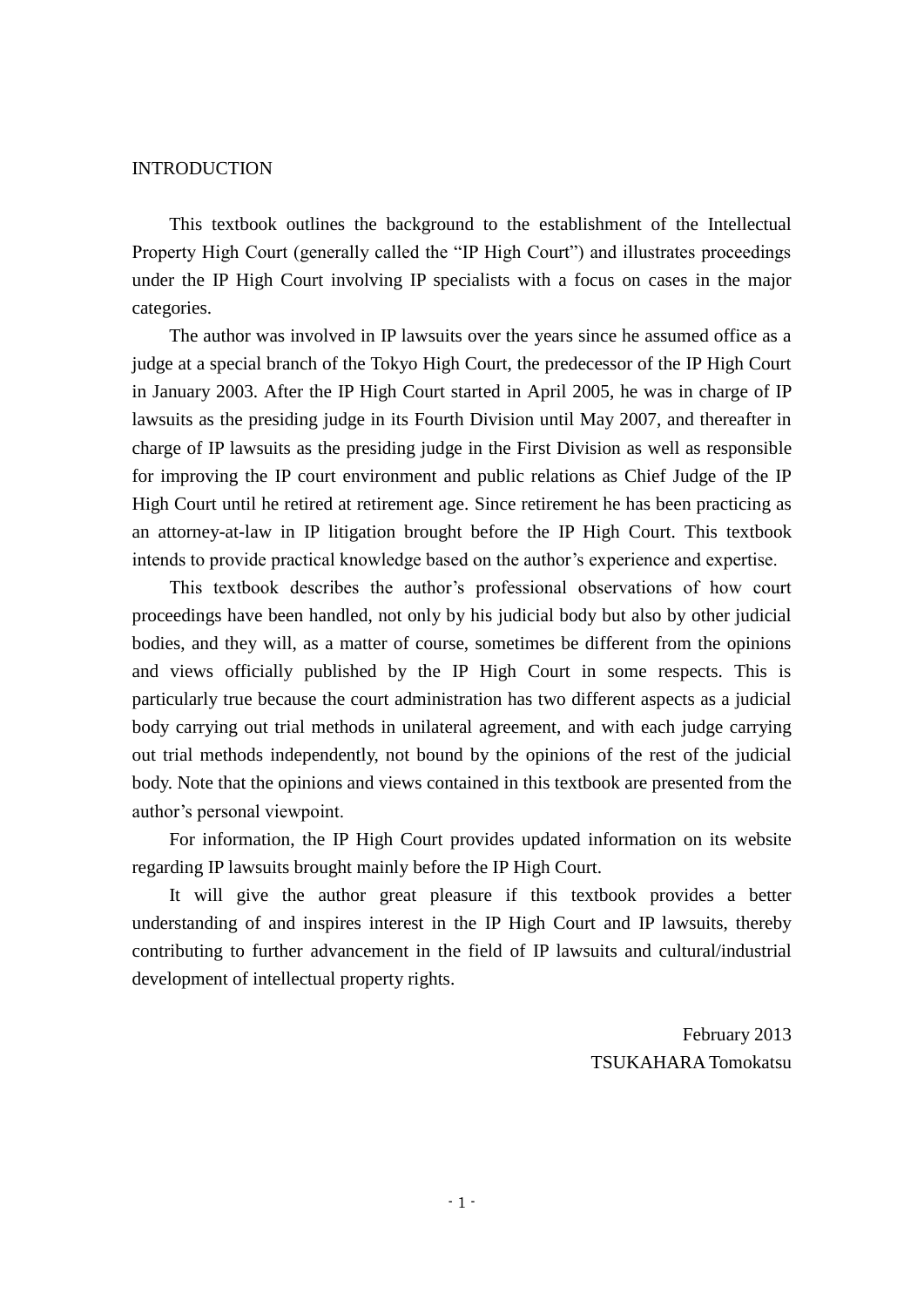## **I. History of the Intellectual Property High Court Japan's first specialized court**

The Intellectual Property High Court (hereinafter, the "IP High Court") was the first specialized court established in Japan to specialize in only one field. The IP High Court was established on April 1, 2005 in accordance with the Law for the Establishment of the IP High Court (enacted on June 18, 2004) and started judicial services on the day of enactment. Although the Patent Act, the Code of Civil Procedures and other related laws have been drastically amended since then, there have been no amendments made to the law governing the system of the IP High Court. To date, the IP High Court system has been effectively and smoothly in place as "the center of IP lawsuits" in Japan.<sup>1</sup>

However, the IP High Court is not outside the range of procedural law, including the Code of Civil Procedure, the Administrative Case Litigation Act, the Court Act and so forth, or outside the judicature of the Supreme Court. The avenue for lodging appeals against judgments and decisions of the IP High Court is through the Supreme Court. Also its judicatory power, including the personnel affairs of IP High Court judges, belongs to the line of the Supreme Court to the Tokyo High Court.

#### **Characteristics of IP High Court cases**

-

The IP High Court is the court of second instance in civil lawsuits for infringement of patent rights, trademark rights, design rights, copyright, etc., and the court of first instance exclusively hearing administrative lawsuits against appeal/trial decisions made by the Japan Patent Office (JPO) relating to patents, trademarks, design and so forth. (Except for patent right infringements, second-instance IP infringement cases may be heard by the Osaka High Court, the Nagoya High Court and other high courts as well as the IP High Court.) The respective IP laws stipulate substantial and severe criminal penalties against willful infringers of IP rights. For example, there are actually criminal trials hearing cases of violation of the Patent Act, the Copyright Act, etc. Yet these criminal cases are not heard in the IP High Court.<sup>2</sup>

<sup>&</sup>lt;sup>1</sup> For the Law for the Establishment of the IP High Court and the objective/purpose and implementation of the new system, see the paper "Outline of the Intellectual Property High Court of Japan," AIPPI Journal, May 2005 by Professor SHINOHARA Katsumi (first Chief Judge of the IP High Court, currently Visiting Professor at Keio University).

The term "the center of IP lawsuits" is referred to by Justice SONOH Takashi (then concurrently Director of the Civil Affairs Bureau and the Administrative Affairs Bureau of the Supreme Court) in relating his recollections of those days.

<sup>&</sup>lt;sup>2</sup> Many people ask why the IP High Court does not hear criminal cases of IP right infringement. This is probably because a typical case in this area is a dead copy offense so that there is not much argument in terms of interpretation of law. By the way, a matter of indirect infringement is the major issue in a civil action of patent right or copyright infringement. Although the provisions on this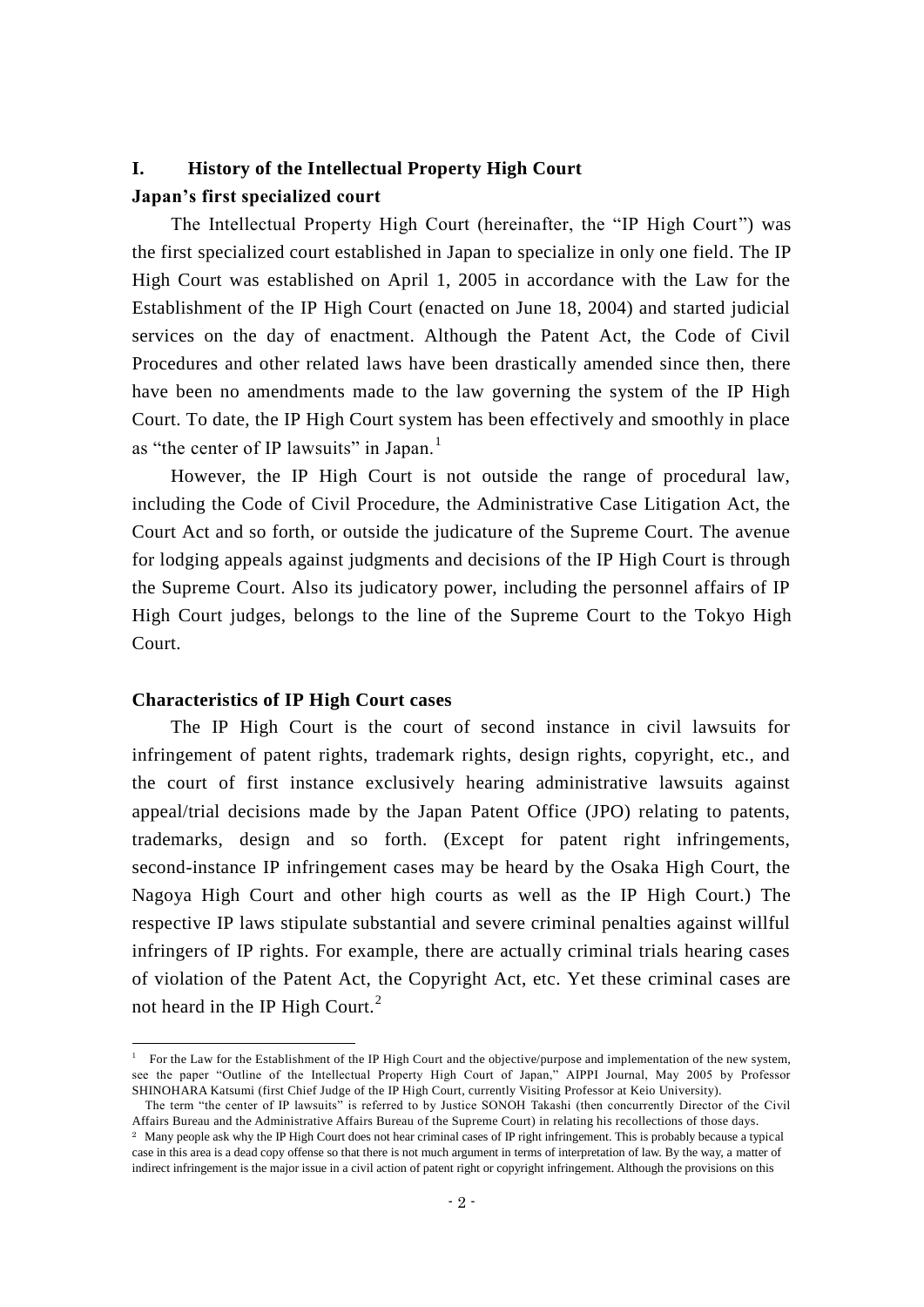In practice, however, the categorization of cases brought before the IP High Court is not necessarily rigid, but is flexible in some respects. For example, a case of infringement of publicity rights, which was not categorized as an IP case in the past likely because it is a right arising from moral grounds, has come under the category of IP cases before the IP High Court since 2009. (This is not as a result of an amendment to the law, but is in accordance with the revision of the rules on the allocation of judicial cases of the Tokyo High Court, including the IP High Court.)

In addition, taxation lawsuits in connection with the assignment of IP rights (lawsuits for revocation of a taxation disposition) used to be heard by an administrative case division of the Tokyo District Court in consideration of the administrative lawsuit nature of the case, for example, and no appeals from these cases were handled by the division of the Tokyo High Court specializing in IP. Now, however, the IP High Court may hear a case if IP specialist knowledge is required to resolve the issue in dispute (see Article 2(i) of the Law for the Establishment of the IP High Court).<sup>3</sup>

By contrast, there are no lawsuits for revoking a decision through a hearing by the Fair Trade Commission heard by the IP High Court, probably because there have been no cases actually requiring IP specialist knowledge regarding the contents of an FTC decision.

#### **Relationship between the IP High Court and the Tokyo High Court**

 $\overline{a}$ 

According to Article 2 of the Law for the Establishment of the IP High Court, the IP High Court is defined as a special branch of the Tokyo High Court. This "special" aspect can be interpreted to mean that it is under the Tokyo High Court (an ordinary branch) on the one hand, and is independent of the Tokyo High Court on the other hand. Article 6 of the Code of Civil Procedure stipulates that the Tokyo High Court has exclusive jurisdiction over second-instance civil cases of patent right infringement. In addition, Article 178 of the Patent Act provides that the Tokyo High Court has exclusive jurisdiction over actions against appeal/trial decisions concerning patents, trademarks, etc. In the context of the Code of Civil Procedure, as well as the Patent Act, there is no

matter apply to criminal penalties, its modality and scope must pose a challenging question of law. In addition, for a violation of the Copyright Act, see the Supreme Court Judgment of April 4, 1995 (reporter Keishu, Vol.49, No.4, p.563; Hanrei Times Issue 877, p.180).

<sup>3</sup> For example, the IP High Court hears an appeal filed by the plaintiff against the Tokyo District Court judgment which dismisses the plaintiff's action for cancellation of taxation in an administrative cases with the issue that the copyright on computer software managing the customer's transactions is attributed to the parent company or its subsidiary, over which the administrative division of the Tokyo District Court upheld the said taxation as lawful on the grounds that the copyright was attributed to the parent company at the base time of the taxation, and the price of assignment by the parent company to the subsidiary falls under the "kifu-kin" category. The plaintiff appealed this on the grounds that the case must be heard by the IP High Court as an IP case. The IP High Court Judgment of May 25, 2010 (published on the Supreme Court of Japan website) on Appeal Case of Action for Cancellation of Corrective Corporation Taxation (Gyo-Ko No.10001 of 2009) quashes the first-instance judgment, and cancels the taxation on the grounds that the first-instance judgment makes a misinterpretation and misapplication of the law.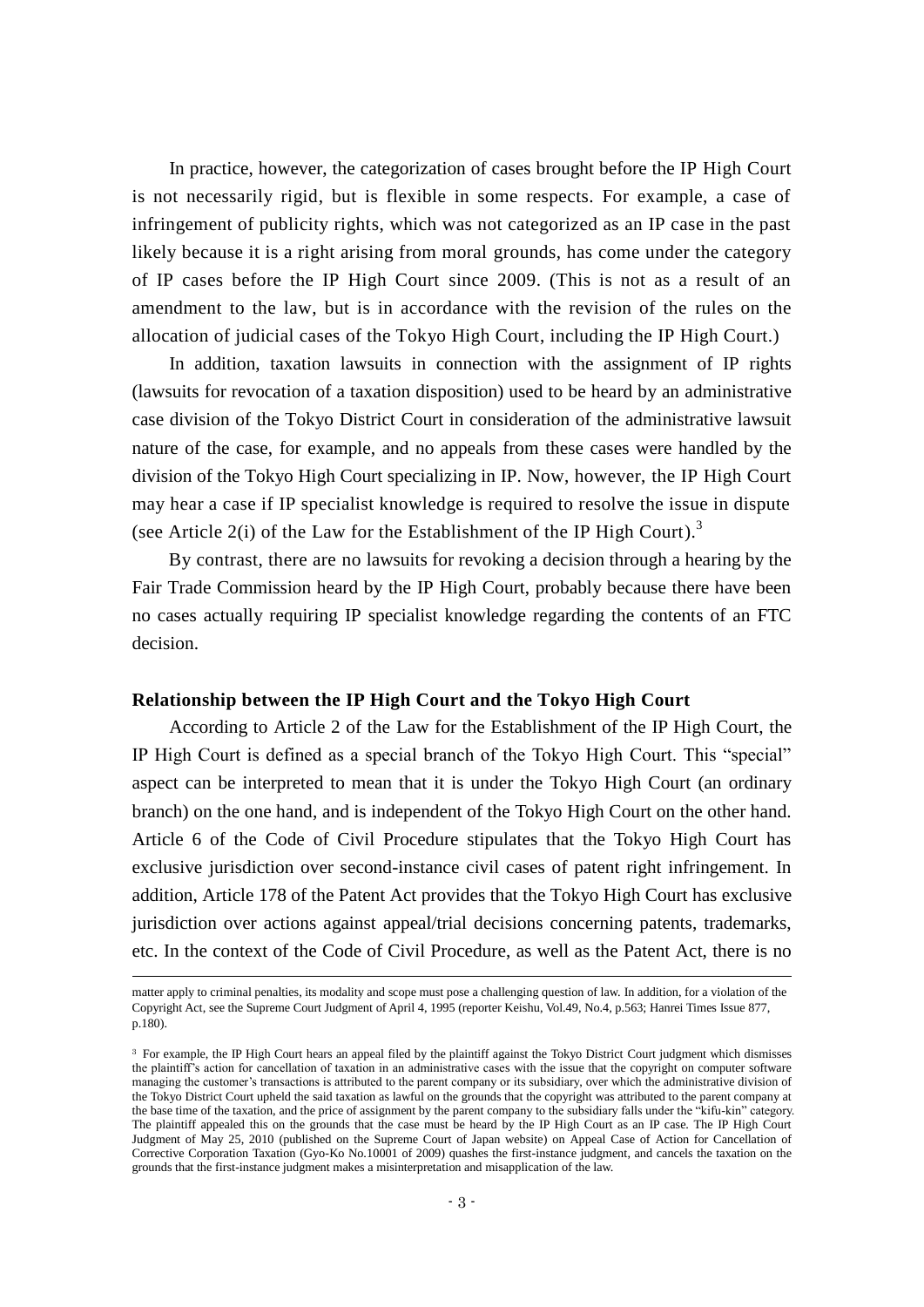mention of the IP High Court. It is Article 2 of the Law for the Establishment of the IP High Court that sets forth rules over the matter of whether a particular IP case is heard by the Tokyo High Court (a Civil Division) or the IP High Court. This matter is specifically stipulated under the Rules on the Administration of Judicial Affairs of the Tokyo High Court (Civil Division, Criminal Division and the IP High Court as a whole). Pursuant to the Tokyo High Court Rules on the Administration of Judicial Affairs, IP cases are heard by the IP High Court.

Consequently, if a patent infringement case is by mistake allocated to and judged by a Civil Division of the Tokyo High Court, it is not brought into question in terms of exclusive jurisdiction under the Code of Civil Procedure, even though it gives rise to a violation of the rules on the allocation of judicial cases. If the Osaka High Court hears and adjudicates a patent right infringement case adjudicated by the Tokyo District Court, however, it gives rise to a contravention of exclusive jurisdiction. It is unlikely to be brought into question as the type of case to be disposed by a judgment, but it might be brought into dispute as the type of case to be disposed by a decision. In terms of interpretation of the law as well as in practice, for example, appeals against decisions in patent right infringement cases heard by the Osaka District Court, such as an action for an order to produce documents, an order to maintain secrecy, and so on, are brought before the IP High Court, while it is not necessarily clear in interpretation/practice for some types of appeals such as an action for a challenge to the judge in charge of a patent right infringement case heard by the Osaka District Court.

On the other hand, the head of the judicature of the IP High Court is the "Chief Judge" under the law (see Article 3 and Article 4 of the Law for the Establishment of the IP High Court), and the IP High Court has a system of judicial conference, which is convened every month in practice<sup>4</sup> to discuss the judicial administration of IP lawsuits, formulate action policies for various committees and receive committee reports, and share information and opinions for the continuing improvement of judicial administration.

The IP High Court has received a large number of foreign practitioners, academics and visitors from Asia and Australia, as well as Europe and the USA, to participate in conferences, lectures and workshops, depending on the situation, which has contributed to facilitating the proceeding of IP cases in a due and efficient manner. These events have been organized independently by the IP High Court under the guidance of the Administrative Affairs Bureau of the Supreme

-

<sup>4</sup> The judicial conference of the Tokyo High Court is normally convened twice a year. The judges of the IP High Court attend the conference as a matter of course.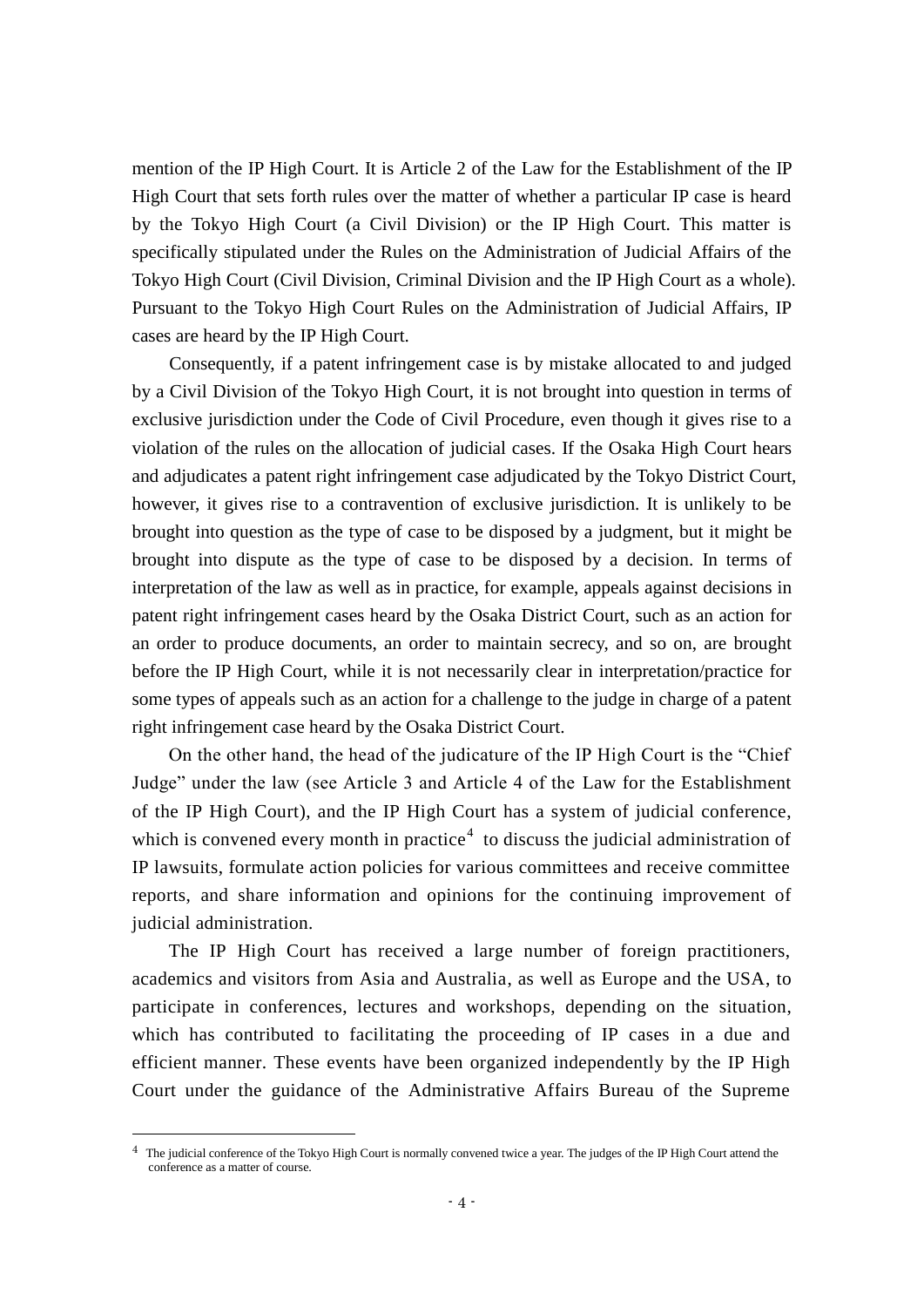Court in terms of judicature. It is quite reasonable to understand that the IP High Court is practically independent of the Tokyo High Court in this respect.

## **Relationship between Patent Right Infringement Lawsuits and Lawsuits against Appeal/Trial Decisions Under Japanese Jurisdiction**

Like the current German law, Japan had a clear distinction for many years after WWII between a) civil proceedings to determine infringement/non infringement of a patent right and awarding the amount of damages, if applicable; and 2) a JPO appeal/trial to determine the validity/invalidity of the patent in question and subsequent suit for cancellation of the appeal/trial decision.

However, a Supreme Court precedent dating back around ten years (the so-called "Kilby Patent Case Judgment" of April 11, 2000) and the legislation affirming the said precedent (Section 104-3 of the Patent Act, which came into effect on April 1, 2005) allow the defendant to argue that the plaintiff must be precluded from exercising the plaintiff's patent on the grounds that the plaintiff's patent is invalid in a patent right infringement lawsuit. It is necessary to note that even if the relevant patent is judged invalid and the patentee's action for an injunction to stop the alleged infringement, etc. is dismissed by the judgment, it does not necessarily follow that upon the judgment becoming final, the said patent will become invalid extensively related to a third party.<sup>5</sup>

In addition to challenging the validity of a patent right in an infringement lawsuit, the defendant may file a demand for an invalidation trial with the JPO as before. In such a case, the patentee may appeal the JPO's decision for invalidation to the IP High Court (the court of first instance). In the case of the JPO's appeal/trial decision to turn down a demand for invalidation of a patent, the demandant for an invalidation trial may file a lawsuit for cancellation of the appeal/trial decision.

Consequently, unlike a district court, the IP High Court hears the second instance of a patent right infringement lawsuit, while at the same time hearing a lawsuit for cancellation of the appeal/trial decision with regard to the patent right as the court of first instance. When both the infringement lawsuit and the lawsuit for cancellation of the appeal/trial decision regarding the same patent right are brought before the IP High Court, there are arrangements in the assignment of judicial cases

 $\overline{a}$ 

 $5$  Under the Code of Civil Procedure, the ruling of invalidity in a patent right infringement lawsuit is indicated not in the main text, but in the reason for a judgment. This differs from a demand for an invalidation trial (indicated as the conclusion, or scope becomes res judicata). For this reason, there is no guarantee of the same ruling issued if the same patent right in dispute between the same parties is heard in different cases (the subject matter under the Code of Civil Procedure) (see Article 114(1) of the Code of Civil Procedure).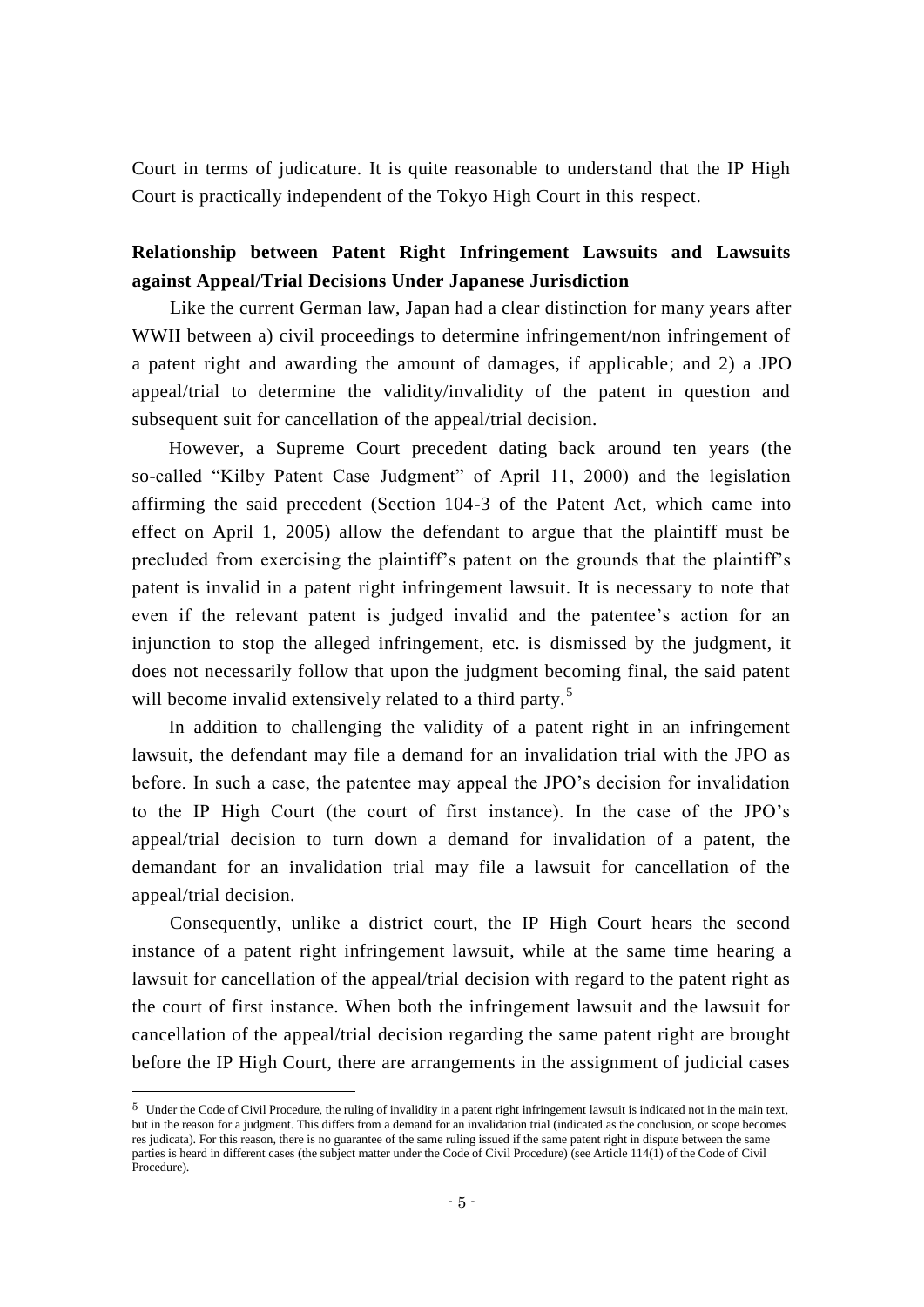wherein the same judicial panel (consisting of three judges) hears both cases in order to avoid conflicting judgments.<sup>6</sup>

#### **II. Judges Administering the IP High Court and Specialist Staff**

#### **1. IP High Court Judges**

 $\overline{a}$ 

This section explains what type of judge presides in the IP High Court, how the IP High Court judges conduct proceedings, and how specialist staff members assist judges in the proceedings, focusing on patent litigation. First, here is an overview of the background of the IP High Court judges.

The IP High Court has four divisions with a total of 18 judges. The Second and Third Divisions are composed of five judges each, among whom one acts as the presiding judge while two of the remaining act as associate judges. As a rule, a judicial panel consists of three judges. Except for cases that are to be heard by a grand judicial panel, as discussed later, it is unusual for a panel to consist of four or more judges unless the law requires it in extreme situations (see Article 78 of the Court Act).

The Supreme Court of Japan consists of the Grand Bench and three Petty Benches (the latter of which is composed of four or five justices). One of the fifteen justices is designated as the Chief Justice of the Supreme Court, and the remaining fourteen are assigned to three Petty Benches (the Chief Justice is formally assigned to a particular petty bench, but is seldom involved in hearing cases there). The office of the presiding Justice of each petty bench is served by each justice in rotation (unlike the Federal Court of Justice of Germany (BGH), and the pre-WWII Supreme Court of Japan). The conclusion in a judgment is decided by a majority, and a dissenting opinion may be indicated in the judgment. This Supreme Court system was modeled on the American system after the war.

In the IP High Court system, by contrast, a particular judge specified under the judicature always acts as the presiding judge. Unless the presiding judge is not able to conduct proceedings due to illness, etc., other associate judges never hear a case in this capacity.

Associate judges serve as head judges equally in rotation, study cases in detail from time to time, assist the presiding judge in managing the proceedings, take minutes of the proceedings for the court in session (called "Discussion Notes" for internal use) in

Third Chief Judge Nakano of the IP High Court writes: "It would cause inconvenience to the litigants and the institutions concerned if closely related lawsuits are heard separately by different judicial panels, and the respective judgments arrive at different conclusions. In order to avoid such confusion and inconvenience, the IP High Court exercising judicature independently over the assignment of judicial cases and so forth under Article 4 of the Law for Establishing the IP High Court needs to establish and comply with the rules of assignment of judicial cases so that related lawsuits can be heard by the same judicial panel. ("Retrospection of the Five Years of the IP High Court and its Prospect," *Law and Technology* (No.50, 2011/1), p.32)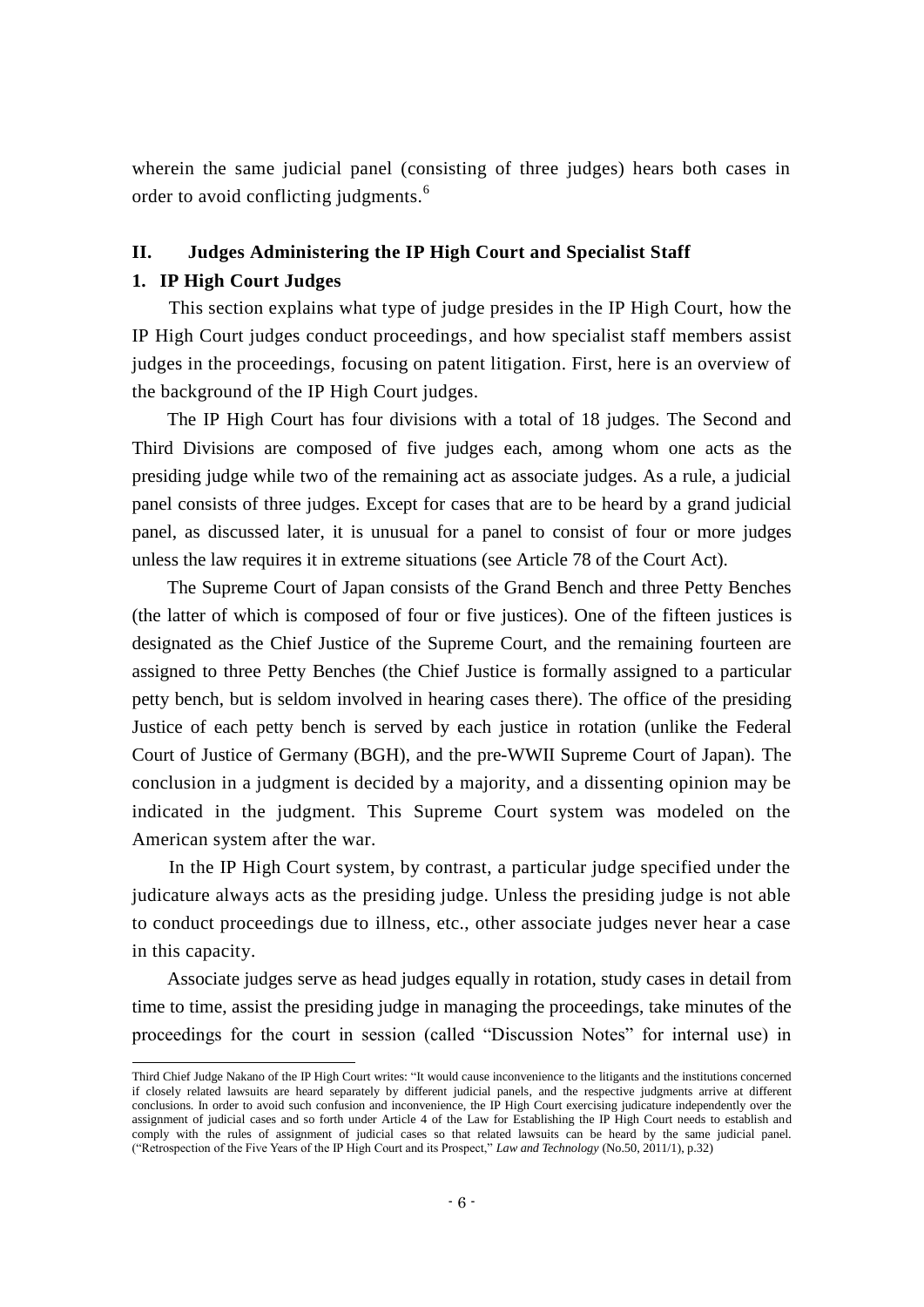preparing the deliberation presided over by the presiding judge and the closing of oral arguments, and then draft the judgment.

From 2004 to around 2006, there were a great number of pending cases while new cases were accepted. Draft judgments were sent one after another to the presiding judge for finalization, which resulted in a long backlog under the single presiding judge in every division. For a time, the associate judge next to the presiding judge (the first on the list of associate judges) acted as the substitute presiding judge on a regular basis to the specified extent. As the number of newly accepted cases then began to level off, the substitute presiding judge system is utilized only for exceptional cases as initially defined.

Under the Japanese judicial system, the reason for and conclusion of a judgment by a judicial panel are decided by a majority. No dissenting opinion is disclosed, while the discussion held by the judicial panel remains confidential and is never published even with an ex-post timing, except in the case of the Supreme Court. The same is true for a grand panel composed of five judges as discussed below. This system is a tradition deriving from German and French law that our country adopted before the war.

#### **Extensive Staffing of IP Divisions Transformed into the IP High Court**

Chronologically, in terms of the change in the number of divisions and the number of associate judges, the Intellectual Property Division was first established in the Tokyo High Court as a division specializing in IP cases in 1950, which evolved into a structure with two divisions in 1958, and then with three divisions in 1958. Amidst the IP boom around 2000, a rising number of new cases flooded into the court, which led to the establishment of a  $4<sup>th</sup>$  Division specializing in IP cases in April 2002.<sup>7</sup> In April 2004, it was inevitable to increase the number of judges to 18 in the total of four IP divisions although it had not yet been officially decided to establish an IP High Court.

In April 2005, the IP High Court started with the same organization composed of four divisions and 18 judges (including Chief Judge Katsumi Shinohara). In fact, when the IP High Court started, human resources were secured as mentioned above, and no measures were taken to increase the prescribed number of judges. (Since more external affairs work was expected to arise after the start of the IP High Court, a secretariat was established in accordance with Article 5 of the Law for the

-

<sup>7</sup> The history of the IP Division under the Tokyo High Court is discussed in detail in Katsumi Shinohara, "An Overview of the IP High Court," NBL804-25.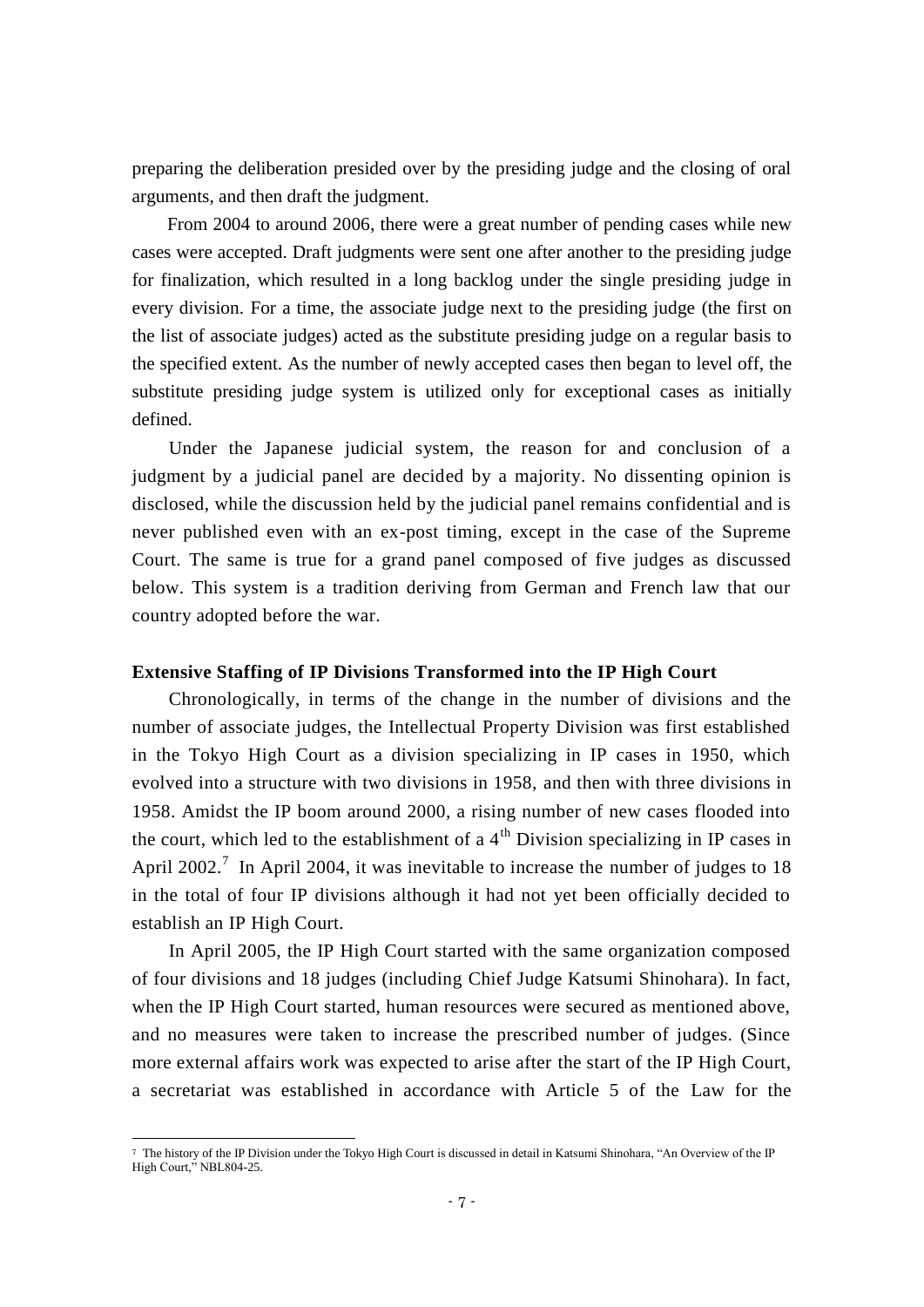Establishment of the IP High Court to add several court clerks and court secretaries.)

When the IP High Court began, the post of Chief Judge was also introduced under Article  $3(2)$ , Article  $4(1)$  and  $(2)$  of the Law for the Establishment of the IP High Court. The Chief Judge is responsible for supervising judicatory administration, as well as trials, as the presiding judge of the  $1<sup>st</sup>$  Division. The  $1<sup>st</sup>$ Division consists of the Chief Judge and two associate judges, which is fewer than other divisions, which have four associate judges. Two associate judges of the  $1<sup>st</sup>$ Division have the same workload as the four associate judges of the other divisions, meaning that the Chief Judge as the presiding judge has a workload/case load that is half that for the presiding judges of the  $2<sup>nd</sup>$  to  $4<sup>th</sup>$  divisions. If a case is heard by a grand panel, the Chief Judge is, without exception, required to act as the presiding judge. An overview of the grand panel proceedings is given under a different section.

#### **Technical Background of IP High Court Judges**

In the course of discussions for establishing the IP High Court, a variety of expectations were voiced for the IP High Court. For example, concern existed with regard to the level of expertise that was required for a judge hearing IP cases. Rather abruptly, some proposed to introduce technical members into judicial office, as in the German model. In short, patent lawsuits accounting for the core part of IP lawsuits require judges to accurately understand the patented invention of interest, as well as related technology in depth and width. Consequently, JPO examiners and appeal examiners have taken undergraduate/graduate courses in science and engineering, while the JPO provides training programs and OJT for new examiners.

Throughout almost their entire careers, examiners/appeal examiners have opportunities to cultivate the expertise necessary for patent examinations/appeal trials. As far as it is the IP High Court's job to determine if examinations and appeal/trial decisions made by those examiners/appeal examiners are right or not, it is reasonable to expect that the IP High Court judges should have expertise comparable to—or preferably surpassing—examiners/appeal examiners in the field of interest. However, the Court Act and other laws only require the IP High Court judges to possess the qualifications for judicial office. In this context, the need for technical-member judges has been discussed in some circles.

Indeed, the duties of ruling on the validity/nullity of a patent right (examiner's decision), as well as determining the technical scope of a patent right once ruled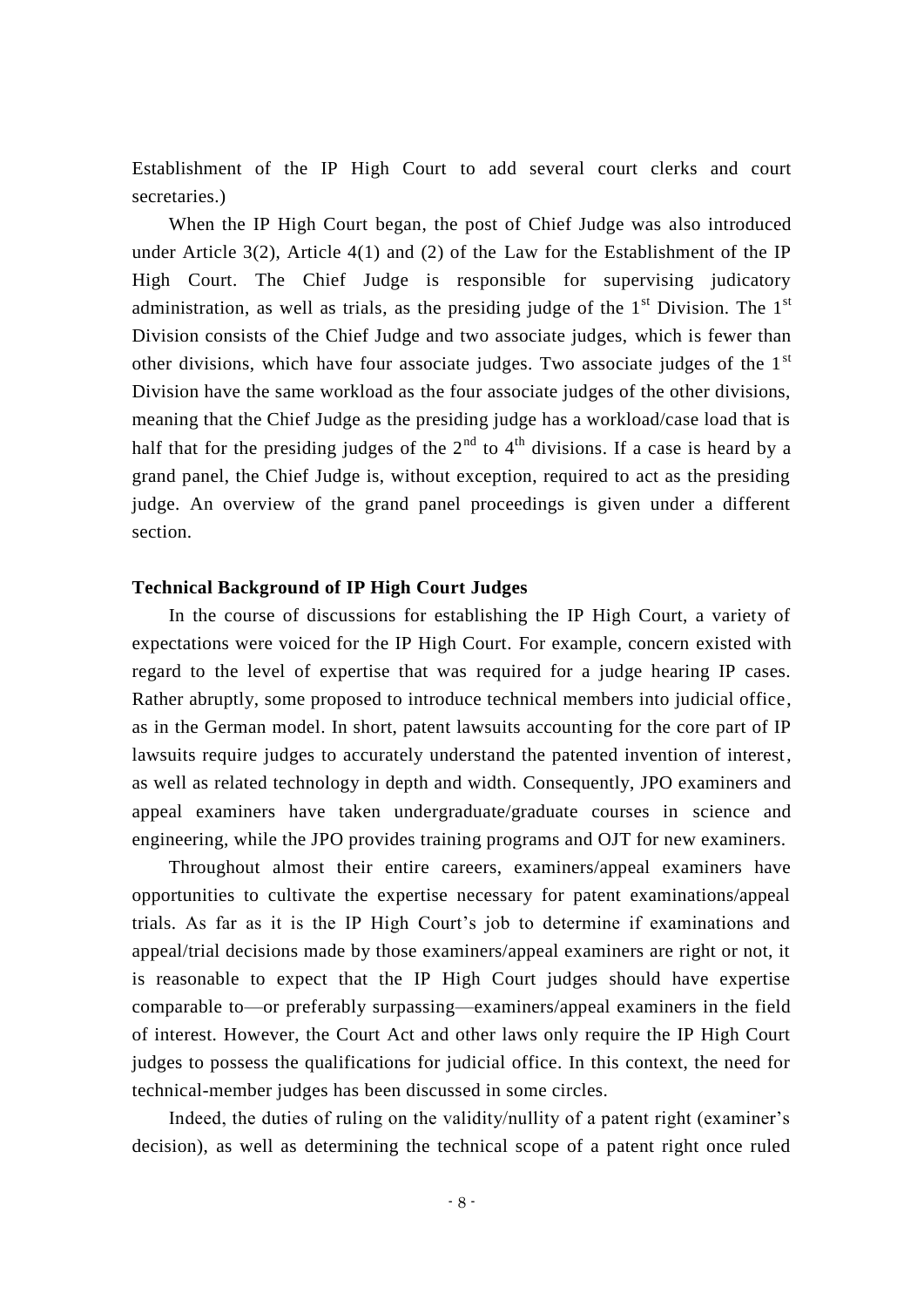valid and finding any grounds for invalidation of the subject-matter patent, surely require a judge to have an accurate and precise understanding regarding wide-ranging issues, from the technical contribution/significance of the patented invention in comparison with the infringing product, to the prior art cited in determining any grounds for invalidation of a patent and the underlying state of the art. It would be difficult to imagine that a judge with a purely legal background would possess the ability to understand such advanced technology.

Among the Bar professions in Japan, legal apprentices who wish to become a judge tend to pass the bar examination at a relatively younger age compared to those who wish to become an attorney-at-law. For this reason, only a minority of judges graduate from faculties other than law, particularly from branches of science and technology. Those experienced in other occupations are exceptional. Under the Japanese educational system, the majority of judges in charge of IP lawsuits specialized in law at university and law school, but did not study science and technology except for the mathematics and science in their high school curriculum. Indeed, around 10% of judges of the IP High Court and the IP divisions of the district courts (e.g. one to three judges of the IP High Court) studied law after completing their major in S&T, or changed their major or specialty from S&T to law. This percentage is significantly higher than non-IP civil divisions and criminal divisions, but it does not mean that judges from a technical background are systematically assigned to IP lawsuits.

In Japan, it is quite common for judges with no technical background to be assigned to IP lawsuits. Moreover, the judicature has been rather passive when it comes to the development/training of judges specializing in IP. Even if it is true that newcomer judges are never assigned to an IP division (as occurs in Germany), it is not the case that a judge who has accumulated experience in IP lawsuits under an IP division remains in office as an IP specialist.<sup>8</sup> A judge with the longest experience in an IP division is on a career path that will result in being assigned to an IP division of the Tokyo District Court, transferred to a local court to hear general civil/criminal cases, and then back to the jurisdiction in Tokyo, for assignment to an IP division of the Tokyo District Court or the IP High Court. This type of career

**EXECUTE:**<br><sup>8</sup> In Germany, judges with years of experience as specified in law is assigned as an IP specialist if they desire. Once that path is chosen, such a strong commitment is required that they cannot return to the office of general civil affairs. Furthermore, as IP lawsuits are divided between technical (patent) and non-technical cases, the German situation is highly specialized.

Note that the German judicature, including judiciary personnel affairs, is not administered across the land, whereas Japan has only two divisions specializing in IP, one in the Tokyo District Court and one in the Osaka District Court, and the judiciary personnel affairs administration is nationwide. A judge is typically transferred between a major municipal jurisdiction and a local municipal jurisdiction on a three-year term; even after being assigned to the Tokyo or Osaka District Court IP division, it is actually unlikely for a judge to remain in the same division.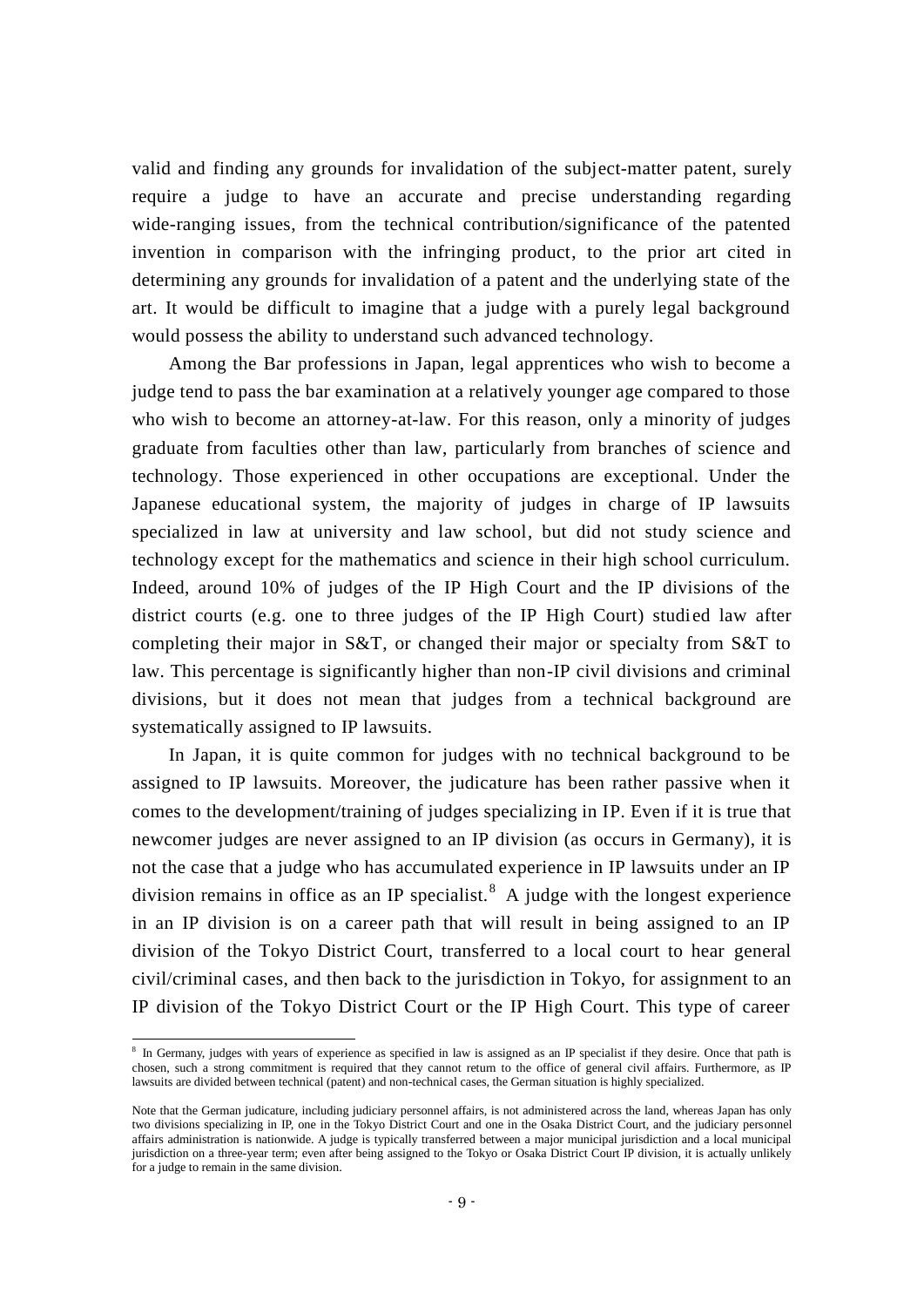management is only occasional, and does not help develop specialist IP judges. Rather, the current personnel management policy is based on a way of thinking that says that judges learn to be successful by hearing different cases in general civil lawsuits and IP lawsuits. Although this way of thinking does not contribute to specialization in IP lawsuits, it is an acceptable approach in terms of personnel administration and the career development of judges.

This poses the question of whether a judge without a technical background can understand advanced technology, or determine both the technical scope and the validity/nullity of a patent right. This challenge has been met through individual judges' commitment and dedication to their judicial duties, as well as interaction between senior judges experienced in proceedings and junior judges knowledgeable and well-informed about the latest theories and technology working together on a specific case, and activities of research officials and technical advisors who assist these judges.

#### **2. Judicial Research Officials of the IP High Court**

 $\overline{\phantom{a}}$ 

The Japanese court system has various types of judicial research officials defined by law. The Supreme Court has judicial research officials (Article 57(1) of the Court Act) who, by order of the Supreme Court Justice, conduct legal research on the general and specific matters of a case and assist in drafting a judgment or a counterproposal, which is a system often compared to a "Law Clerk" under US law. Each family court has judicial research officials (Article 61-2 of the Act) who conduct research in psychology and other fields from an expert's viewpoint, and provide useful input for juvenile and family affairs proceedings. Judicial research officials assigned to an IP lawsuit provide the judges with a variety of technical support. In addition, the 2003 revision of the law invests them with the independent powers and responsibility prescribed in the Code of Civil Procedure. In practice, however, there is no marked difference in their duties before and after the revision.

Eleven research officials are assigned as full-time public employees to the IP High Court, seven to the Tokyo District Court, and three to the Osaka District Court. The majority are appointed from among those with years of experience working as JPO examiners/appeal examiners.<sup>9</sup> Patent attorneys are also appointed as research

<sup>&</sup>lt;sup>9</sup> In the case of appointment from among JPO examiners/appeal examiners, the JPO recommends having more candidates than the number of appointments in order of merit with a letter of reference, which is screened on paper by the Supreme Court (the General Secretariat-Administrative Affairs Bureau is in charge), and is decided by taking the IP High Court's opinion into account. As the duties of a research official cover a far more extensive range than the specific field they are in charge of under the JPO, they are on a challenging secondment. They are fortunate to have opportunities to learn, particularly from thorough discussion with the head judge about specific cases, and to return to the JPO office with a rich harvest from their service as a research official. This explains why there are so many applicants.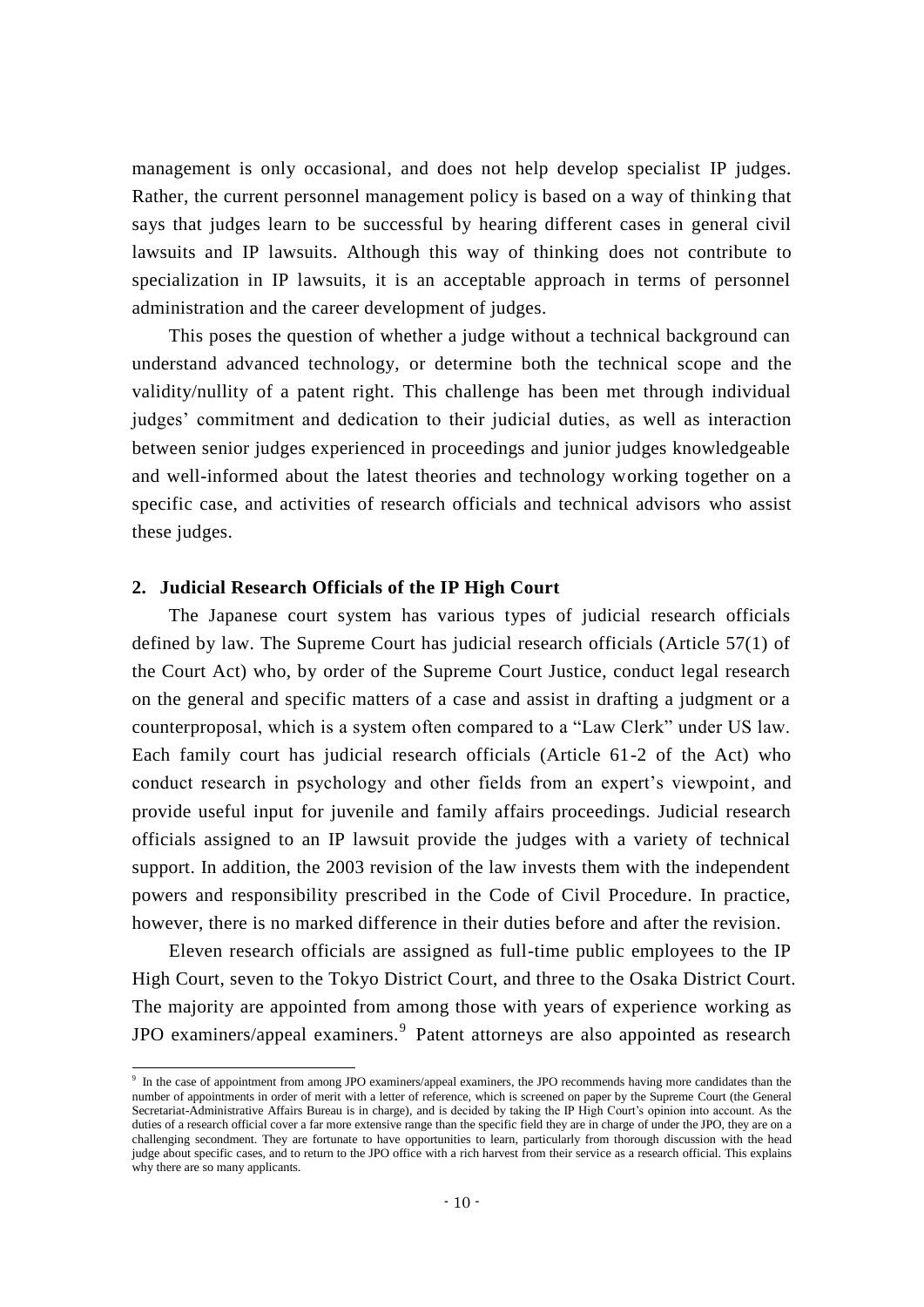officials after screening by CVs and interviews,  $10$  although the numbers are low. Usually, research officials return to their offices under the JPO, or to their patent attorney practice after approximately three years in the service of the court. Their posts/treatment after they return to the JPO suggests that they are then normally put onto a career track.

#### **Duties of Research Officials**

 $\overline{a}$ 

Article 92-8 of the Code of Civil Procedure allows a research official to ask questions of the parties, or urge them to produce proof at a session for an oral argument or a preparatory oral argument (the same Article (i)); to ask questions directly to either a witness, the party him/herself, or an expert witness at a session for an hearing of evidence (the same Article (ii)); and to give an explanation based on expert knowledge at a session for an amicable settlement (the same Article (iii)).

Article 92-8 (iv) provides for a research official to state opinions on the case to a judge. This provision reflects conventional internal practice. Although the main paragraph of the Article refers to a research official as "conducting research in connection with a hearing and trial of a case concerning intellectual property," no JPO examiner/appeal examiner in charge of trademark, design or other non-technical affairs has been appointed as a research official to date. There is no case reported in which a judge has assigned a research official to conduct research on a non-technical case.<sup>11</sup>

The most important duty of a research official is to give explanations verbally or in writing to a judge. At the request of the judge, the research official is allowed to explain in a comprehensible manner the technical details of the relevant patent right and the cited invention, the related art and the state of the art, etc., either verbally or in writing, with the use of drawings—thereby disclosing the research official's understanding, view and conclusion (opinion) regarding the case, on occasions deemed necessary other than sessions for an oral argument and for a preparatory oral argument (that is, even if the plaintiff and the defendant are not present in person before the judge). Under the law, the research official may state his/her opinion and ask questions to the parties at sessions for an oral argument, for a preparatory oral argument, for an examination of a witness and so on, in front of the parties. In practice,

<sup>&</sup>lt;sup>10</sup> It is customary for the Chief Judge of the IP High Court to be the interviewer for this purpose. Appointing a patent attorney as a research official is based on a recommendation by the Japan Patent Attorneys Association (JPAA). Customarily, the JPPA recommends more candidates than the number of appointments.

<sup>&</sup>lt;sup>11</sup> In the past, after a series of trademark lawsuits against an appeal/trial decision where the judiciary ruling in the appeal/trial decision was found to be in conflict with the JPO examination standards, research was conducted through the research official to inquire if the JPO was reviewing the examination standards internally and so on (an actual case when the author was in service with the IP High Court).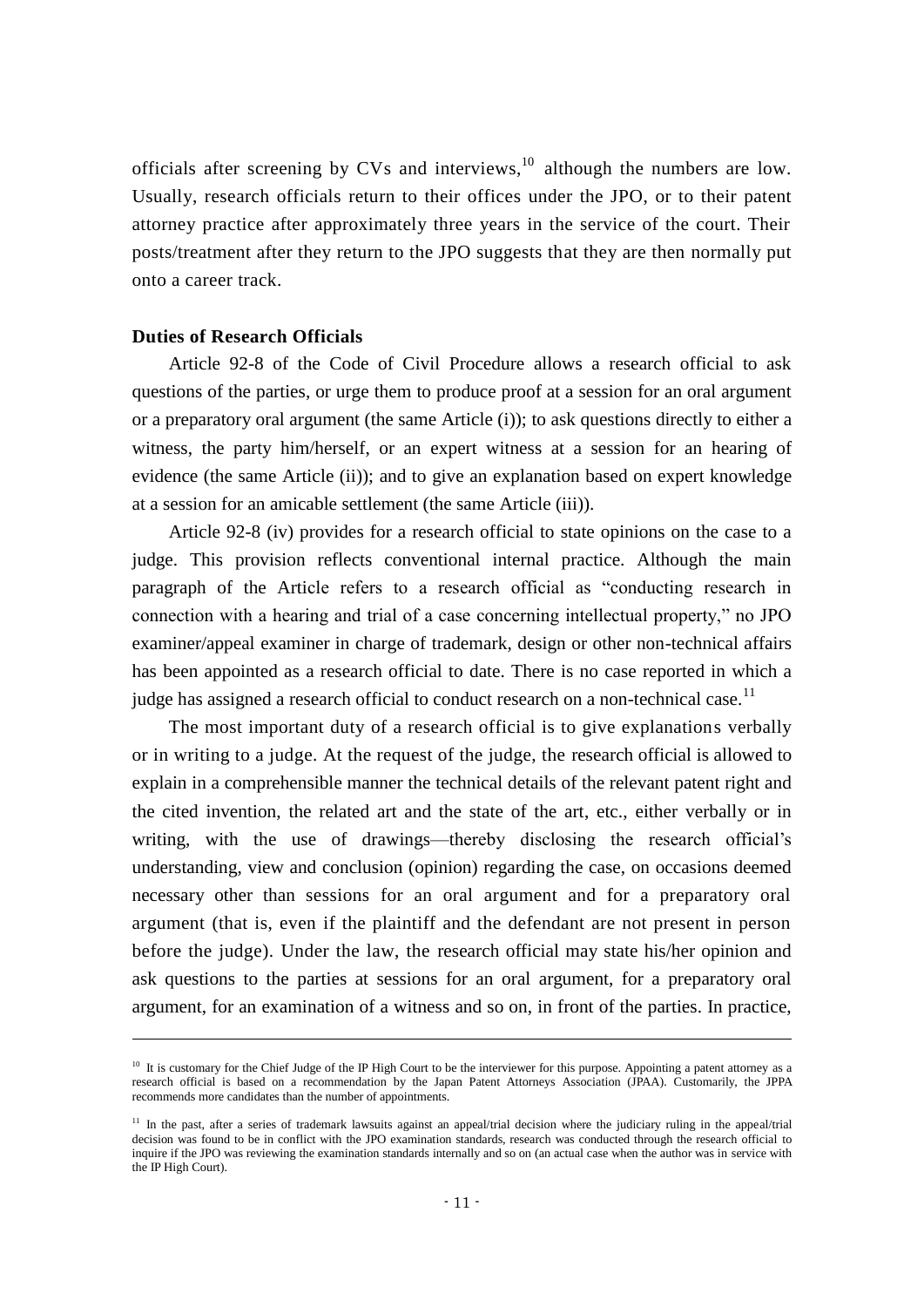however, the research official's explanation and opinion disclosed in front of the parties are of no material significance. In the author's experience, there is no actual case in which the research official states his/her opinion in the form of an "opinion" directed to the parties on the date of a court in session (in fact, the research official's opinion is disclosed through asking questions in the same way as the technical advisor on the date of a court in session).

The research official's explanation and opinion are, as described above, usually disclosed mainly to the judges, mostly to the head judge, depending on the progress of the proceedings. In the case of the IP High Court, a "Research Report," which is a self-contained document, is produced almost as a routine for a lawsuit against an appeal/trial decision in particular. This document, if produced, is not required by law to be disclosed to the parties.<sup>12</sup> The rationale behind this way of thinking is that the research official was present in court for the oral argument, etc. with the attendance of the parties, and disclosed his/her explanation and opinion, where necessary, from which the parties could have derived the gist of the researcher's explanation and opinion, leaving no need to disclose the research report.

From this retired judge's perspective, a research official rarely speaks during oral arguments at an ordinary session, and if s/he does do so, the comments are too fragmentary for the parties to guess what explanation and what conclusion the research official is suggesting to the judge even if they wanted to.

It is a matter of more concern that there is no opportunity available to test the validity of the research official's explanation by challenging whether it proves to be objectively free from the kind of mistakes that an expert would easily recognize. However, the weight of the research official's explanation in the final conclusion has not been much in dispute or called for disclosure by attorneys-at-law and patent attorneys.

#### **3. Court Clerks**

-

As in ordinary civil and criminal proceedings, court clerks are assigned under the IP High Court, and are not required to be selected from among court clerks well experienced in IP lawsuits. Court clerks of the IP High Court are responsible for formally inspecting the judgment prior to pronouncing omissions in the judicial ruling, logical deviations and so on, although they have no substantial involvement

<sup>&</sup>lt;sup>12</sup> Patent Attorney UMEDA Yukihide (who used to work as a judicial research official for three years from 2003; Executive Chief Appeals Examiner at the time of writing) discusses the actual situation of research reports by research officials of the IP High Court in detail in "*Chizai-Kosai Chosakan no Chosa-Hokokusho," Tokugikon* (available on the website; Tokugikon 2007.1.30 no.244), pp.127-244. Since the duties of a research official and procedures for research reports are not necessarily publicized, the explanation in the text relies largely on the literature published by authors with experience as Chief of the Research Officials Office.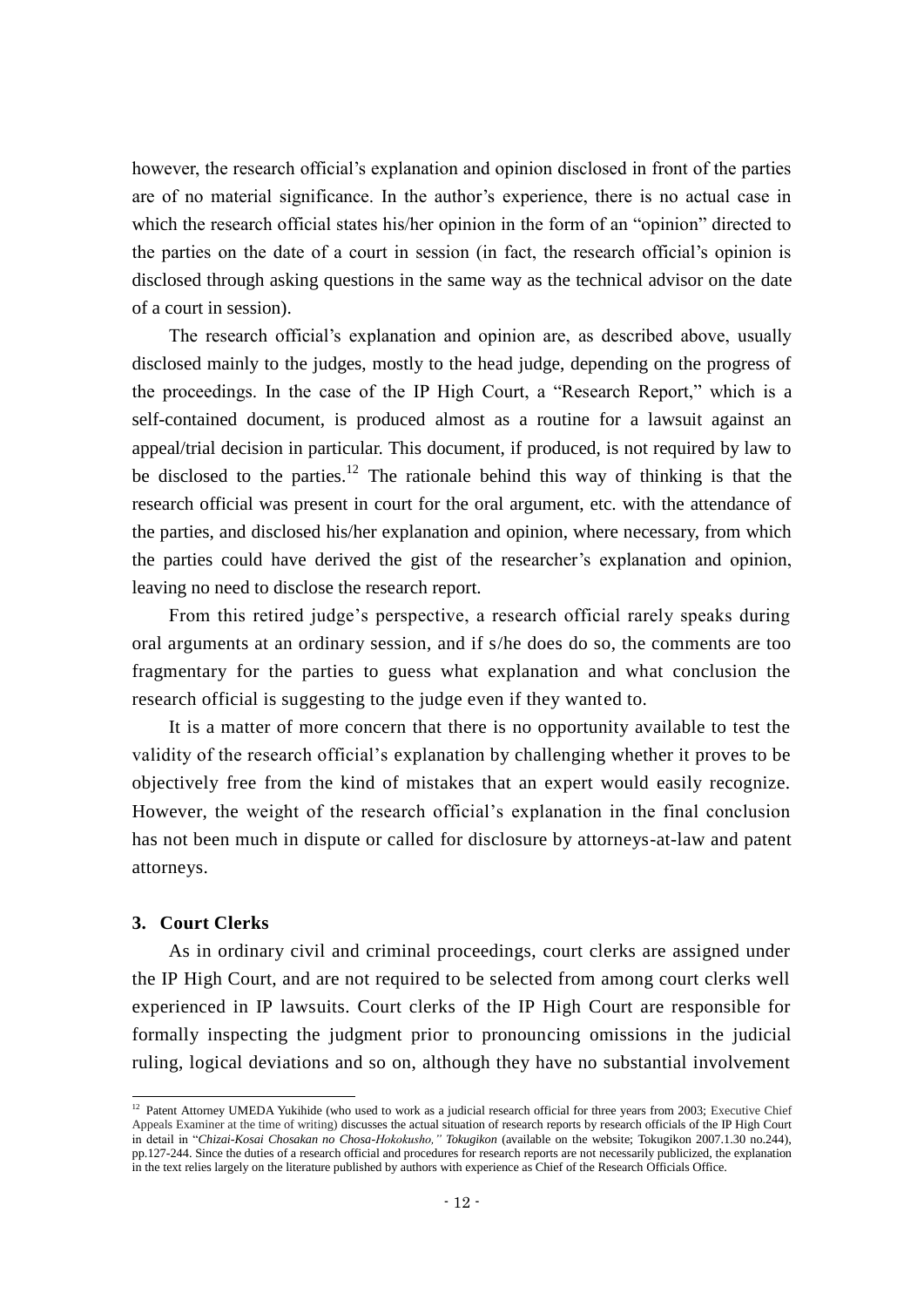in drafting the judgment. Therefore, if a court clerk with no experience in IP lawsuits is assigned to an IP case, there are special supervisory arrangements to allow, for example, the inexperienced court clerk to be teamed with an experienced one. As a caveat for court clerks assigned to IP lawsuits, special care must be taken with difficult terminology, confusing homonyms, and frequent restrictions on the perusal/photocopying of case records. (Any part of a judgment pronounced that may not be published must be subject to the same restrictions on the website.) For example, within days of a judgment being pronounced, the whole case is uploaded onto the website as a rule. In preparing to upload the judgment, the court clerk needs to use caution as a professional in case the party fails to file a request to restrict access to the judgment. The four Divisions have two court clerks each (one of whom is the chief court clerk). In addition, court clerks are assigned to the general administration section attached to the secretariat for administrative duties.

#### **4. Technical Advisors**

Since the technical advisor system is a new system unique to Japan, a separate section is dedicated to explaining the system in detail.

#### **III. Technical Advisors**

-

#### **1. Introduction of the Technical Advisory System**

## **Introduction of the Technical Advisory System into medical malpractice lawsuits and construction defect lawsuits**

The Technical Advisory System was introduced in accordance with the 2003 revision of the Code of Civil Procedure (Article 92-2 through 92-7 of the Code of Civil Procedure, Article 34-2 through Article 34-6 of the Rules of Civil Procedure). This is part of the judicial system reforms that were implemented in sequence, and designed to allow citizens to participate in lawsuits. The system has two implications in the area of IP litigation. It had been pointed out that the judicial research official system was not sufficient for purely legal judges at the IP High Court and the Tokyo/Osaka District Court IP divisions to handle the pioneering technologies of the times. As a solution, the Technical Advisory System was built as a different system from technical advisory systems in other areas.<sup>13</sup> The system is worthy of close attention in terms of the number of appointments of technical advisors, the level of vested authority, and the frequency and extent of employment of technical advisors in IP lawsuits.

 $13$  IP technical advisors are specifically stipulated in Article 57(1), (2) as well as in the Code of Criminal Procedure as mentioned in the text.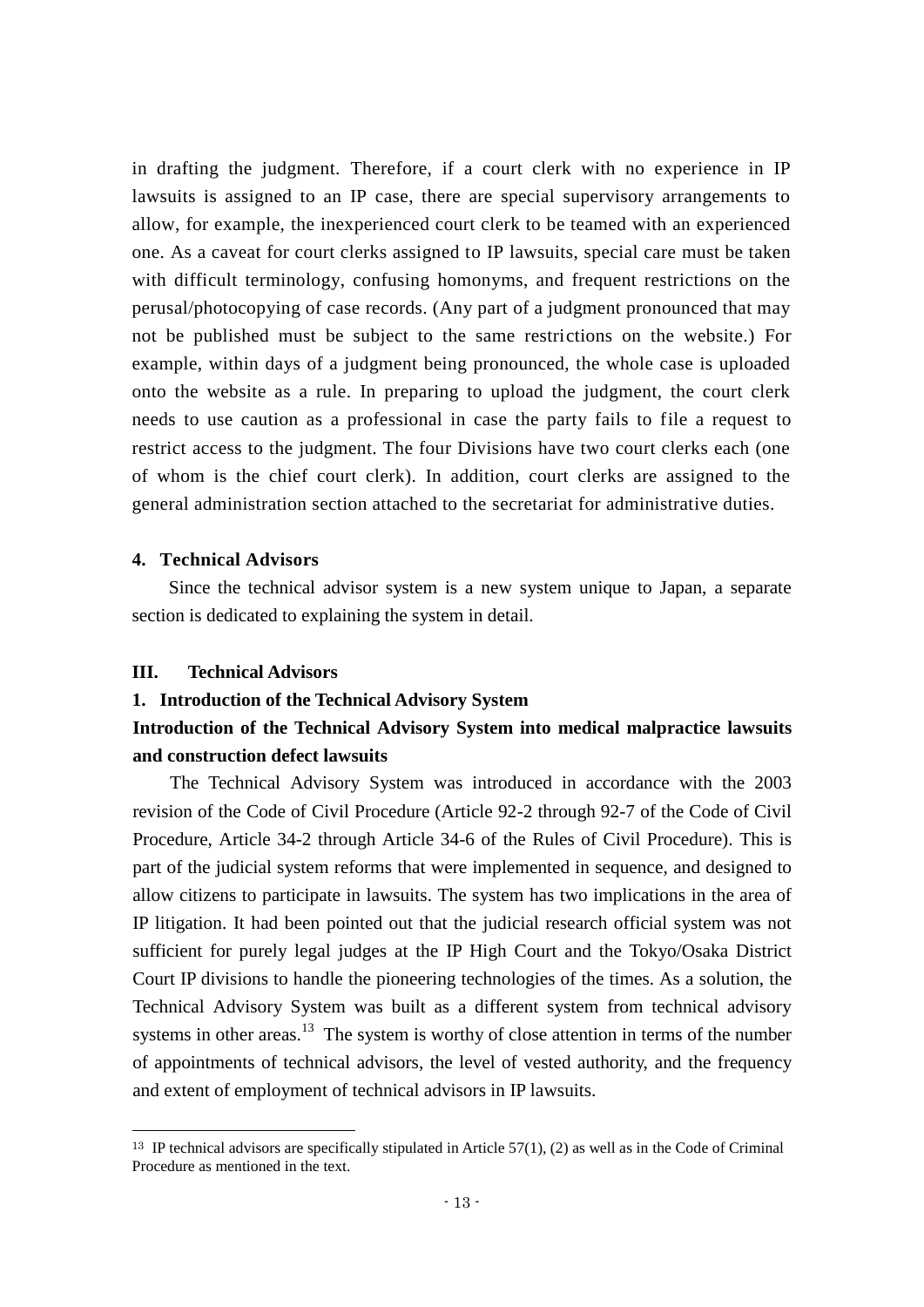Although there is no restriction stipulated by law on the type of cases and proceedings that are eligible for the Technical Advisory System, the System is practically employed in medical malpractice litigation, construction defect litigation, and patent litigation for which technical advisors are appointed by field of specialty.

## **Comparison with the Technical Advisory System for Medical Malpractice Litigation and Construction Defect Litigation**

Civil litigation covers a number of specialty fields, whose cases involve specialists across a broad range of science and engineering, but not those in the social sciences or liberal arts. In the case of technical advisors for medical malpractice and construction defect lawsuits, unlike IP cases, since a significant number of cases in these categories are brought before local courts, whether situated in a metropolis or the seat of the prefectural government, many judges of civil affairs have opportunities to hear these cases, although local courts do not have a division specializing in these areas. By contrast, patent cases are brought exclusively before the High Court and the Tokyo/Osaka District Court divisions specialized in IP. All technical advisors are assigned to the IP High Court, and they are all together under the management of the IP High Court in cooperation with the Administrative Affairs Bureau of the Supreme Court, while training programs are implemented uniformly by these two organizations.

There is something in common between a medical malpractice technical advisor and a patent technical advisor in terms of the nature of their duties. For example, when a particular case requires knowledge/understanding of the technical details of the alleged medical malpractice, the effects and side effects of medication administered and so on, the medical practice/medicine needs to be explained, not only in scholarly terms, but also from the perspective of a specialist engaged in the same profession, that is, a person skilled in the art, with regard to the appropriateness of the medical judgment. Without such technical knowledge/understanding, the judge cannot organize claims to define the issue in dispute, nor arrive at a decision on whichever party's claim is allowed/disallowed. To help with this process, a technical advisor needs to be involved. Deciding on whether or not the responsible medical doctor was able to foresee such negative consequences as a medical accident, namely, whether or not the doctor was negligent on the one hand, and deciding on whether a person skilled in the art could have conceived the subject invention in a patent lawsuit against an invalidation of the subject patent right on the other hand, are both a matter of legal evaluation of value on a common evaluation basis.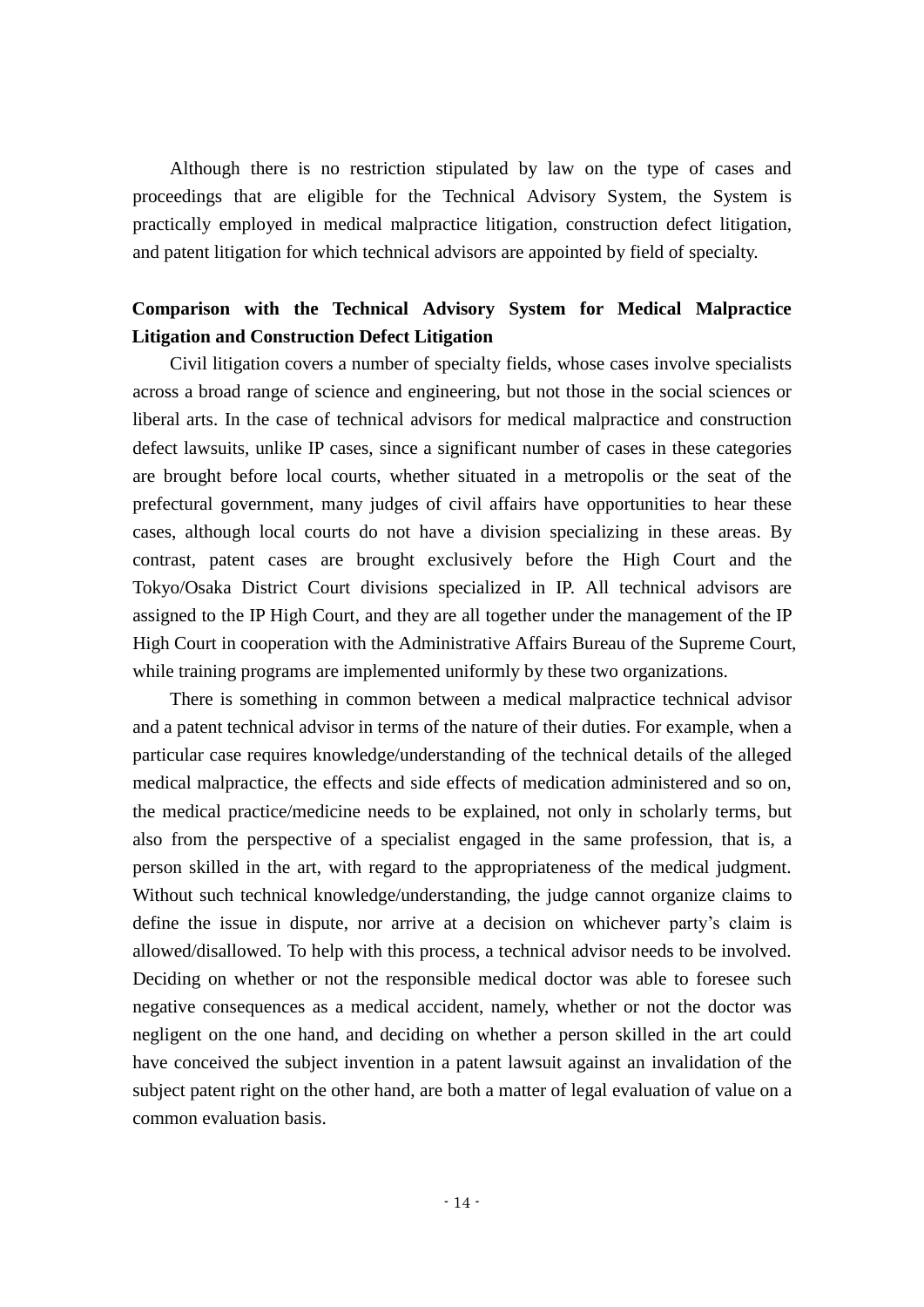In medical malpractice cases, the medical industry is critical of judicial judgments allowing negligence: a judgment holding a medical doctor liable for negligence through *ex post facto* determination over the issue is too severe for the medical doctor. In patent cases, the industry has unanimously criticized the judicial determination over the inventive step requirement, namely the validity/invalidity of a patent in 2003 to 2004 before the mixture of views started to be expressed recently. The patent attorney circle is still critical of the judicial decision: the court determines whether or not the inventive step requirement is satisfied by employing an *ex post facto* analytical method which involves hindsight bias. Strangely, a critical stance against the judicial judgment in patent litigation is in line with that in medical malpractice litigation.

Although it is common in both cases for the proceedings to require the involvement of technical advisors, patent right infringement litigation has developed similarly to or differently from medical malpractice litigation. In a medical malpractice lawsuit, since the proceedings are structured in order to reproduce the past fact, statements by the medical doctor and the patient/deceased family are indispensable as proof, which usually requires conducting a witness examination. In a patent right infringement lawsuit, the claim(s) of a patent right are examined in light of the interpretation of specifications, and the technical scope of the alleged product is usually treated as physical evidence. The determination over the validity of a patent does not aim at reproducing the past fact related to the invention of the subject patent, but employs an approach that finds whether it could have been easily conceived from the invention deemed latest in an ex post-facto timeframe under specified rigorous requirements (Article 29(2) of the Patent Act; whether it is called "an ex post facto analytical approach" or not is a matter of terminology). Consequently, except for the specified type of case in which an application is filed by a person who is not the inventor and has not succeeded to the right to obtain a patent, awarding damages and so on, it is general practice to rely exclusively on the published literature without the need to examine witnesses.

Partly because of this practice, it is rare to hear a witness even if a civil lawsuit is filed regarding a patent right infringement in Japan. To the author's knowledge, it is not the case in a court in Japan that a number of expert witnesses are heard directly before a judge and jury, like in an American court.<sup>14</sup> Against the background of a paper-based hearing in Japan, the ambitious implementation of a technical briefing in the course of IP proceedings has contributed to a major reform.

 $\overline{\phantom{a}}$ 

<sup>&</sup>lt;sup>14</sup> Even in Japan, it is general practice that the party retains professors and other experts to produce written expert opinion in favor of one's case, such as knowledge, theory, empirical rule and so on.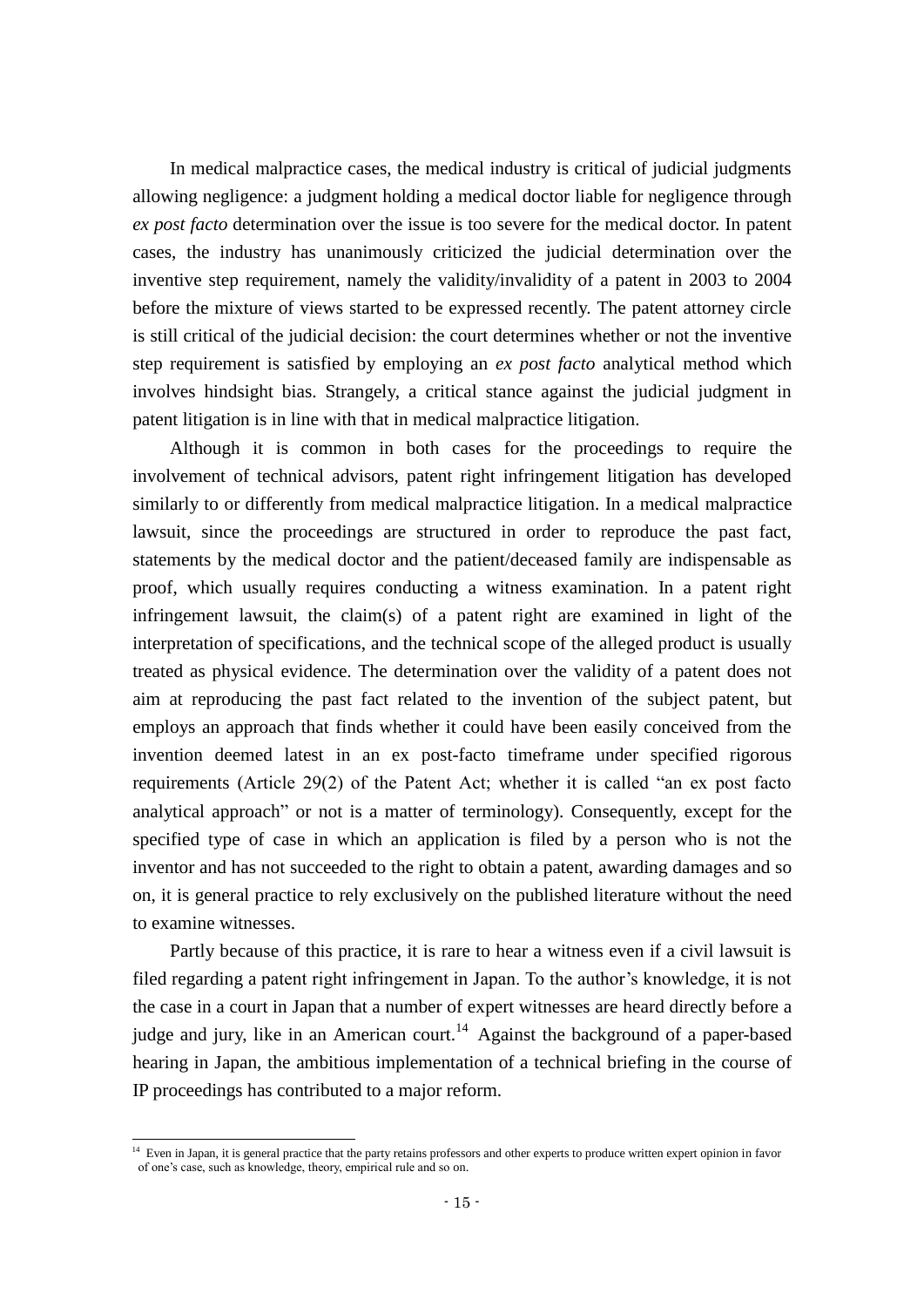## **2. The number of technical advisors in the IP High Court and degree of involvement in proceedings**

Approximately 200 technical advisors are available for regular assignment under the IP High Court as well as the Tokyo/Osaka District Court IP divisions (the number of assignments was 138 in 2004, the first year after the Technical Advisory System was introduced). For information, the IP High Court has 18 judges, assigning three judges including the presiding judge per patent case except for grand panel cases, which is basically the same as in the district court. Unless otherwise justified with reason, one research official is assigned to each case. By contrast, the number of technical advisors is prescribed to be more than one under the law (see Article 92-5(1) of the Code of Civil Procedure), and the system is implemented on the principle that three technical advisors are concurrently involved in one case, <sup>15</sup> which assumes the situation that technical advisors give different explanations, hold arguments or discussions, or complement each other's expertise (detailed later).

## **3. The role of technical advisors: To provide "explanations" rather than "opinions"**

Under the law, a technical advisor is not supposed to state an opinion of a conclusive nature in a lawsuit. Concerning the technical content of a case, the advisor's role is to pose a question or suggest alternatives with regard to the reasoning and grounds presented by the parties, and to help clarify/organize the issues. Under this system, the technical advice is not given the weight that would impact the conclusion of a case.<sup>16</sup>

Upon the launch of the IP High Court, there were several pillars to be built. One was to secure the staffing, including judges appropriate to IP cases. Even if the required number of brilliant judges specialized in IP were secured, those judges could hardly be expected to be equipped with sufficient knowledge and understanding of state-of-the-art technologies across the broad spectrum of IP cases, especially patent cases. In this respect, there is no marked difference even for research officials assisting judges in IP cases as far as technical background is concerned. To fill this gap, it became urgent to

-

<sup>&</sup>lt;sup>15</sup> In the author's experience, it is not unusual to have more than three technical advisors involved in a case, and as many as five advisors in some cases.

<sup>&</sup>lt;sup>16</sup> One of the duties of judicial research officials is to "state their opinion about a case to the judge" under Article 92-8(iv) of the Code of Civil Procedure, whereas the duty of a technical advisor is defined as "providing explanation based on professional knowledge" in Article 92-2(1) and (3) of the same Code. From the text of the Article, we can read the distinct intention of the legislator for research officials to "state opinions" and technical advisors to "provide explanation based on professional knowledge."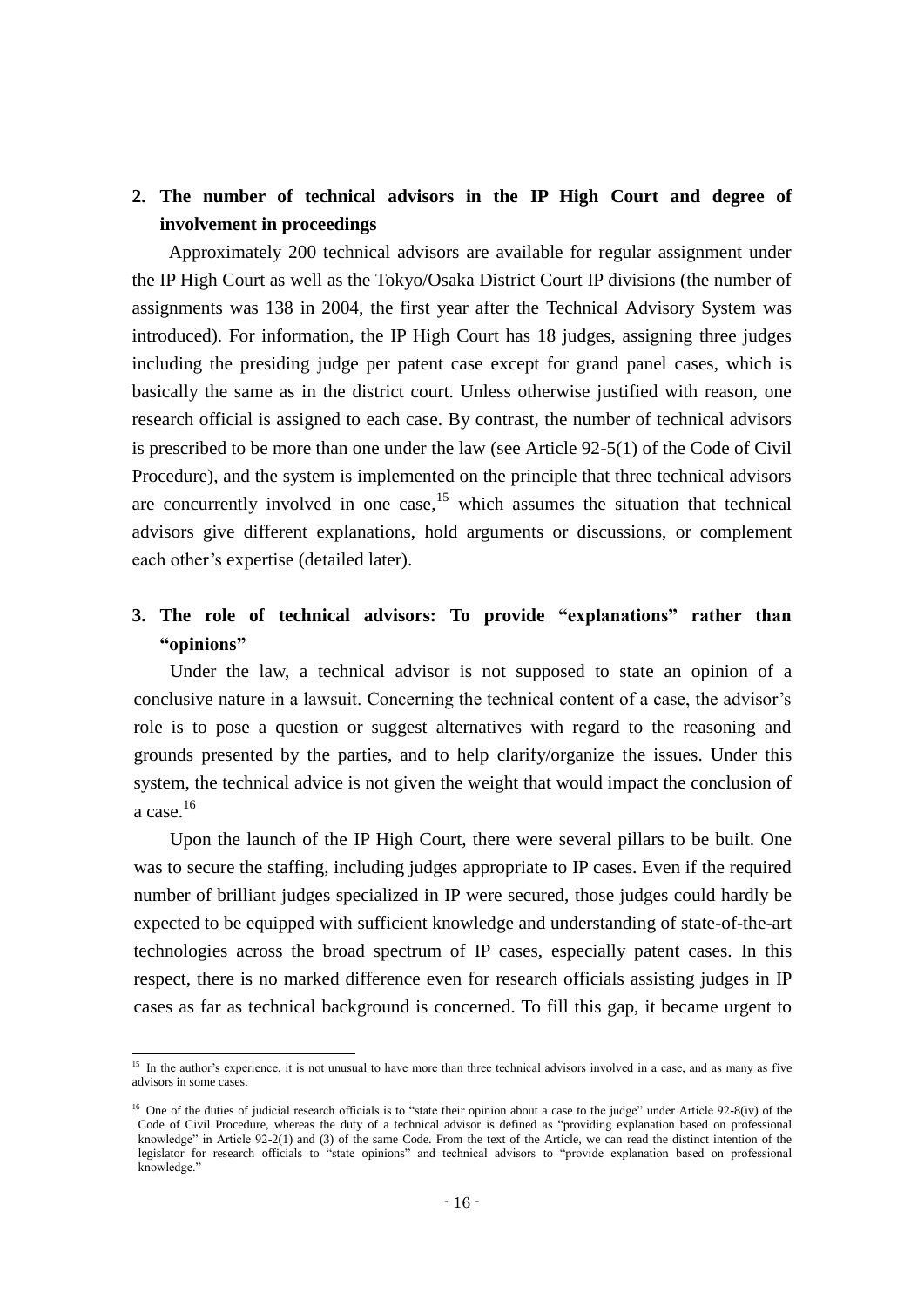have a pool of specialists as varied as possible leading the forefront of S&T fields, for assignment as technical advisors, as well as to hear/try patent cases with the involvement of those technical advisors.

#### **Necessity of ad-hoc assignment of technical advisors**

From the beginning, much effort was invested in securing a possible maximum number of technical advisors. Once the new system was put into practice, the difficulty of pinpointing technical advice on a specific case came to light. The system faced the need to appoint ad-hoc technical advisors on a case-by-case basis. For each appointment, the court would communicate closely with the Supreme Court (the Administrative Affairs Bureau for authorization of the appointment) in order to make an ad-hoc assignment so that the designated date of a session for the case did not need to be changed as a rule. In the course of such case-by-case appointments, as a matter of course, deciding "which professor or which researcher would be suitable?" became a matter of urgency. In fact, what worked the best in locating the specialist most active in the field of interest and most qualified for the task turned out to be the recommendation of the technical advisor already assigned to that case. The recommendation was very resourceful: I'm not a specialist in that subject. Professor A of University B is more knowledgeable, although he is younger.

#### **4. Composition of Technical Advisors by Occupation, by Age, and by Field**

This section discusses the composition of technical advisors by occupation, age, and field in reference to the data as of July 1, 2012 (available on the website: "The Technical Advisory System in Intellectual Property Right Lawsuits).

By occupation, professors account for 63.5%, public-sector researchers for 12.5%, private-sector researchers for 7.5%, and patent attorneys for 16.5%. Besides field-to-field differences, occupational differences also exist—more or less in terms of criteria and reasoning methods for determining whether or not the subject-matter patented invention involves an inventive step, the underlying state-of-the-art, etc. To ensure impartiality, it is the grand rule that not one but three technical advisors are to be assigned.<sup>17</sup> It is believed to be preferable that a group of technical advisors represent more than one occupation. The members usually include academics and patent attorneys. Age is another factor that leads to differences in the way of thinking.

-

<sup>&</sup>lt;sup>17</sup> The concept of three technical advisors per case was suggested by the author and put into practice at the start of the technical advisory system. The three-strong technical advice was a factor contributing to the start-up, development and establishment of the system.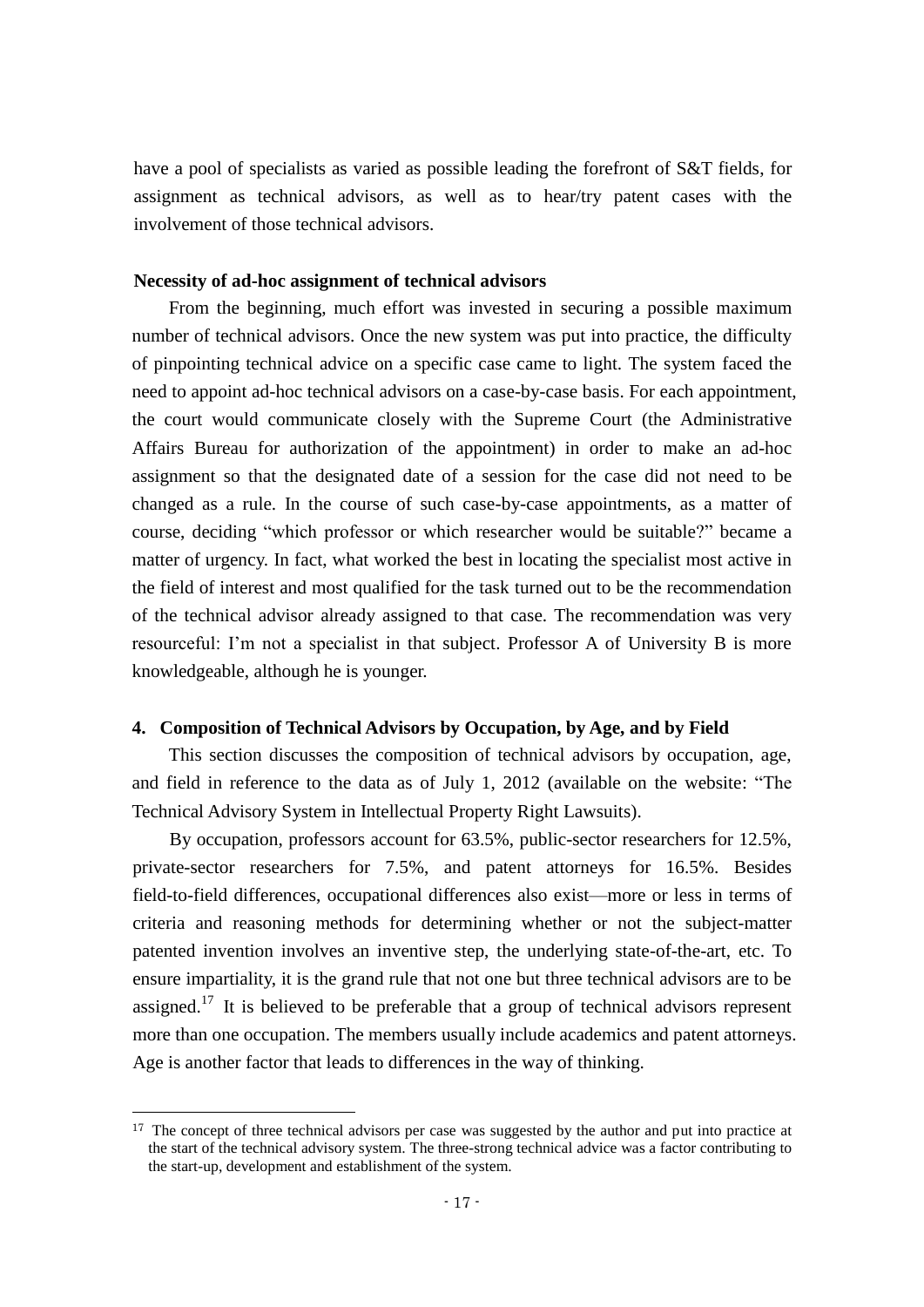Next, the population of technical advisors is distributed extensively in the 50s, 60s and 70s. For the benefit of diversified opinions, it is also important to consider the composition of technical advisors by age group in some cases. In a lawsuit against an appeal/trial decision for invalidation, unlike a lawsuit against an appeal/trial decision for a grant, it is not unusual for a patent right challenged as invalid to be an invention pertaining to the application filed nearly 20 years ago. In such a case, the state-of-the-art from those days is brought into the issue. Obviously, it is not appropriate to assign younger academics who lead today's technology. It is necessary to appoint academics of an age familiar with the state-of-the-art from that time frame.

By major categorization into three fields (chemistry, mechanical engineering, and electrical engineering), chemists account for the largest (35%) of the population. In terms of actual involvement, as well as in terms of observations, technical advisors are most frequently involved in chemistry cases. Less than 30% of mechanical cases involve technical advisors. Since mechanical cases account for substantially over 50% of patent cases, the degree of involvement of technical advisors in mechanical cases is relatively lower than in chemical cases. This can be explained by the few number of cases in which technical advice is definitely necessary, because judges can understand a patent application quite well in mechanical cases by reading them without technical assistance. However, it is important to note that in some mechanical cases, the impact of the recognized problem to be solved with the invention on inventive step, the criterion for determining an inventive step, etc. are brought into the issue. For example, concerning the subject invention which is apparently technically simple but must allow for inventive step (typically true for high-tech manufacturing devices), if the judicial decision involves a value judgment of the patentability of the invention, an experienced professor knowledgeable about both mechanical engineering and the Patent Act, and/or a patent attorney with long years of practice in filing patent applications, are assigned as technical advisors. It is not appointment by occupation, and it is open to differences in ways of thinking among individual judges and technical advisors. An explanation based on professional knowledge and practical experience, when presented in depth, helps the judge have a better understanding of and take more interest in the problem to be solved.

#### **5. Utilization of the Technical Advisory System**

This section briefly shows to what extent the Technical Advisory System has been utilized quantitatively. Since the system has been mainly used in lawsuits against appeal/trial decisions under the IP High Court, as far as the statistics for the IP High Court are concerned, approximately 500 cases combining both lawsuits against patent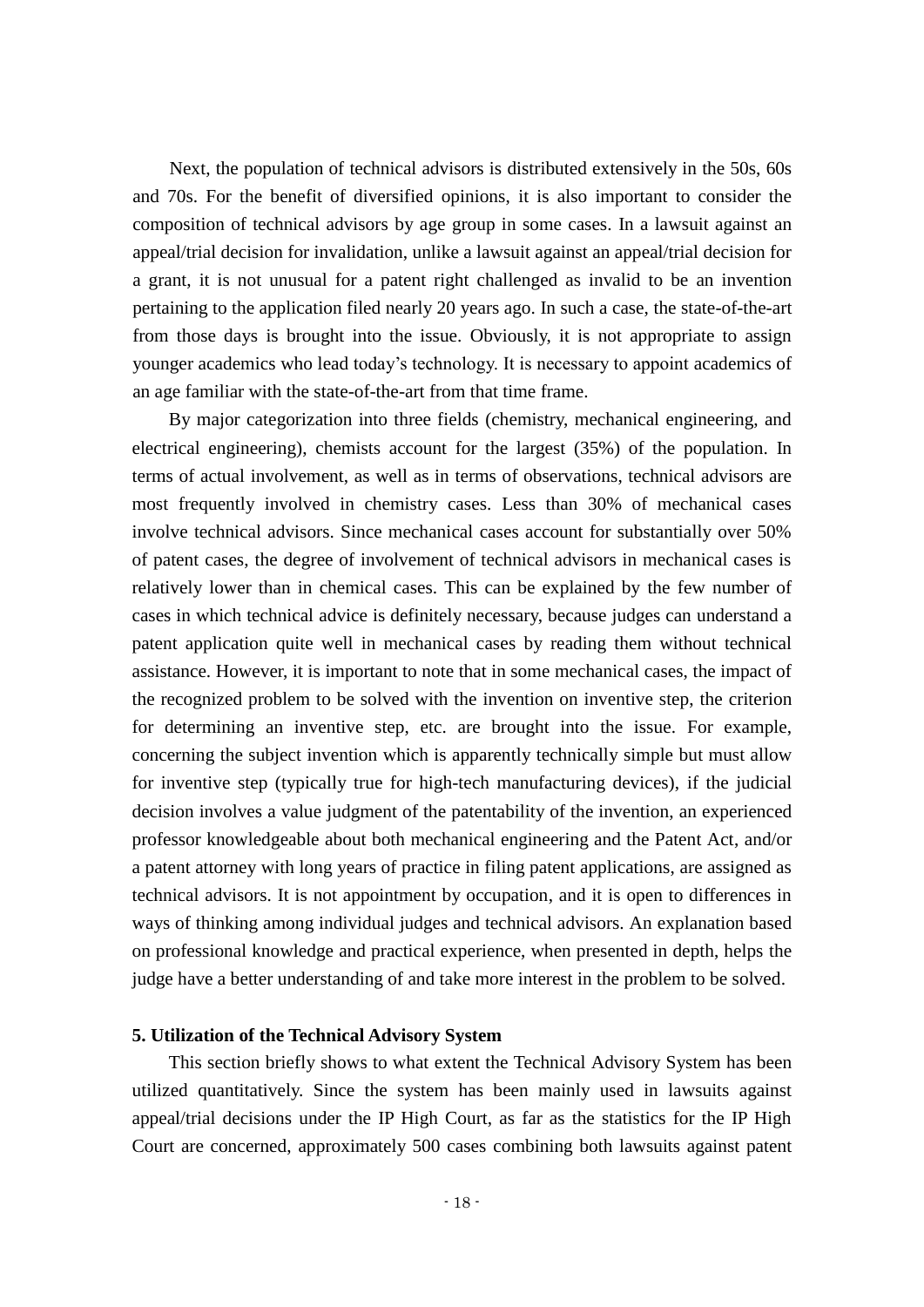appeal/trial decisions and appeals of patent infringement lawsuits are commenced and disposed of by this court every year. By estimate, patent lawsuits account for 70-80% of the total (approximately 400 cases), of which 10% (around 50 cases) involve technical advice in the proceedings from deliberation to judgment.

By type of session involving technical advice, the majority involve pre-oral argument, followed by oral argument.<sup>18</sup> The author would like to explain why technical advice is employed at a pre-oral argument session of a lawsuit. As shown above, patent litigation in Japan mostly consists of presenting arguments and entering documentary evidence (the hearing of documentary proof), whereas an examination of a witness/expert witness is rarely conducted. The typical proceedings of a patent lawsuit against an appeal/trial decision are as follows: two or three pre-oral argument sessions are convened by the head judge, and a technical briefing (with the participation of technical advisors, if any) is held on the date of completion of the pre-oral argument. Upon completion of the pre-oral argument, the date for a first oral argument is designated within two months or so, and at the first oral argument session, after complementary argument and proof is presented, both parties follow a formal procedure such as "the result of the pre-oral argument has been stated", where the oral argument is concluded within minutes.<sup>19</sup> The judgment is pronounced one or two weeks later at the earliest, and one or two months at the latest. In other words, a lawsuit against an appeal/trial decision regarding a patent has substantive discussion only on the date when the pre-oral argument is completed: namely, at the last session of a pre-oral argument when a technical briefing is held.

In this typical case, technical advisors are supposed to be involved in in the formalities of the oral argument procedure (the last session of pre-oral argument), but in fact the pre-oral argument has been completed by that time (indeed, reference material to be used for a technical briefing could be produced as additional evidence). A technical briefing held with technical advisors attending allows each party to give a performance. In short, regarding the predetermined issue in dispute, the parties explain technical details related to the issue and its underlying technical background, by demonstrating with the real machine/product, giving a PowerPoint presentation, or

-

<sup>&</sup>lt;sup>18</sup> In this case, the date for the oral argument is typically that of the so-called round table courtroom. While in office, the author made it a practice to hold a technical briefing at a grand panel session whenever possible, but otherwise held a briefing session in the usual courtroom designed for a *Saibanin* trial with seats for jurors, in addition to three seats for judges that accommodated three technical advisors and one research official.

<sup>&</sup>lt;sup>19</sup> While in office, the author received many foreign guests at the IP High Court, and invited them to observe a court in session. Since this brief procedure (taking one or two minutes) was often commented on as strange, the author invited them to a technical briefing, which was declined because it would usually take one to two hours.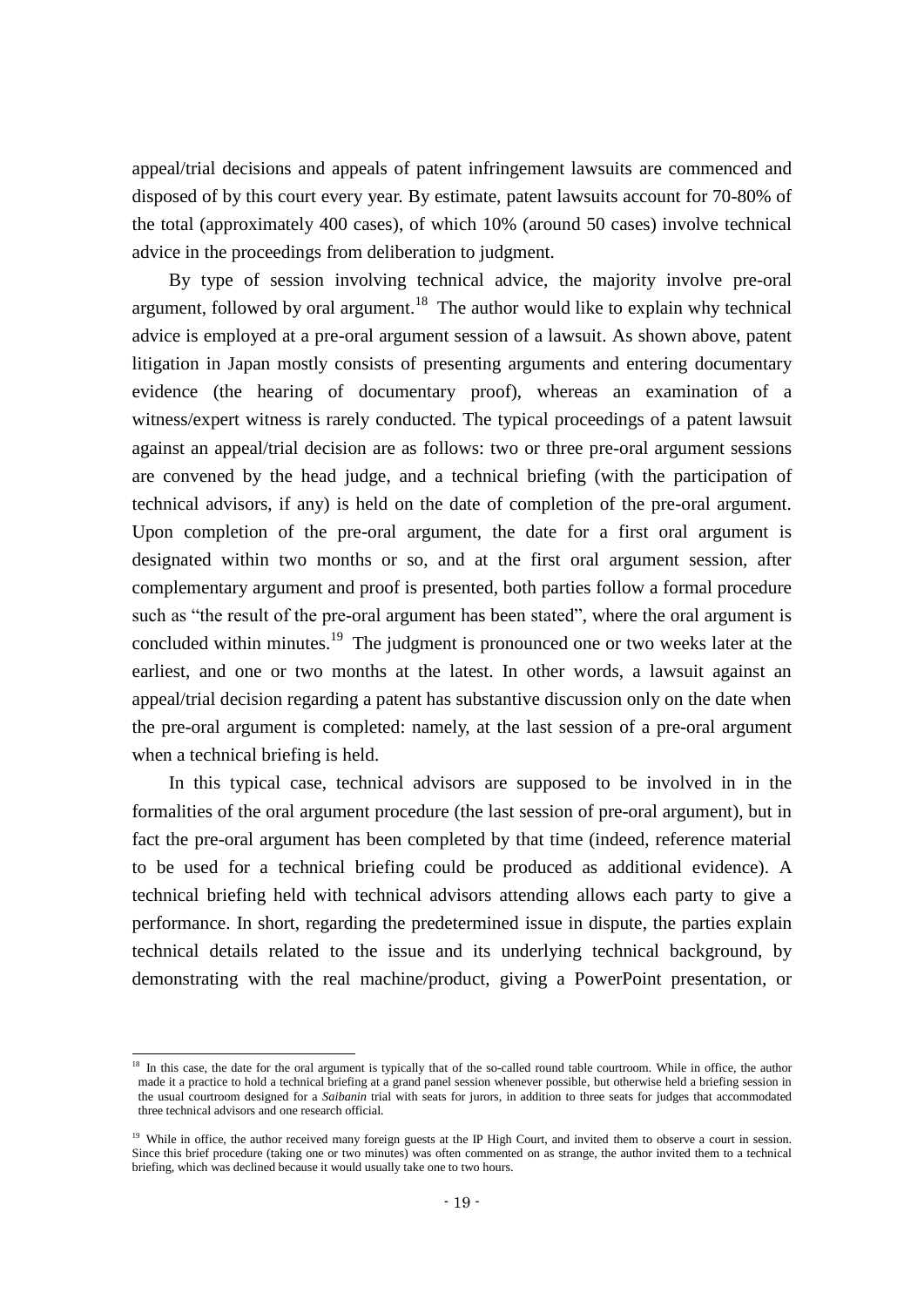showing moving images if applicable based on the already-produced case and evidence within an allocated time.

In preparation for the briefing session, the technical advisor studies briefs (entirely or partially) and key documentary evidence is sent by mail weeks prior to the date. After the parties' technical presentations (about 30 minutes for each, though this varies from case to case), the technical advisor explains the key point of the case based on what one understands from each party's presentation, poses doubts and questions to the relevant party, and if necessary, gives an explanation.

## **6. Other Procedures Involving a Technical Advisor: Involvement of Technical Advice in the Examination of Evidence**

Besides the above-described procedure involving technical advice, there is a procedure for technical advisors to participate in the proceedings from an earlier stage to identify the issue in dispute. Along with the progress of a case, the technical advisor attends every session to assist the judge in organizing and identifying the issue in the capacity of specialist, and is employed in patent right infringement lawsuits under the district court (hardly ever employed by the IP High Court). In any form, this type of involvement of the technical advisor is stipulated as a procedure in Article 92-2(1) of the Code of Civil Procedure.

In addition, Article 92-2(2) provides a procedure for involving the technical advisor in the hearing of evidence. In other words, when the court finds it necessary in the process of conducting the hearing of evidence to clarify the matters related to the suit or the gist of the result of the hearing of evidence, it may, after hearing the opinions of the parties, by an order, have a technical advisor participate in the proceedings so as to hear his/her explanation based on expert knowledge at a session for the hearing of evidence. This provision assumes that examinations of witnesses and the party are routinely conducted in a patent lawsuit, but even after the law was revised, a witness examination in a patent lawsuit is just as exceptional as before. Moreover, there has been no actual need for the technical advisor to participate in the hearing of evidence, or to give an explanation based on the expertise.

The second half of the same subparagraph provides the following: In order to have a technical advisor give an explanation at a session for examination of a witness or a party him/herself or at a session for examination of an expert witness, the presiding judge, with the consent of the party, may permit the technical advisor to ask questions directly of the witness, the party him/herself or the expert witness with regard to the matters necessary for clarifying the facts and the issues in dispute, or the key findings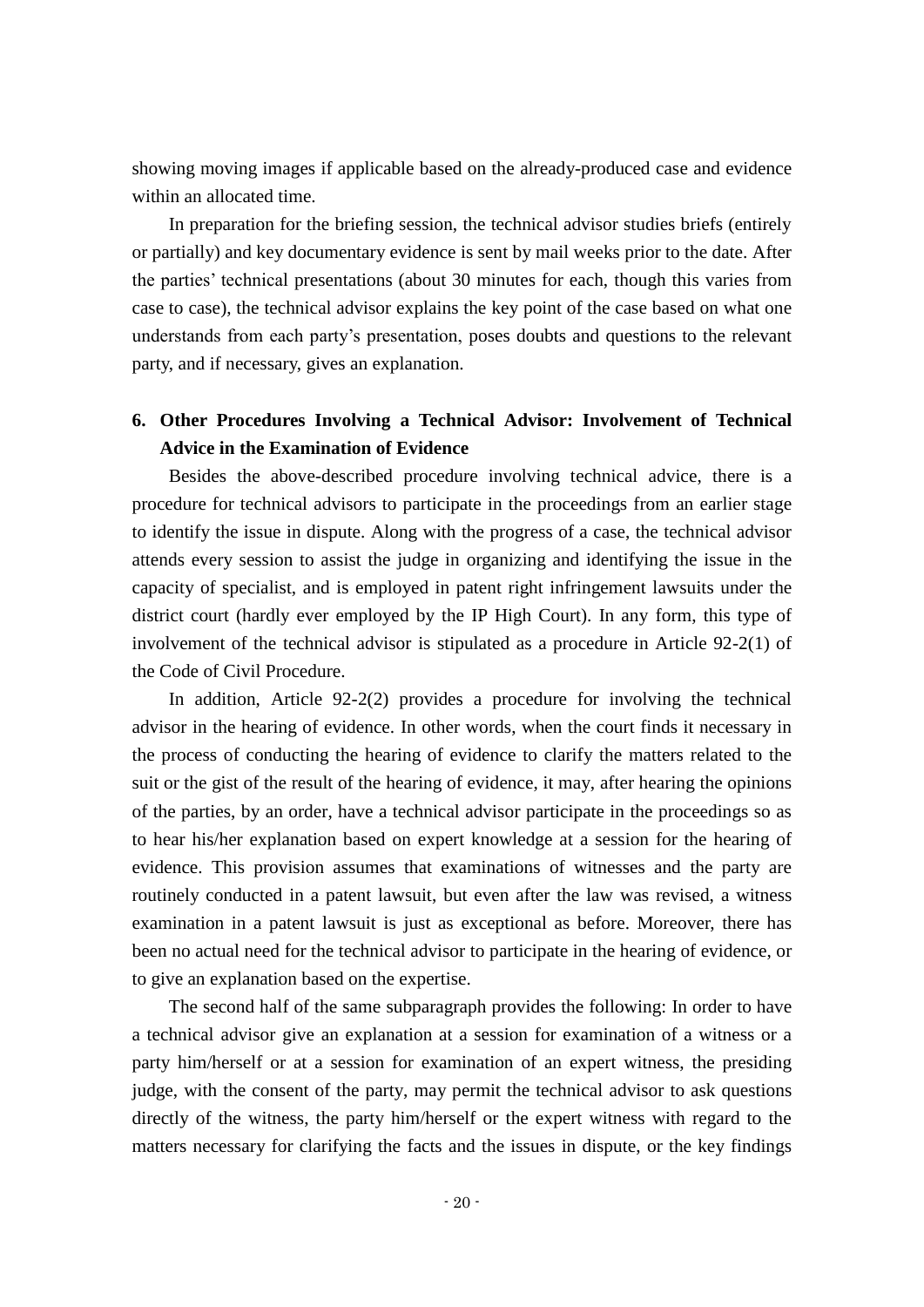from the hearing of evidence. This type of hearing of evidence has seldom been conducted, with no actual case yet seeming to exist whereby the technical advisor attends the oral argument session and puts questions directly to a witness.

#### **Technical Advisory System and Expert Witness System**

The same subparagraph also sets out "the interrogation of an expert witness". In fact, it is quite common to produce a report on an experiment conducted by the party or a report on an experiment conducted by a research institute attached to a private-sector business or a public research institute commissioned by the party in a Japanese civil lawsuit. These are all treated as documentary evidence. In addition, the party retains the authority in the field at a level comparable to the technical advisor to provide a written personal opinion, which is also treated as documentary evidence. It is also permissible, by a ruling, for the court to conduct expert testimony upon a motion by the party and at the expense of the party. Once the Technical Advisory System was introduced, since the specialist knowledge necessary for a particular case is usually provided through this system, such expert opinion is not frequently sought. Under this system, the assigned technical advisor may be furnished with a report in writing on the result of an experiment conducted under given conditions at the cost of the Court, if the party's consent and cooperation are obtained. To the author's knowledge, however, there has been no actual case to date to this effect. The current system requires the technical advisor to give an explanation based on his/her specialist knowledge, relying on evidential material collected by the party as a given reference.

#### **Other Procedures Involving the Technical Advisor**

In addition to the above-mentioned procedures, the technical advisor may take part in an amicable settlement in session. Article 92-2(3) of the Code of Civil Procedure provides for the following: When mediating for an amicable settlement, the Court may involve the technical advisor in the procedure to give an explanation based on specialist knowledge at a session for hearing evidence, if deemed necessary, with the party's consent, by a decision, in order to hear an explanation based on specialist knowledge at a session where both parties can attend.

In practice, however, there has been no actual case involving the technical advisor at a session for an amicable settlement. The provision might have been laid down simply to complete the statutory text. The same Article provides that "after hearing the party's opinion," the technical advisor may take part in an oral argument session and in a session of pre-oral argument under paragraph 1, as well as in a session of hearing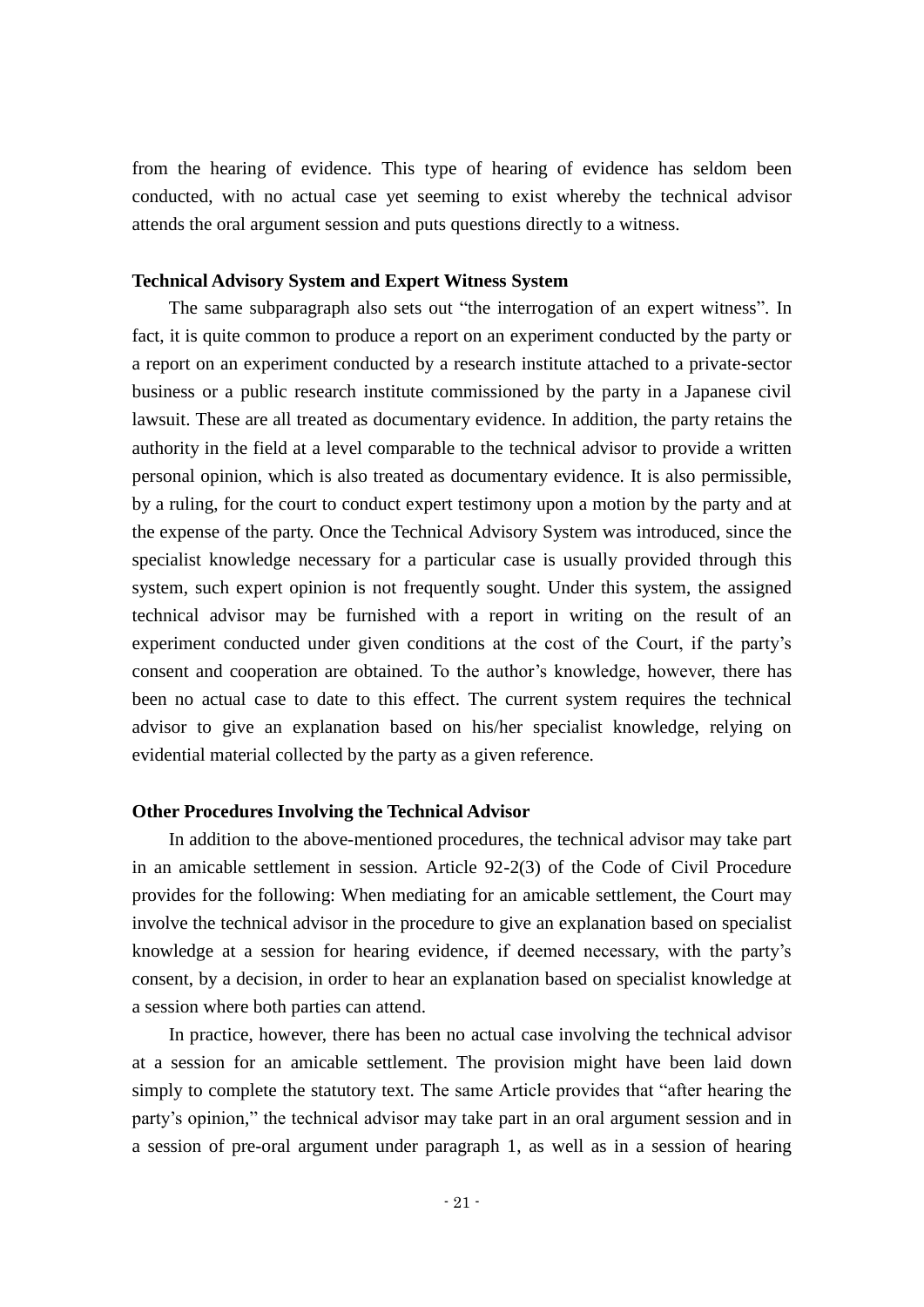evidence under paragraph 2, whereas paragraph 3 requires the technical advisor to take part in a session for an amicable settlement "with the party's consent." When it comes to implementing the statutory procedure, in practice it is up to the intentions of the parties to allow the involvement of the technical advisor. Unless otherwise required by the circumstances, it is assumed that the procedure is not implemented.

Moreover, concerning the participation of the technical advisor in a scheduling conference, the Rules of Civil Proceeding stipulates: In cases where the order set out in paragraph (1) of Article 92-2 (Participation of Technical Advisor) of the Code has been issued, the presiding judge may have a technical advisor give an explanation orally at a scheduling conference. "A scheduling conference" literally means the date of a conference to coordinate the schedule of proceedings. On that date, the parties each specify arguments/proof, and the result of the conference is binding upon the parties, but is not a mandate for the presiding judge to have a technical advisor to explain at a scheduling conference. To the author's knowledge, there has been no actual example of a technical advisor giving an explanation at a scheduling conference for an IP lawsuit, but it is possible for a technical advisor to be invited to attend a scheduling conference on the same date to give an explanation when it is difficult for some reason to convene an oral argument session or a pre-oral argument session on a different date.

In addition, although there has been no actual case reported, if the device in question needs to be inspected but is not mobile, a scheduling conference is held on site where the technical advisor provides an explanation, as long as there is no choice but to visit the site.

## **7. Statutory Rules on the Involvement of the Technical Advisor and Implementation of the Technical Advisory System: Technical advisor gives an "explanation" "at a session"**

As discussed above, according to the Code of Civil Procedure and the Rules of Civil Procedure, any remark to be made by a technical advisor at a session is required to be an "explanation." In the author's experience, however, communications regarding the assignment of a technical advisor issued by the court and court clerks referred to "words" uttered by attorneys for the parties and technical advisors (candidate) as "your opinion," "your view" and so on. At a round-table conference, a judge asked for a technical advisor's "questions," "opinion" and so on in front of the parties. In the letter of the law, "your opinion" is not within the range of the technical advisor's duties. In practice, however, it is not necessarily viewed as strange.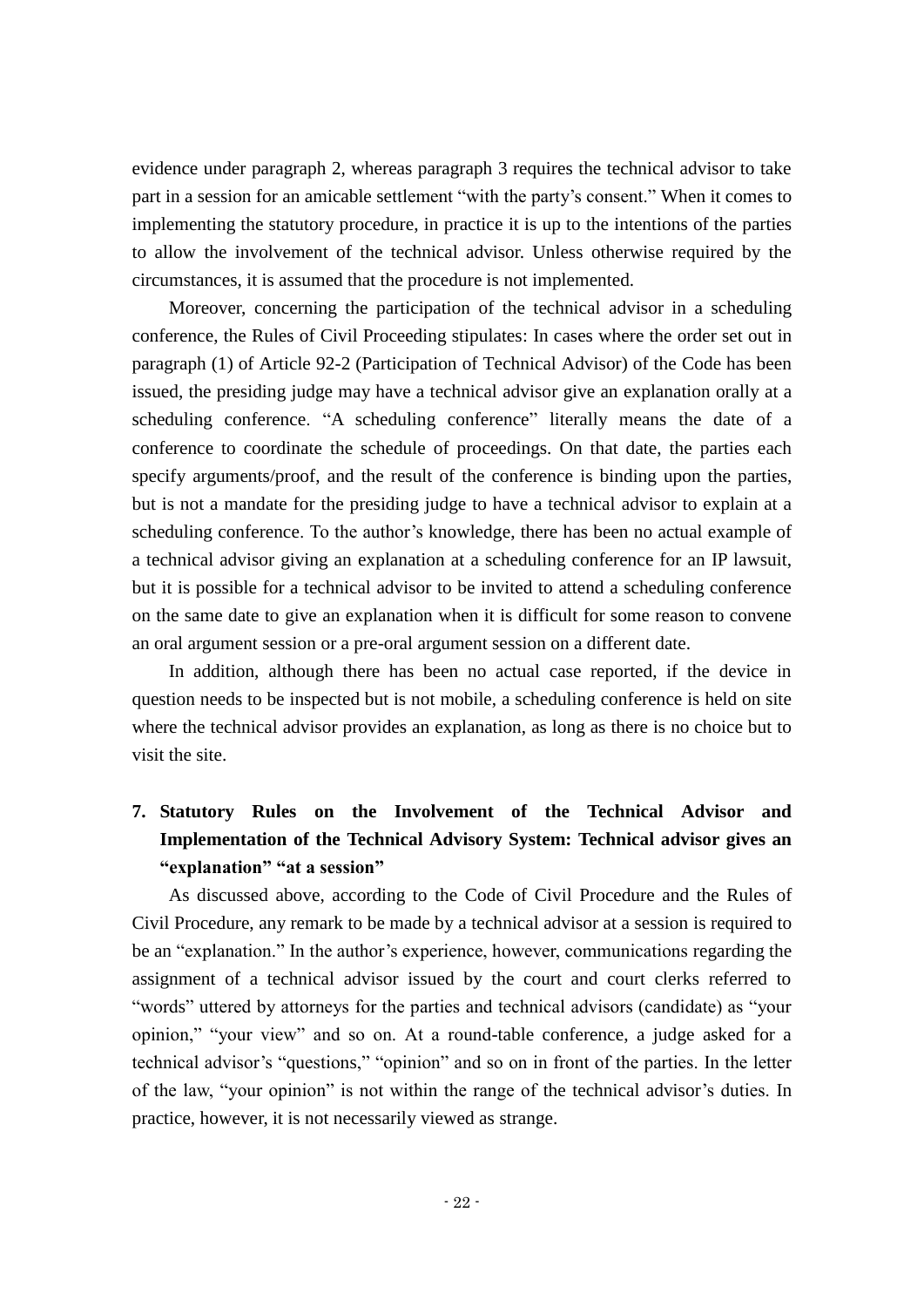Practically, remarks by a technical advisor are put in the form of a question in many cases. It is rather exceptional to use the term "opinion," but quite a few remarks are placed as "opinions" in essence. With marked individual differences among technical advisors, some advisors deliver a "conclusion" or "opinion" straightforwardly in front of the parties at a session, while others put nothing but pure questions and never express the slightest hint of a personal opinion. Usually, however, in response to a party trying to lead to an advantageous conclusion through fallacious reasoning, a technical advisor puts questions that imply that there is a leap in logic or that the grounds for reasoning contain a flaw. Typically, many technical advisors disclose part of the core opinion. As a rule, three technical advisors are assigned to one case, and it is rare for all of them to be oriented in the same direction. Rather, they show disparities in quite a few cases (as discussed later).

#### **Treatment Concerning Explanation by a Technical Advisor Outside the Session**

In cases where the presiding judge has requested a technical advisor to give an explanation outside the session, "if the matter on which the explanation was requested is important for clarifying the matters related to the suit, the court clerk shall notify both parties of the said matter. If a technical advisor has submitted a document stating an explanation outside the session, the court clerk shall send a copy thereof to both parties." (Article 34-3, the Rules of Civil Procedure)

While in office, the author experimented in requesting a technical advisor to give an explanation in writing with the consent and cooperation of the parties concerned. This was in a lawsuit based on an appeal of a JPO appeal/trial decision. When the author (the presiding judge) and the head judge conducted the final pre-oral argument session, the participating technical advisor gave an explanation and opinion (as close as a definite opinion) in front of both parties to conclude the pre-oral argument procedure. Later, the attorney for the plaintiff produced a written argument against the technical advisor's explanation and opinion. Normally the court would ask the technical advisor to appear and to give an explanation again. In this case, as an exception, the court requested the technical advisor to produce a written explanation, sent it to the plaintiff, and advised the plaintiff to produce an argument in writing.<sup>20</sup> It was an experiment that the author tried out at the early stages of the Technical Advisory System being put in

-

 $20$  This case involving the technical advisor was just after the start of the Technical Advisory System. In those days, the author started to work on a blueprint for a basic policy on the implementation of the system. At first, the author hadn't formed the concept of having the parties' technical briefings before the technical advisor's briefing. It was the first experience for the parties, and they must have been confused.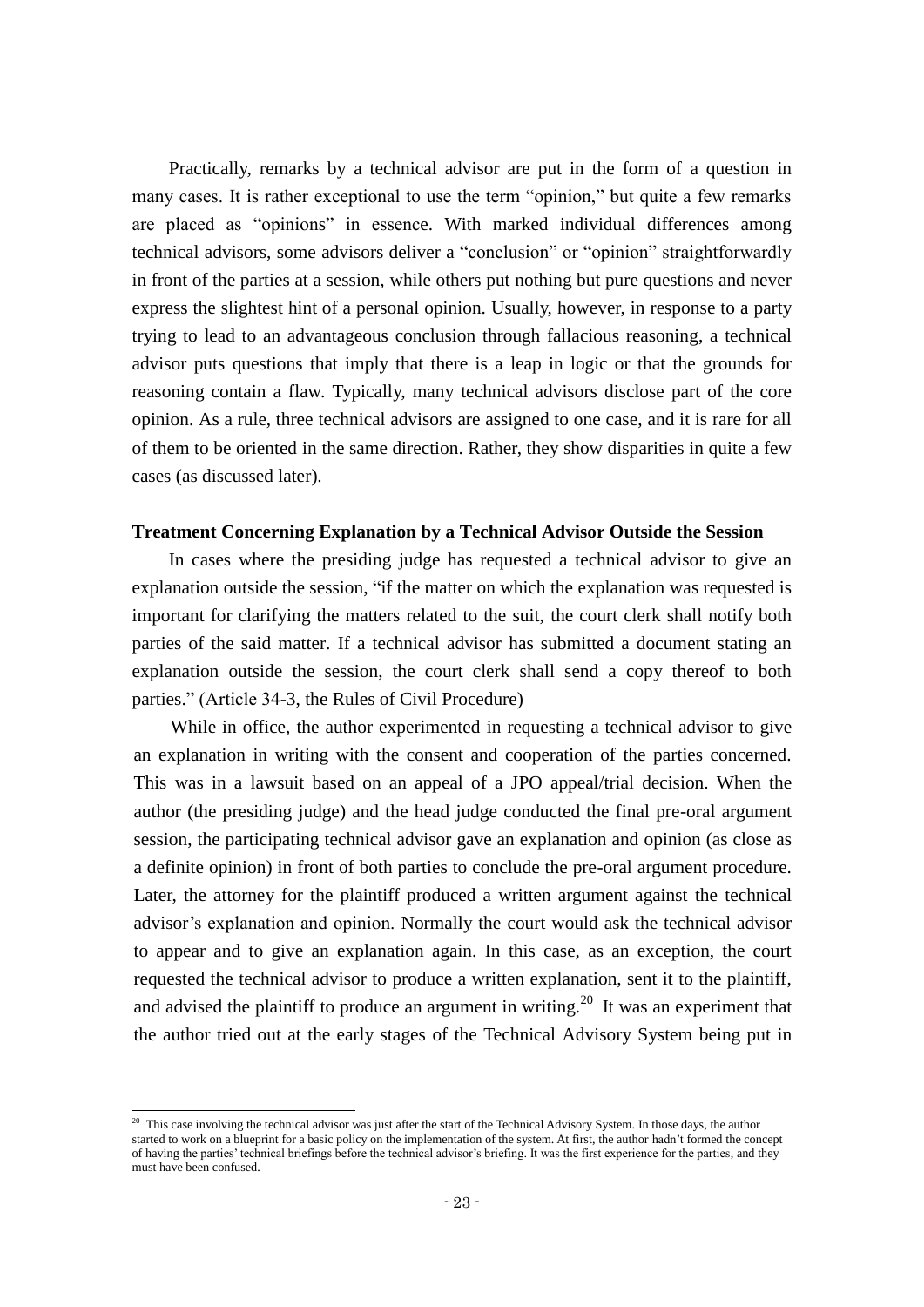place, and there are some points for the author to critically reflect upon in this experiment.

To the author's knowledge, the procedure for the court to request the technical advisor to give an explanation outside the session was followed by the Tokyo District Court during the proceedings of a patent right infringement lawsuit in the early stages of the system. The procedure did not seem to be easily applicable. The burden of defining how to instruct the technical advisor about the case and the issue, and how to draft a document with a list of matters for explanation, rests upon the court. Also, there is a risk of not foreseeing what "explanation" the technical advisor will give.

### **Explanation by the Technical Advisor, and Granting Opportunities for a Statement of Opinion by the Parties**

Concerning the explanation given by the technical advisor at the session or in writing, the parties are guaranteed opportunities to state their opinions against the explanation (Article 34-5, the Rules of Civil Procedure). The provision stipulates a guarantee, which is to be taken for granted, but the history of management of civil litigation in Japan teaches us that a procedure guaranteed according to the law is always accompanied by a negative aspect.

At an oral argument session (including a pre-oral argument session), which is not a procedure for amicable settlement, the alternate interview procedure is still employed today. The judicial body interviews the parties alternately in quite a few cases. Before switching to the alternate interview procedure, the judge in charge obtains the consent of both parties. Even if both parties' consent is not obtained, as long as no objection is raised, such consent is assumed or constructed. This procedure makes no exception of patent right infringement litigation. Rather, since the disclosure/non-disclosure of secrecy is often brought into question in a patent right infringement lawsuit, the alternate interview procedure is preferred. In Japan, the alternate interview procedure is conveniently used in social life; it is part of our culture, so to speak. Indeed, even in the capacity of technical advisor, people feel more comfortable about confiding the core issue to the judges, and not making it out clearly in front of a party with conflicting interests. This mindset is normal for Japanese people in order to avoid direct confrontation, which is not an acceptable custom on the part of the court responsible for a fair trial for people. By various means, we advised technical advisors to discuss the core and the issue of the case in the presence of both parties, and not to talk about the issue of the case when the parties were not present. It occasionally happens that after the closing of a session, the technical advisor submits documents and materials regarding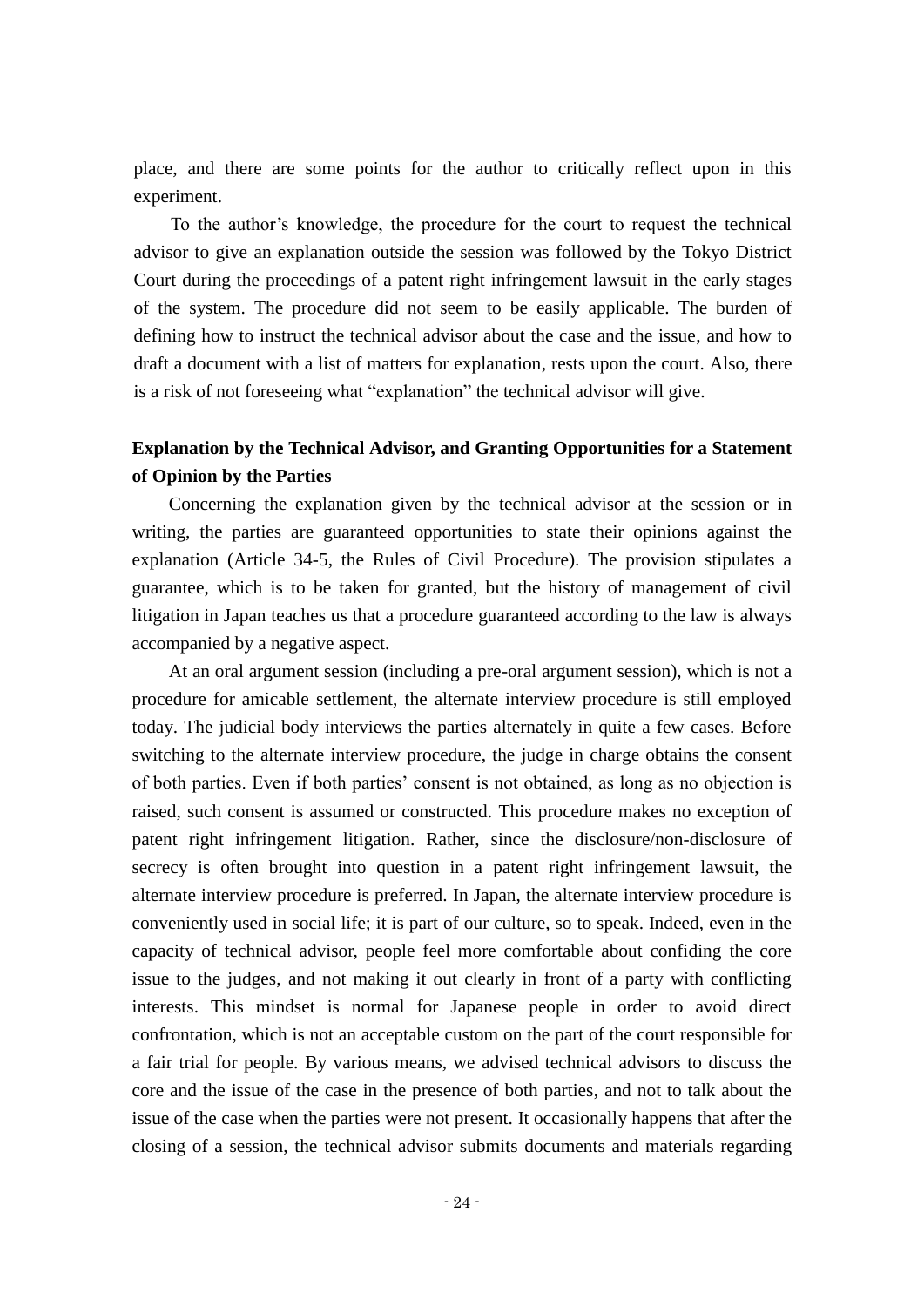the matters discussed at the session (usually related to the core and issue of the case) as the product of further inquiry and study.<sup>21</sup>

In fact, a judge does not know how other judges conduct proceedings. The author himself did not study how other judges conducted proceedings, even though there were many opportunities for discussion, and rarely observed technical briefings conducted by other judges (except when the author gave foreign guests a guided tour).

The author's way of conducting proceedings is explained thusly: It is a basic style for a technical advisor to give an explanation in the form of questions, and to include his/her own opinion in the explanation or in the premise of the explanation. The simplest example of a question including the advisor's opinion is: "Regarding that point, unlike what the plaintiff claims, it is possible to think such and such... What do you think?" "What are the grounds for that point?" and so on. When the technical advisor's question clearly indicates his/her idea or thought, whether it mentions his/her opinion or not, it helps the respondent party to form an argument or explanation specifically. In other words, the party is granted the opportunity to state their opinion formally and substantially, as mentioned above. When the author recognized the technical advisor's remark, not in the style of a question, as substantial, the author made it a rule to suggest to the parties: "Do you have any comment on what the technical advisor has explained?" Basically, the author allowed 90 minutes in total for a technical briefing involving a technical advisor (which sometimes took 120 minutes).

#### **Objection Entered by the Party (Case Study)**

-

I will next introduce a pre-oral argument session for a case presided over by the author, a technical briefing with technical advisors participating was conducted by the head judge alone because the author was engaged in a different case on that date. Concerning one technical advisor's remark, the attorney for one party entered a written objection with the court after the pre-oral argument session but before the date scheduled for the closing of oral argument: "The participating advisor made remarks based on the present timeframe although the base time for determination of an inventive step must be the time of filing the subject-matter application, against which we raise an objection." In consideration of the possibility of the technical advisor giving an "explanation in writing" if deemed necessary, the author communicated through the court clerk with the attorney to inquire what measure the attorney sought for. The

 $2<sup>1</sup>$  How to treat such a case is a difficult question. The judicial body usually thanked the relevant technical advisor politely, adding "for our reference" and kept the material separately from the case record. We didn't treat such material as a case record. It was at the discretion of the head judge whether the head judge read it or not. If it is important as reference material, a photocopy of the material is provided to the parties to give opportunities for explanation or production of evidence.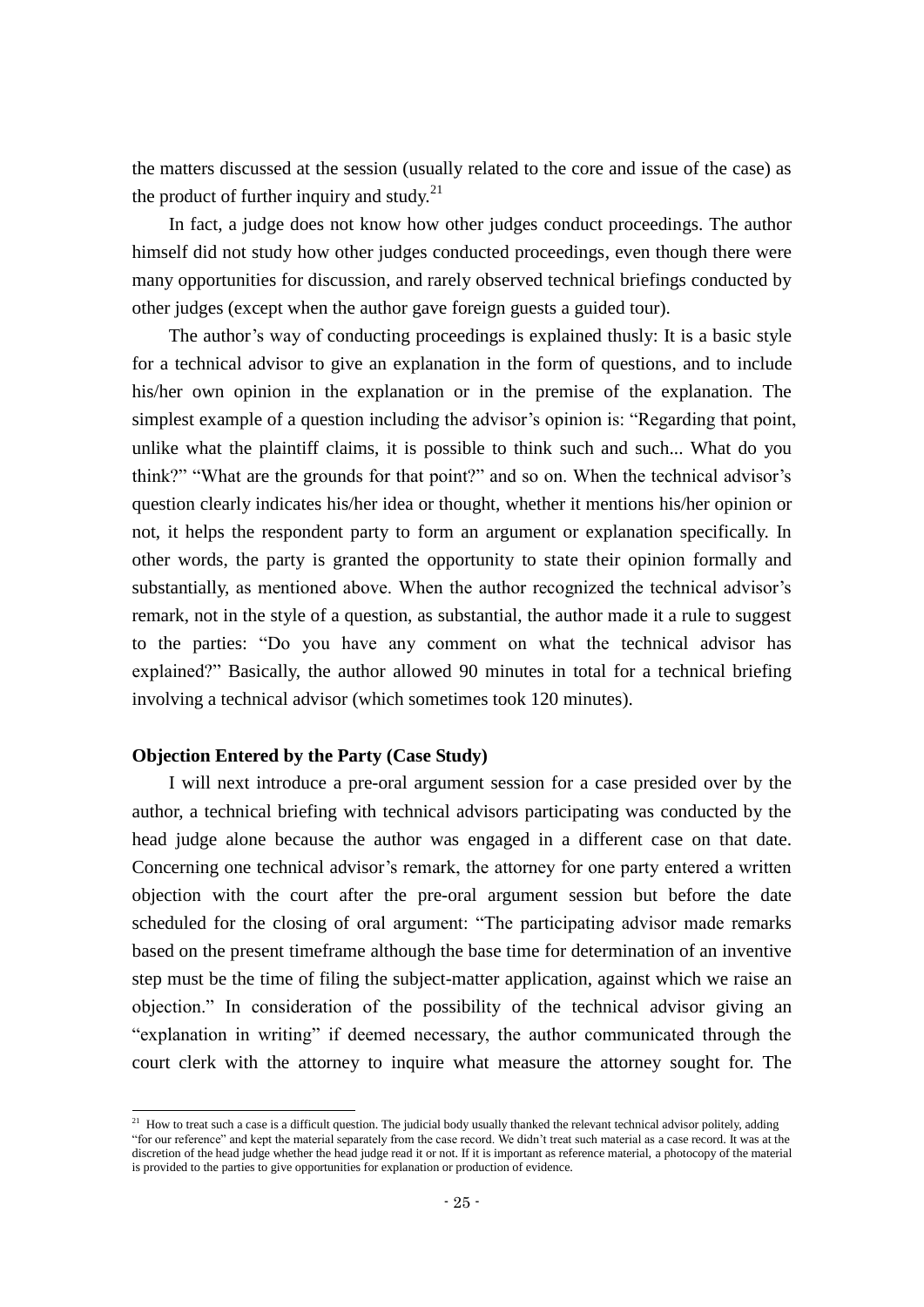attorney responded that his intention was to let the judges correctly understand the matter pointed out in the written objection and he did not seek any particular corrective measure.

It is not difficult to imagine: the technical advisor abruptly asserts a conclusion, one party is frozen, put at a disadvantage by the explanation given by the technical advisor, the other party bursts out arguing, and the list goes on. For the lawyers/patent attorneys representing the parties, it is helpful to deal with the situation calmly, realizing that the mere assertion of a conclusion has no material impact on the judge, and taking no particular action. However, for the parties and their employees, it is natural that they should worry that the technical advisor's unfavorable explanation might have a decisive impact on the judicial ruling. At a preparatory meeting for a technical briefing between the judges and the technical advisors, the author asked the technical advisors to refrain from declaring a conclusion without explaining the grounds for it (the opposite style would be welcome) at a coming technical briefing.

Styles of explanation by the technical advisor at a technical briefing session are summarized below, with reference to the different approaches shown by other judges, followed by the author's personal opinion.

(1) A style that relies on the letter of the law stipulating the participation of technical advisors, as publicized. At the beginning of the technical briefing, the technical advisor gives a comprehensive and general explanation not only about the subject-matter patented invention but also about the technical background and related technology, or social background. This style is useful at a district court level when organizing claims and arguments in an infringement lawsuit. It is necessary for the court to draft and send a list of questions (including an outline of the case) to all of the parties before the session. It is a clear-cut and transparent procedure but the workload is heavy for the court as well as for technical advisors. The heavier workload makes the system far from useful for the court.

(2) A style combing the preceding (1) and the following (3). After technical briefings by the parties, the court allows some time for the technical advisor to provide a comprehensive "explanation."<sup>22</sup>

(3) A style whereby the technical advisor attends a technical briefing by the parties, and ask questions to the relevant party, or to the other party if necessary, regarding their

-

<sup>&</sup>lt;sup>22</sup> An "explanation" in this context does not mean a summarization of the explanations by the parties (their explanations given with a focus on the issue in dispute must contradict each other). The technical advisor here is supposed to give a different explanation from the parties' explanation, either by supporting the explanation given by one party or by providing a third-party explanation different from both. This is simply based on the author's imagination because he has no experience in using the technical advisor in this way. Regarding such "explanation" by the technical advisor, the parties are guaranteed an opportunity to state their opinions. In that sense, it is a challenging task for the technical advisor.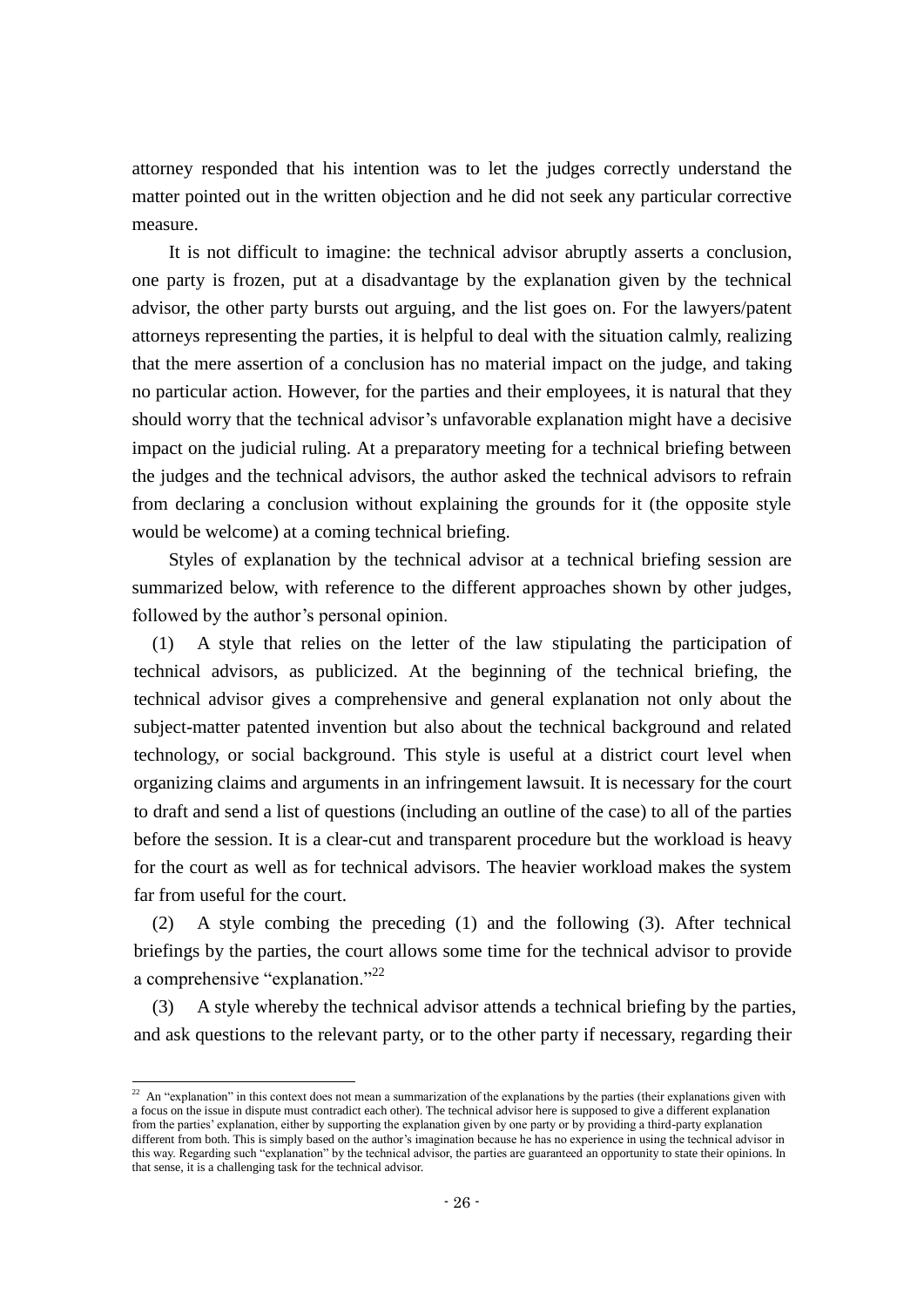line of reasoning, to see if there is a leap in logic or whether the grounds for reasoning have a flaw, as mentioned above.

To give a thought to the style of asking questions (3), many patterns are assumed to take place in actual settings. The party's explanation has a leap in logic or is not clear. A complementary explanation is necessary based on the laws of natural science. It needs to be substantiated by the reference literature. It is necessary to specify what "detailed description of the invention" in the specification of the subject-matter patent gives the grounds for the explanation, or whether any grounds are found in the claim(s) other than the detailed description. Or whether the grounds for the explanation are weak or missing, or omitted as self-evident or based on preconceived ideas, or avoided on purpose knowing it is a weak point, etc.

For these reasons, the technical advisor specifies these points with reasons, asks the relevant party to comment in some detail and derives further explanations from the parties about the points of interest. Unlike the witness examination, it is permissible to take a break in order to discuss how to answer the technical advisor's question. In place of the main presenter (it is often the case that the attorney for the litigant gives an explanation rather than the person representing the litigant company), a pinch hitter (the technical employee in charge in many cases) is allowed to answer the question. Of course, the relevant party may challenge the contents of the explanation by the technical advisor (there is no guarantee of this, or of being permitted a rebuttal, because it is a matter to be decided at the discretion of the presiding judge or the head judge by weighing the significance in relation to the issue in dispute).

The author expects that the technical advisor's "explanation" will be permitted to contain "opinions" to a significant extent. Provided that, to ensure procedural transparency, the explanation should be provided with sufficient reason and the reason must be based on the documentary evidence entered into the case file, published literature, or corresponding materials, and if not, it has no impact on the judicial conclusion to the case. In addition, it is understood that the parties may enter argument/rebuttal evidence at the session or later. Currently, however, it is still not referred to as an "argument", but rather a "presentation".

#### **Preparatory Meeting with the Technical Advisor Just Before the Session**

Almost ten years have passed since the Technical Advisory System started, producing a stream of technical advisors experienced in participating in cases. Technical advisors are secured through recommendations by academic societies, patent attorneys' associations, and other public-sector organizations. For the purpose of managing the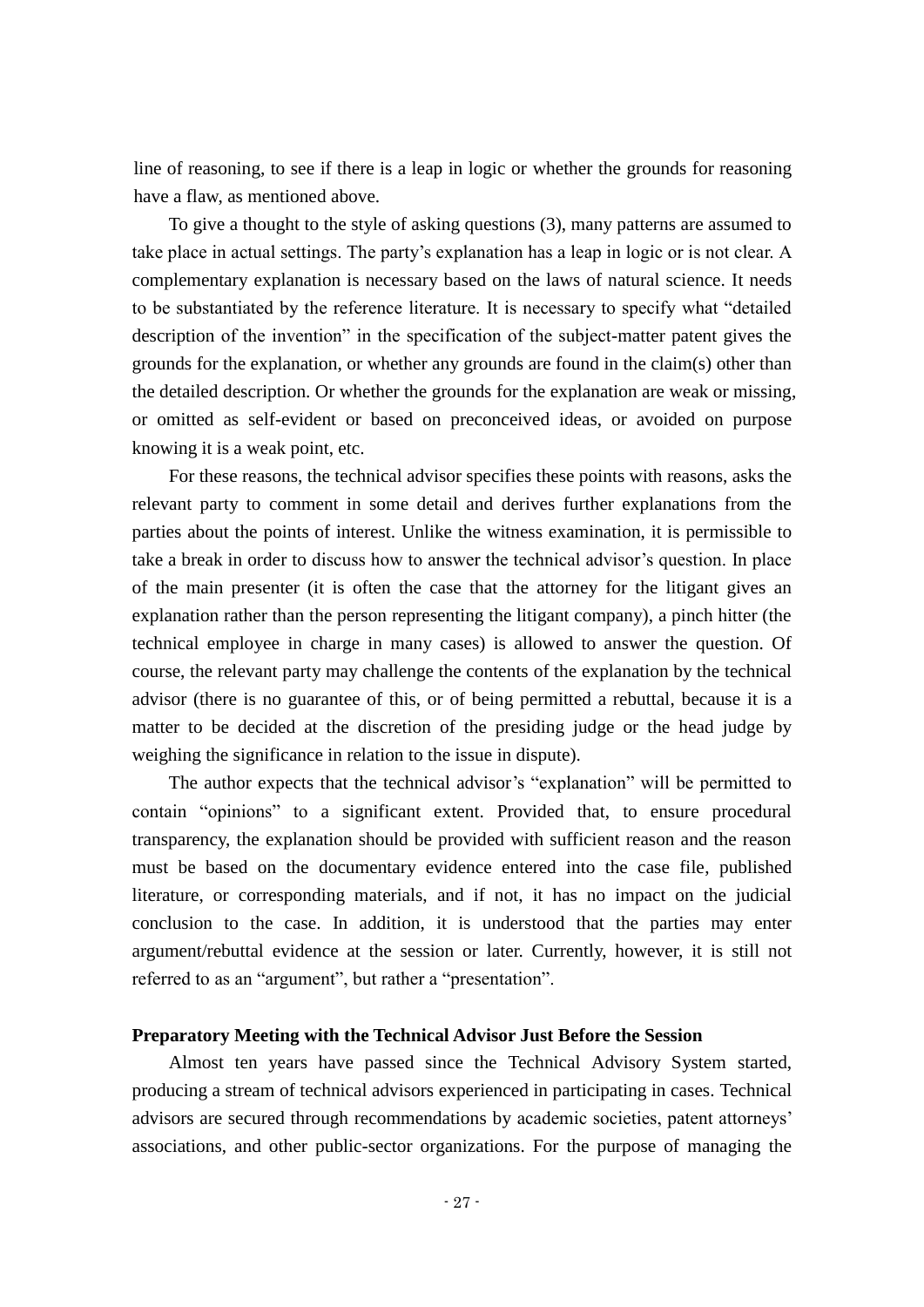organization, it is implicitly agreed that those on the list are to be replaced every two or four years (the term of office is two years). As a result, the percentage of experienced technical advisors on the list is not expected to rise under the current system, unfortunately. For this reason, it is not unusual for an assigned technical advisor to participate in a particular case for the first time. In order to work with technical advisors, it is necessary for the court to explain about the Technical Advisory System and the rules on their participation every time from scratch. That is why the court normally arranges a preparatory meeting just before the session.

The primary need for a preparatory meeting just before the session comes from the simple worry about whether the assigned technical advisors will reliably come to the court on the date scheduled for the session. Technical advisors are part-time public officials, a significant percentage of whom have never been to the court before. For the purpose of confirming their appearance, they are asked to arrive at the IP High Court Clerk Office no later than 30 minutes before the appointed time. Technical advisors come from all over the country. Most live or work in Tokyo and surrounding areas, but a number of technical advisors come all the way from Tohoku, Kyushu and even further areas. In order to be punctual, some technical advisors arrive at the court one or two hours before the appointed time. On one occasion, while taking care of these early comers, the court took it as a good opportunity to have an informal talk on a variety of topics covering the latest industrial/social developments and news in the area of IP rights. The author joined in the talk, and as it went on, the case itself came up in the course of time.

When all three technical advisors are assembled, after providing general information about the purpose of the Technical Advisory System and specific advice about the rules on the manner/style of giving an explanation with bad or unsuccessful examples, the judge in charge usually gives a briefing on matters that the technical advisor is requested to explain in connection with the issue of the case, according to the questions asked. They are basically advised, for example, "You are free to speak. If we find it not right, the judge will intervene. In that case, you must comply with the judicial direction for the proceedings."

At the preparatory meeting, the judicial briefing covers objective matters such as an outline of the case, the time of filing the application, what is and is not in dispute, and so on. It is not unusual for a technical advisor to suggest that the real issue lies in a fact other than that identified by the judges and the parties. The suggestion comes to the central topic at the meeting, which is acceptable to the author as a rule. A detailed explanation about each party's case on the issue is to be left to the respective technical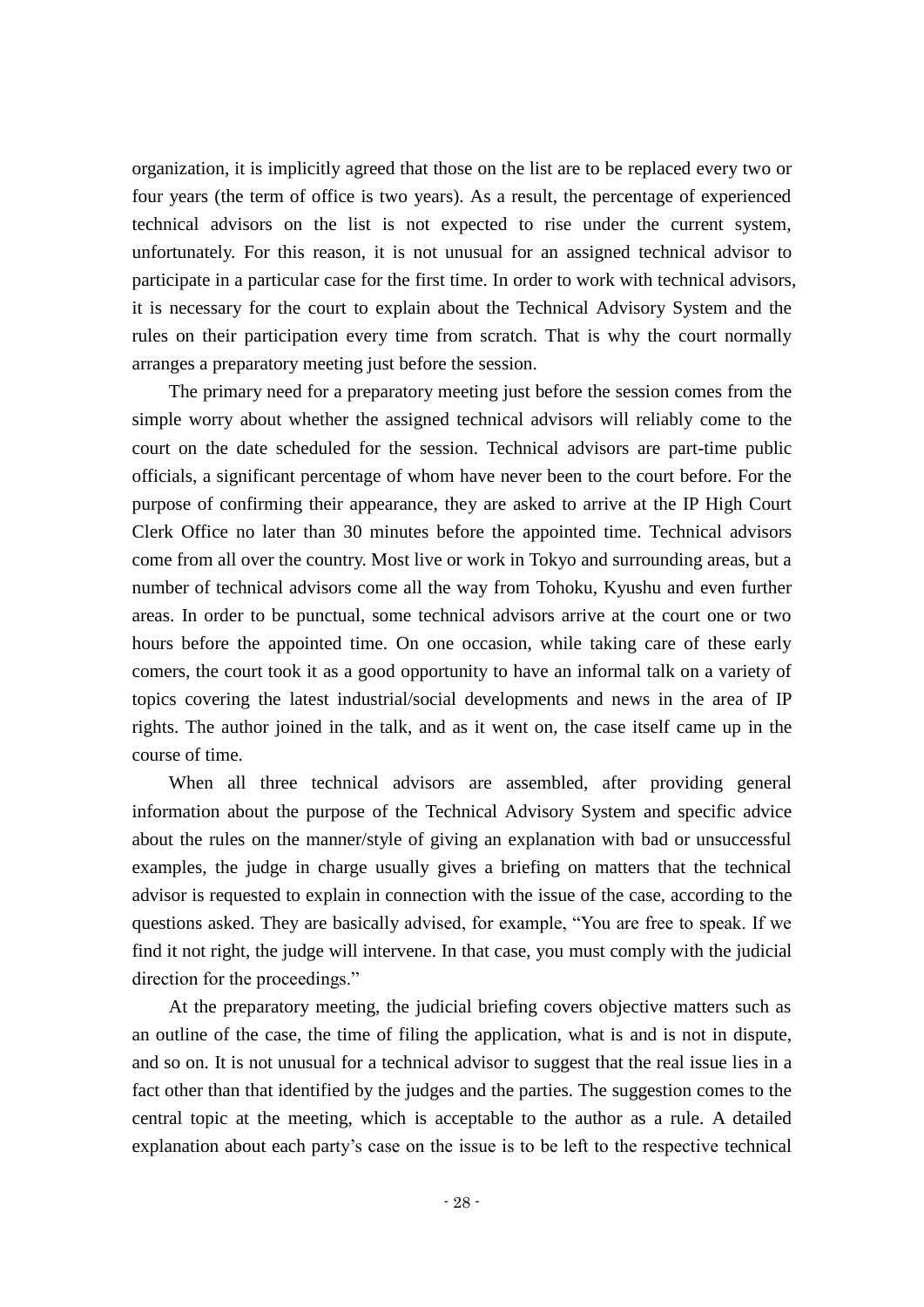presentation by the parties. In any case, the judge does not lead the conclusion in a particular direction.

Not infrequently, however, the technical advisors talk with each other about the case, and the topic of the issue in dispute sometimes comes up. Mostly, however, whether intentionally or unintentionally, they talk a lot about topics that have nothing to do with the issue in dispute. More than once, the author came across a situation where the issue in dispute was the topic of conversation. Technical advisor A (an academic) said "I've read the specification for the first time. It is a completely incomprehensible document. I can't understand such and such a description in the specification at all." Technical advisor B (an academic or patent attorney) then advised how to read parts of the document.

Most interactions between the technical advisors are at a stage before an opinion is formed. In the author's experience, none of the technical advisors appear to have already formed their own opinions (conclusions) before the technical briefing, which should be done first and foremost.

#### **Review Meeting with Technical Advisors after the Session**

After the session is over, some technical advisors leave the round table courtroom and go home. Others come back to pick up their bags in the court-clerk office. Many technical advisors from far-away areas return to the court office, either to pick up baggage or to pass time before their train/airplane departure. Before leaving the office, the author had short talks with them in the room for the amicable settlement procedures or with the Chief Judge (after assuming that office). Often, the events of the technical briefing would come up in conversation. Most of the time, the technical advisors themselves started a discussion on a subject other than the issue of the case.

When the case comes to a conclusion with a judgment, etc., it is customary for the head judge to send a transcript of the judgment with a letter of acknowledgement to the assigned technical advisors.

#### **Propriety and the Way to Enter the Technical Advisor's Explanation as Evidence**

Under the current law governing technical advisors, according to the interpretation of the Code of Civil Procedure, there is no room for doubt in the fact that the explanation given by the technical advisor at the session cannot be treated as evidence as such and it does not represent the entire import of the oral argument. (The same applies to explanations in writing, but a written explanation may be attached to a record of the session by mutual consent, and duly entered as evidence in the case where the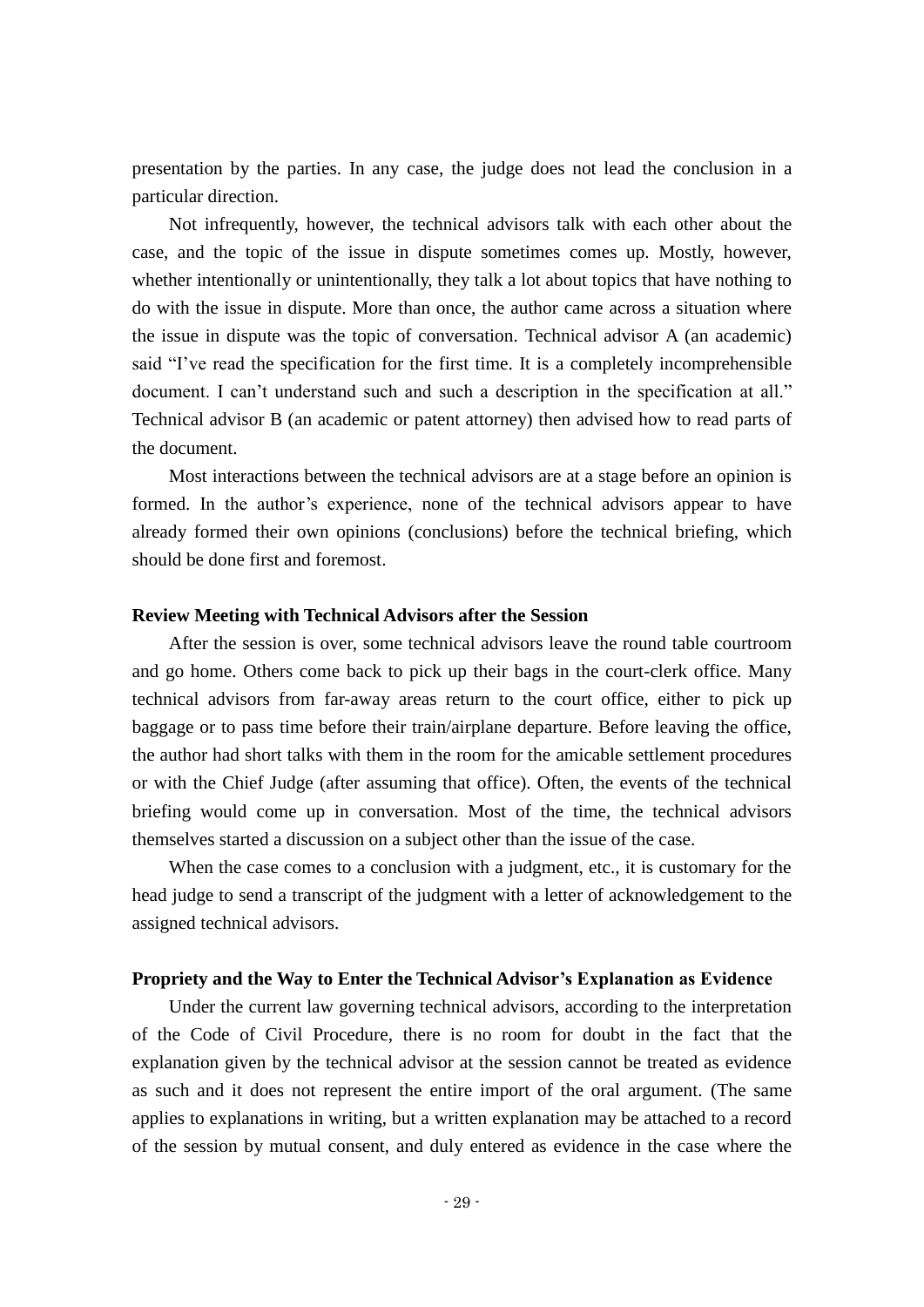party produces it as fresh documentary evidence; the foregoing is limited to oral explanation as the usual procedure.) The same is true for the party (the attorney)'s statement of their opinion in response to the technical advisor.<sup>23</sup> Accordingly, the judge is not allowed to construct a free determination as a basis for making a judgment, from the explanation given by the technical advisor. If the judge uses the technical advisor's explanation as a basis for the judicial decision, it is illegal as the fact-finding is not based on the entire import of the oral argument and the result of the hearing of evidence.

Incidentally, in cases where the judge, upon the motion of one party, causes the technical advisor's explanation to be entered into the record with the consent of (or no objection from) the other party, it constitutes part of the oral argument (an obvious fact in a courtroom) so that it can be used as a basis for a judgment. This way of treating the technical advisor's explanation in the procedure involving technical advice has been established in practice in construction defect litigation.

The Technical Advisory System has greatly contributed to facilitating judicial hearings and rulings in patent litigation. Even compared to foreign jurisdictions where the expert witness system has been a drag on speedy proceedings, we are proud to say that the Technical Advisory System is an unrivalled management system of specialized litigation. The best feature of the system is that the technical advisor's explanation is not entered into the record, and is therefore not used as reference material for the litigation.

Compared to the American way of hearing an expert witness, the Japanese system employs an opposite technique, with the technical advisor asking questions and the litigants answering them. Foreign judicial visitors, when observing the technical briefing in session, often comment on why the parties fail to put cross-questions such as in a cross-examination. Due to this difference, the Japanese system is not easily understandable for foreign guests. Although it is an unrivalled and unique system, the author is suggesting that one item on the agenda in future reform could be to consider how the system would work internationally.

## **8. Paying the Costs of the Technical Advisory System and the Skills Brush-Up Course for Technical Advisors**

Technical advisors are part-time public officials. They are paid compensation and actual traveling expenses to cover fees including their appearance at oral argument sessions. This amount is substantial if you add in the travel expenses for technical

-

 $2<sup>23</sup>$  Documents and images (including image data) used by the parties in technical presentations are treated in the same way. It is customary that no document, obviously not to be produced as evidence, is bound even in the so-called File 3 (it remains in the hands of the judge or the other party). By contrast, any document intended to be used as a claim or evidence must be compiled in the prescribed format for entry.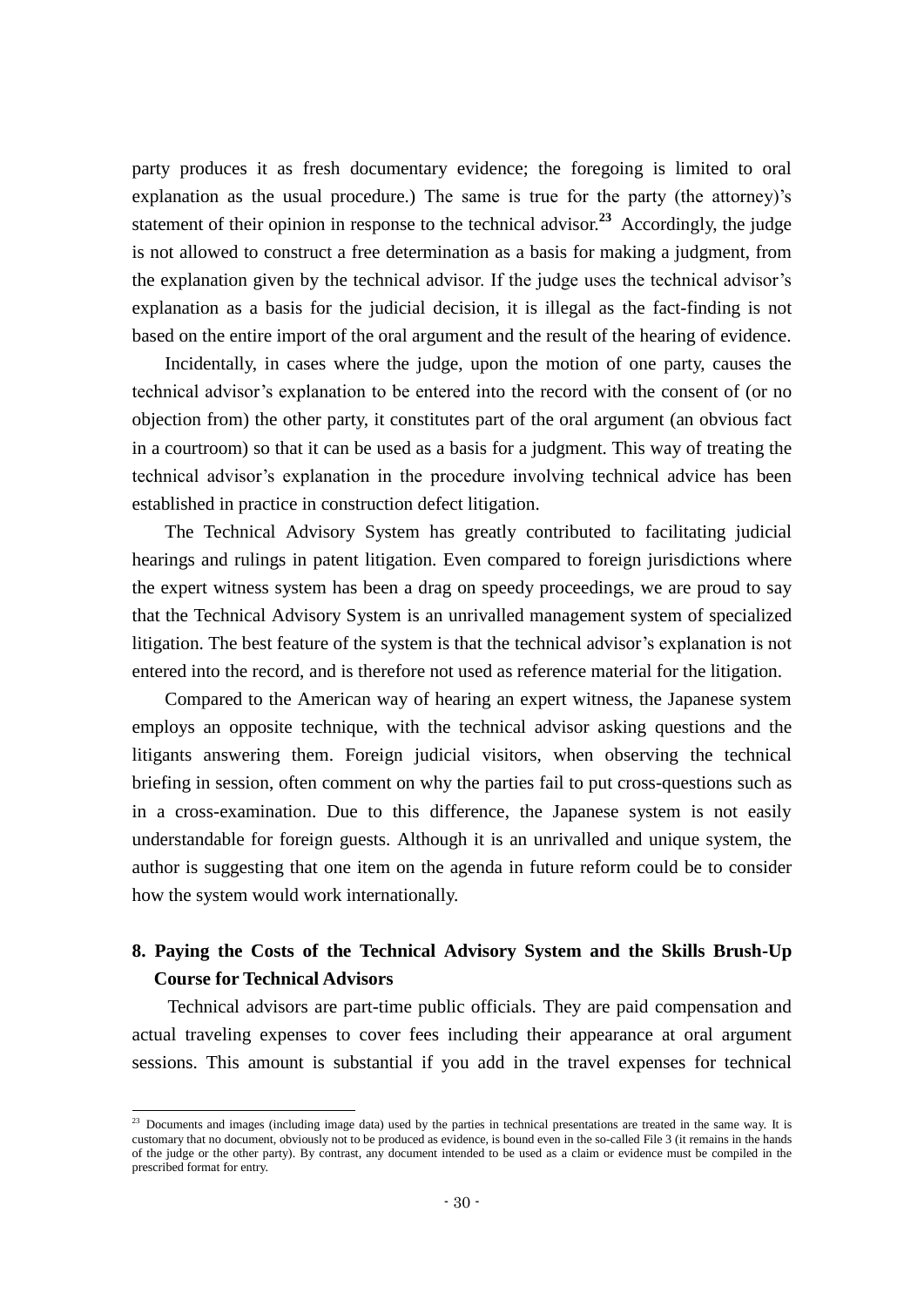advisors from far-away areas, as well as for the three technical advisors assigned per case advisor. It is not the parties who pay these costs, but the national treasury first and last. Even the defeated party is not responsible for the costs incurred in providing technical advisors. This is because the technical advisor, standing on the judicial side, plays a role in assisting the judges with their technical knowledge in the course of making a judicial determination. They are not supposed to give an explanation in their capacity of technical advisor at the request or according to the intention of, or in the interests of, either party.

As mentioned above, technical advisors serve two years in office. Some are reappointed, but a significant percentage of the population is replaced every two or four years, depending on the management policy of the affiliated organization. Partly for this reason, the IP High Court has organized a seminar/workshop for the practice of giving technical advice in IP litigation on a regular basis, where all members get together to learn, through case studies, how to participate properly in proceedings.

According to an announcement on the website of the Intellectual Property High Court, 73 technical advisors from the mechanical and electrical fields actively participated in a study group held on November 8, 2012, which focused on the reasons for the Intellectual Property High Court decisions in two particular cases in the machinery and electrical fields: "An Internal Combustion Engine with a Pressure Wave Supercharger" case (Intellectual Property High Court decision of September 8, 2011), and the "Methods of Multiple Subscriber Data Exchange, Communication Systems, Bus Systems, Memory Components, and Computer Programs" case (Intellectual Property High Court decision of September 8, 2011).

#### **IV. IP Litigation in Japan**

#### **1. Lawsuit against an Appeal/Trial Decision under the IP High Court**

(See the IP High Court website: the Number of Intellectual Property Appeal Cases Commenced and Disposed of, and Average Time Intervals from Commencement to Disposition)

According to the JPO Annual Report 2012 "Statistical Trends in Intellectual Property," etc., patent applications in Japan remained at a high level, exceeding 400,000, for several years beginning around the year 2000. The number started to decline in 2006, falling slightly below 400,000 in 2007. Since then, it has continued to decline, hitting bottom recently at between 300,000 and 400,000 due to the increase in international patent applications (under PCT). The fluctuation in the number of applications has a ripple effect on the series of actions ranging from the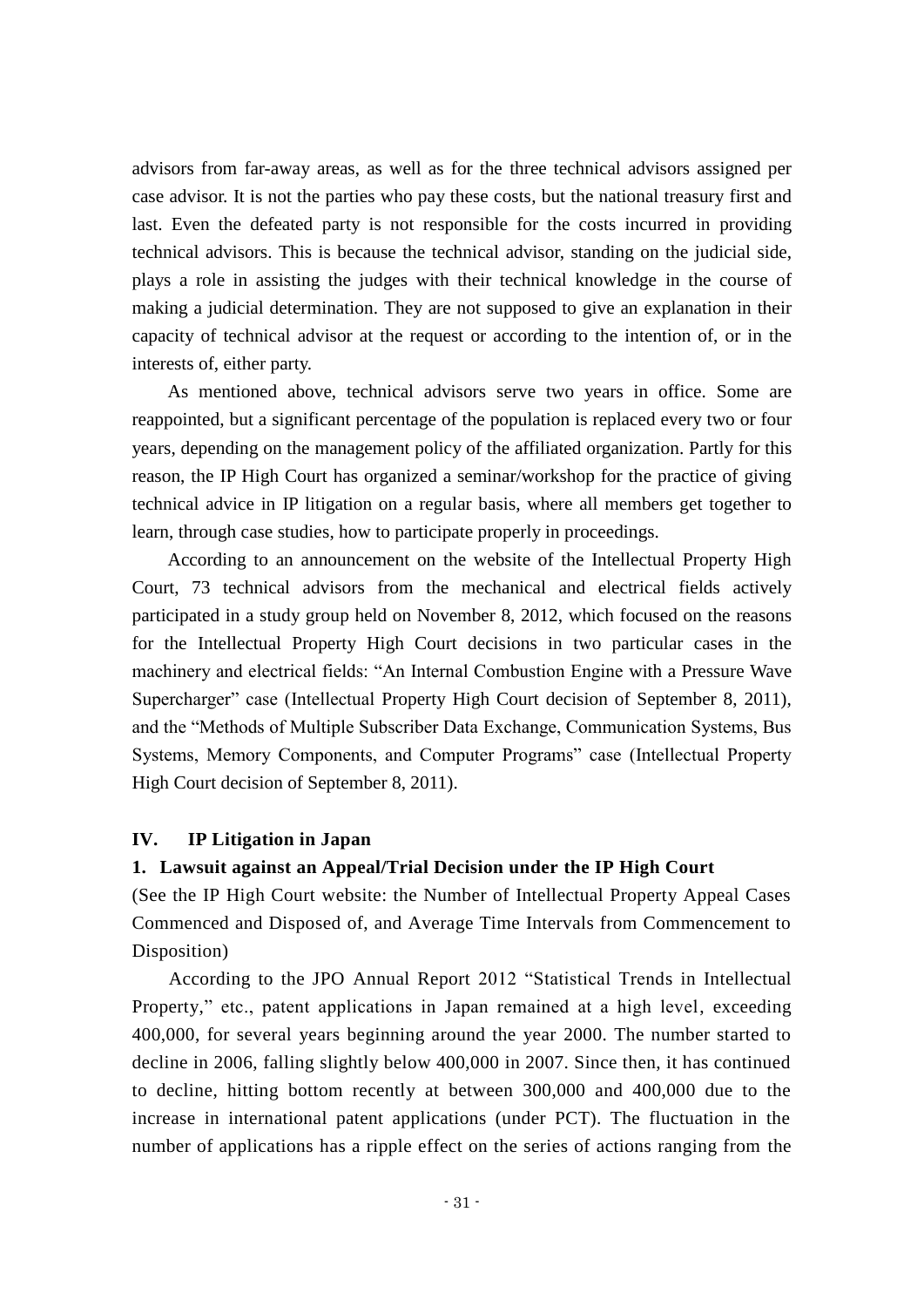decision for a rejection/refusal, the appeal against the said decision through an appeal/trial decision upholding the said decision to the lawsuit against the said appeal/trial decision brought before the IP High Court. This avenue starts with an appeal against the JPO appeal/trial decision to reject/refuse a patent application, namely, filing a lawsuit against the JPO during the prosecution. Another avenue to a lawsuit against an appeal/trial decision before the IP High Court is a trial for invalidation of a patent under the JPO. Specifically, after the prosecution, a private person may demand a trial to invalidate the patent against a private person holding the patent right.

In the aggregate of these two avenues, the number of new cases peaked at 636 in 2002, remaining at around the 500 mark for several years after that. The number dropped suddenly by more than 100 in 2004, however, and has leveled off to between 400 and 500 in recent years, while slightly fluctuating from year to year. For information, the average hearing time over the last decade has shortened drastically by three months, from well over 12 months in peak years for new cases after 2001 to 9.4 months in 2005, which was coincidentally the year when the IP High Court was established. Since then, it has shortened little by little to 7.2 months in 2010, but slightly rebounded to 7.7 months in 2011. The statistics show the drastic expedition of proceedings in lawsuits against an appeal/trial decision. It is said that it is impossible to speed up proceedings or to shorten the time for a hearing any further, as the limit has been reached. Now, there is no call for any further speed-up from patent attorneys representing clients in lawsuits against appeals/trial decisions, lawyers or industries. Rather, there are requests for improvements in the quality of proceedings, elaborating on the reasons for the judgment, especially, as well as the grounds of rejecting the party's argument.

## **2. The Number of Patent Cases Commenced and the Average Time Intervals from Commencement to Disposition in the Last Decade**

## **The average time for proceedings under district courts of first instance in relation to the number of cases commenced**

In Japan, civil lawsuits concerning IP rights are categorized into the following types of cases: (1) patent rights, (2) utility model rights, (3) design rights, (4) trademark rights, (5) copyrights, (6) Anti-Unfair Competition Act cases, (7) Commercial Code cases and so forth.

In the aggregate of the disposed cases in all of these categories, the national average time for proceedings under district courts (of the first instance) is tracked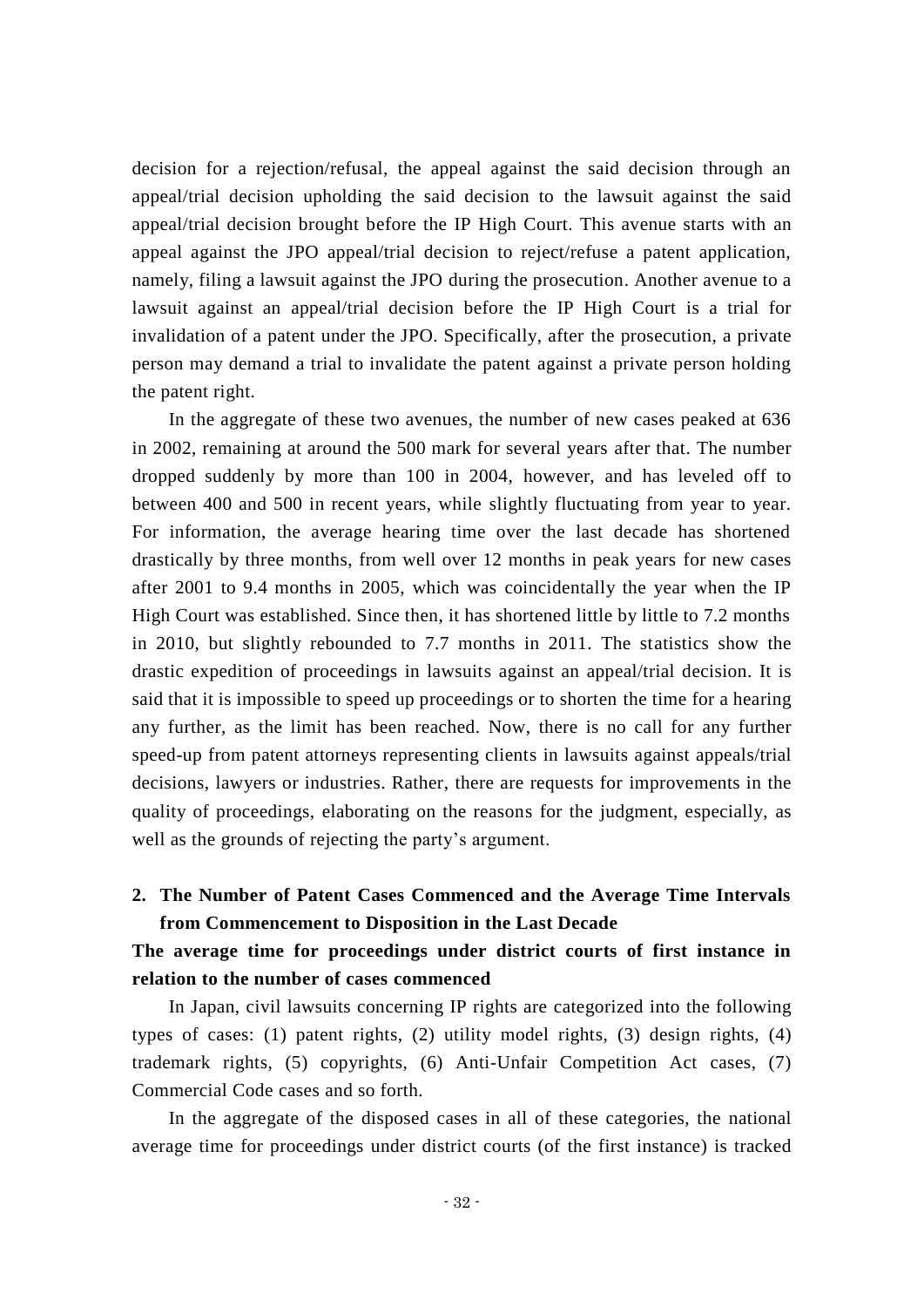chronologically below (reporter: *Hoso-Jiho* vol. 54, no.12, p.29, p.35; *Hoso-Jiho* vol.64, no.10, p.59, p.64):

The average time interval for cases where hearings had commenced (the number of filings in parentheses) was 29.6 months (413) in 1992 and 31.9 months (470) in 1993, which fell below 20 months to 18.3 months (470) in 2001. It decreased successively to 15.6 months in 2003, and was shortened to 13.5 months (579) in 2005, when the IP High Court was begun. Thereafter, there has been no marked decrease from this level, which seems to be the limit. In any case, it is worth noting that the average time has shortened to less than half in about 20 years.

As has already been discussed, one of the main drives in shortening the time for proceedings is obviously the 2003 revision of the law, wherein patent right lawsuits come under the exclusive jurisdiction of the Tokyo District Court, and specialist judges are appointed to hear cases with the assistance of specialist staff.

#### **Appeals in IP Infringement Litigation before the IP High Court**

This section shows the average time interval for hearing new/closed IP civil cases under the IP High Court.

As mentioned above regarding civil lawsuits regarding IP rights, (1) patent right infringement cases and (2) utility model right cases come under the exclusive jurisdiction of the IP High Court, whereas (3) design right cases, (4) trademark right cases, (5) copyright cases, (6) Anti-Unfair Competition cases, and (7) Commercial Code cases, etc. are also brought before other High Courts.

The average time for appeal proceedings at the IP High Court was first 9.7 months (102 filings) in 2001. This followed a trend wherein the time period became longer in the relevant period, and following year in proportion to an increase in the number of new cases and vice versa, until it leveled off at 8.5 months (104 filings) in 2010, and 7.5 months (90 filings) in 2011. We must admit that the average time for the IP High Court proceedings is significantly longer compared to cases under the civil divisions of the Tokyo High Court, and general civil cases under other High Courts. However, the proceedings must take longer as it is difficult to conclude a trial after one session. (It is typical of general appeal proceedings to conclude the trial on the first date of the oral argument).

Specifically, the national average time for first-instance proceedings of infringement lawsuits regarding patent and other IP rights for all district courts was 25 months in 1997, which was shortened by almost half to 13 months by the year 2009. The national average time for second-instance proceedings of IP right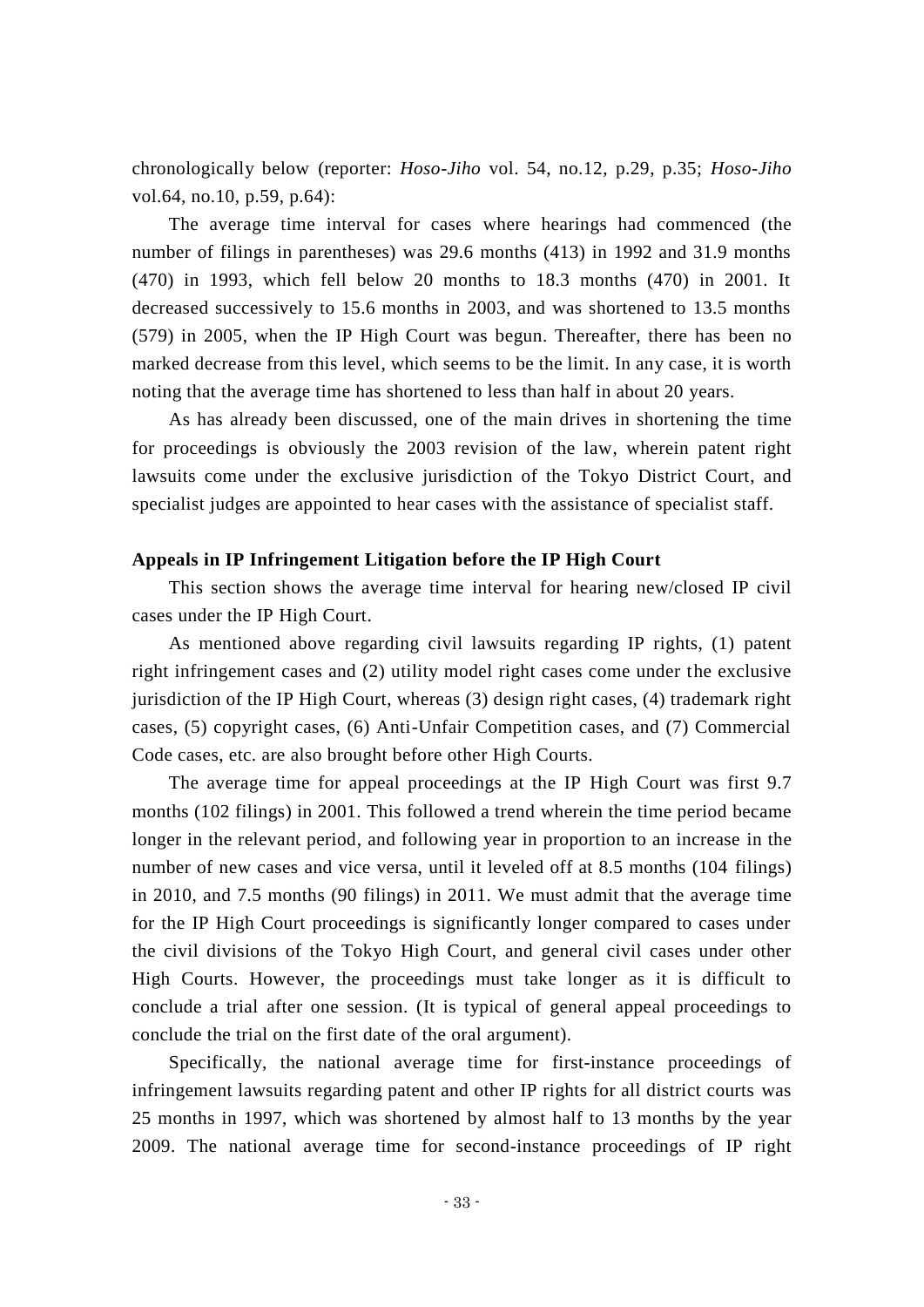infringement litigation for the eight High Courts decreased from 17 months in 1997 by almost half to 9 months in 2007. For the IP High Court (or the IP Division of the Tokyo High Court before the IP High Court was established five years ago), the same index shows a drastic reduction from 18 months in 1997 by more than half to around 8 months in 2007 and later.

As shown above, the average time for IP case proceedings has been shortened to almost half over the last 10 years, which is particularly notable for the IP High Court. Also, the time for general civil case proceedings has also been steadily reduced in Japan. Objectively speaking, the measure for speedy proceedings was introduced for civil litigation about 25 years ago, and immediately took effect in general civil cases, whereas the measure was implemented later for patent right infringement lawsuits, producing results in the last decade.**<sup>24</sup>**

In his personal view, the author attributes the following factors to the successful speed-up of IP proceedings in Japan, although others may have different opinions:

- (1) The number of judges specializing in IP cases has increased in number, and those IP specialist judges have dedicated themselves to learning specialist knowledge and putting their learning into practice.
- (2) The Judiciary Research Official System has improved, successfully securing a pool of excellent human resources, for example, as well as attracting JPO examiners and patent attorneys to the respectable post of judiciary research officials. The Technical Advisory System has also been useful to improve the office environment of judges, enhance judicial technical understanding as the basis of a determining the issue, and to help judges to have better outlook on the direction of a case at earlier stage.
- (3) Partially overlapping with factor (1), with an increasing number of younger talented judges seeking to specialize in IP litigation due to the so-called IP boom, a large number of excellent judges capable of handling IP lawsuits has been secured.
- (4) Likewise, the population of younger talented lawyers and patent attorneys has increased, while numerous large law firms have entered the area of IP lawsuits, and patent firms that seldom used to be involved in litigation have become interested in investing within activities in this area.

#### **The IP Boom and the Exercise of Patent Rights**

 $\overline{\phantom{a}}$ 

In Japan, IP proceedings have been expedited as described above, and litigation

<sup>&</sup>lt;sup>24</sup> The author was in charge of general civil litigation for about ten years from 1990, and in this capacity, worked to expedite civil proceedings. The author endeavored to facilitate IP proceedings since assuming office as judge specializing in IP litigation in 2003.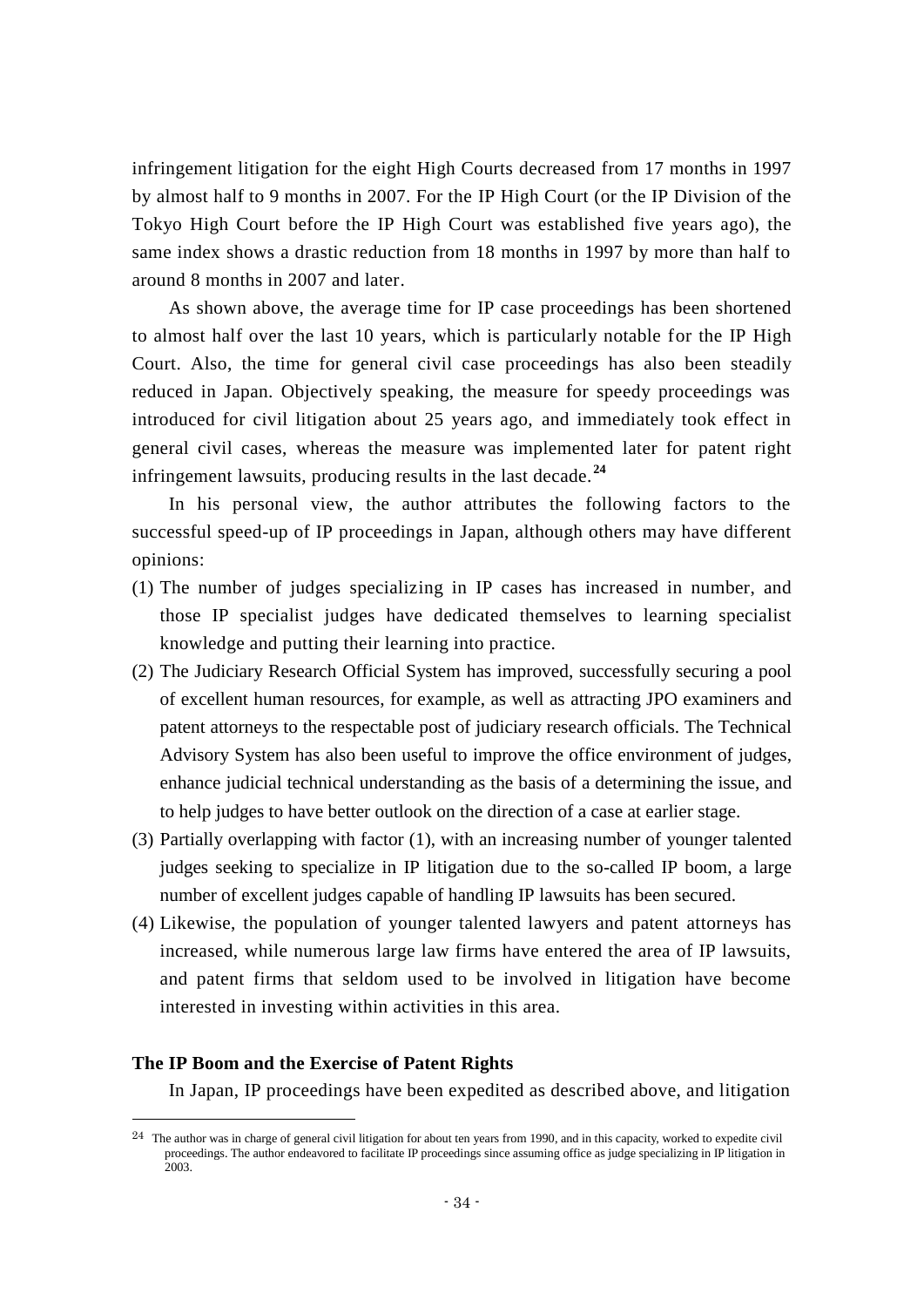costs including lawyer's fees are reasonable by international standards. Against this background, there have been expectations for an increasing number of users of IP lawsuits. The court has prepared its line-up to cope with the increasing needs for IP proceedings.

Yet IP proceedings in Japan have not seen sufficient growth in the number of new cases. Moreover, some people have started to blame the quality of the judiciary proceedings and judgments for the quantitative sluggishness, which is of grave concern to the court.

#### **V. The Slow Growth and Prospects for Patent Right Infringement**

#### **1. Data on Patent and Other IP Rights Infringement Cases Commences**

This section discusses the availability of the civil litigation avenue for IP, with a focus on patent rights.<sup>25</sup> Relatively long-term statistics on the filing of patents and IP right infringement cases are analyzed in rough comparison with international trends. For utility model rights, approximately 180,000 applications were filed in 1981, although the trend in the number of utility model applications went on to become lower than the number of patent applications, beginning a decline in 1987 until the 1993 revision switched the system to non-substantive examination. In 2002, the number of utility model applications fell below 10,000, whereas the number of patent applications exceeded 400,000. Correspondingly, the number of utility model infringement cases commenced decreased dramatically around 2003, registering single figures in 2008 and afterwards. Now there are virtually no new utility model infringement lawsuits filed with the court. In order to capture the long-term trend in patent right infringement cases begun, however, it is necessary to have an overview based on an aggregate of patent right and utility model right infringement lawsuits.

The table below summarizes the trends in patent right and utility model right infringement lawsuits in terms of the number of new cases filed.<sup>26</sup>

-

 $25$  This section discusses patent right infringement lawsuits as representative of IP right infringement lawsuits. In fact, however, trademark infringement litigation and Anti-Unfair Competitive Act litigation also accounts for a major part of the decrease. As it is not easy to capture the trend in copyright infringement litigation which varies from year to year, it seems appropriate not to mention it in this section.

 $26$  For convenience, a civil action relating to a patent right is referred to as a "patent right infringement lawsuit." Actually, lawsuits concerning patent rights include an action for registering the transfer of a patent, an action for payment of a license fee on a patent right, an action for compensation for an employee's invention and so on in small numbers. Except for a temporary peak period when numerous actions for compensation for an employee's invention were filed in succession, these actions are estimated at less than ten cases a year, and are not taken into account hereafter.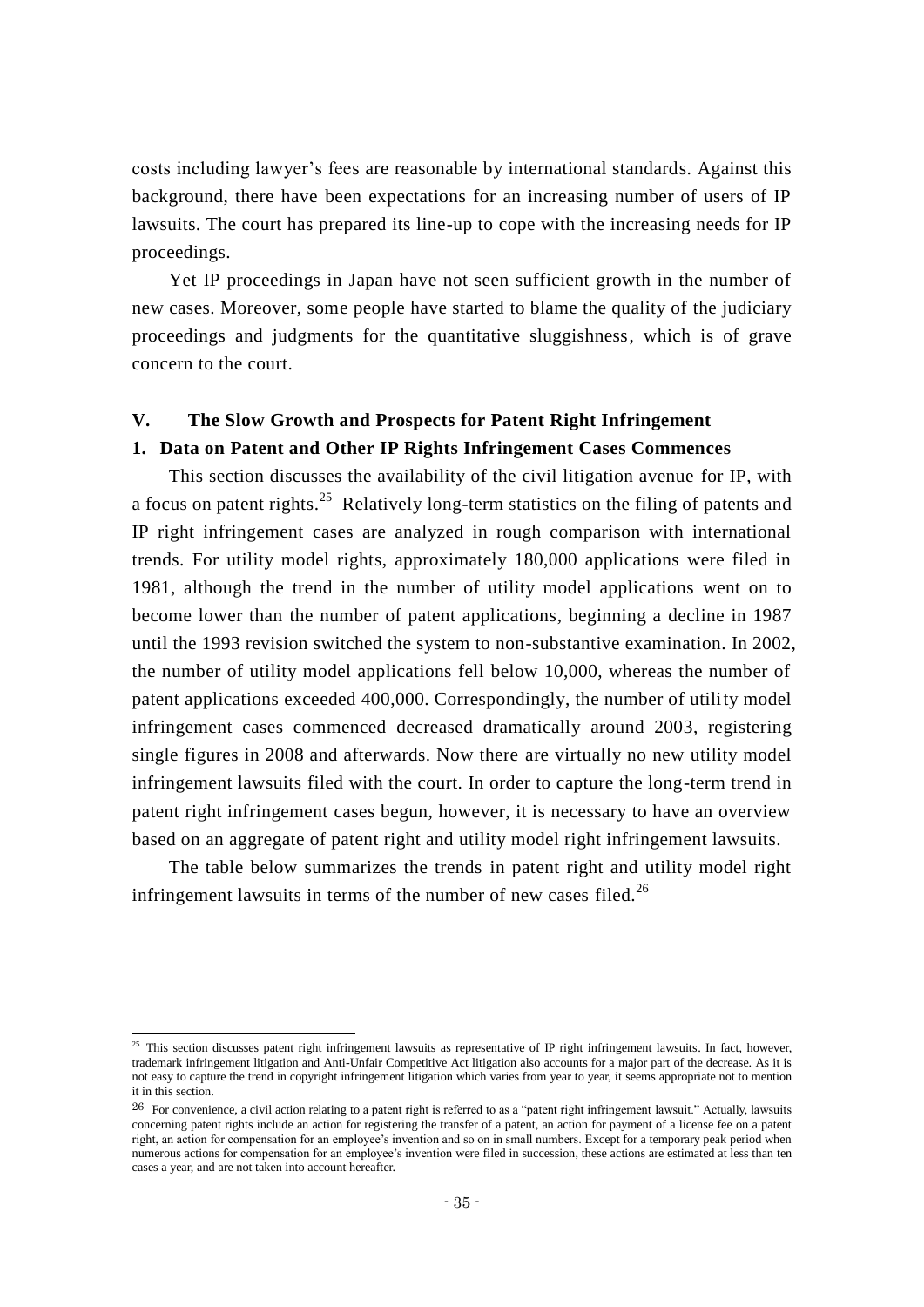| Year                                                                              | Patent | <b>Utility Model</b>                                                           | Subtotal | IP Grand Total |  |  |
|-----------------------------------------------------------------------------------|--------|--------------------------------------------------------------------------------|----------|----------------|--|--|
| (Jan to Dec)                                                                      |        |                                                                                |          |                |  |  |
| 1990                                                                              | 140    | 58                                                                             | 198      | 379            |  |  |
| 1992                                                                              | 98     | 51                                                                             | 149      | 413            |  |  |
| 1994                                                                              | 106    | 98                                                                             | 204      | 497            |  |  |
| 1996                                                                              | 157    | 77                                                                             | 234      | 590            |  |  |
| 1997                                                                              | 166    | 70                                                                             | 236      | 563            |  |  |
| 1998                                                                              | 156    | 58                                                                             | 214      | 559            |  |  |
|                                                                                   |        | February 24: Supreme Court Judgment affirming the doctrine of equivalents      |          |                |  |  |
| 2000                                                                              | 176    | 59                                                                             | 235      | 610            |  |  |
| April 11: Supreme Court Judgment on the Kilby Case                                |        |                                                                                |          |                |  |  |
| 2001                                                                              | 153    | 34                                                                             | 187      | 554            |  |  |
| 2002                                                                              | 165    | 38                                                                             | 203      | 607            |  |  |
| March 19: Presiding Judge MIMURA of the Tokyo District Court delivered a          |        |                                                                                |          |                |  |  |
| judgment awarding damages of over 7.4 billion for infringement of a patent right. |        |                                                                                |          |                |  |  |
|                                                                                   |        | April 1: The Tokyo High Court added a division specializing in IP, beginning a |          |                |  |  |
| four-division structure in this field.                                            |        |                                                                                |          |                |  |  |
| 2003                                                                              | 189    | 27                                                                             | 216      | 635            |  |  |
| 2004                                                                              | 217    | 35                                                                             | 252      | 654            |  |  |
| The number of judges in the Tokyo High Court IP division increased from 16 to 18. |        |                                                                                |          |                |  |  |
| 2005                                                                              | 196    | 13                                                                             | 209      | 579            |  |  |
| April 1: The IP High Court begun.                                                 |        |                                                                                |          |                |  |  |
| September 20: Grand panel judgment on the <i>Ichitaro</i> Case                    |        |                                                                                |          |                |  |  |
| November 11: Grand panel judgment on the Manufacturing of Polarizing Film Case    |        |                                                                                |          |                |  |  |
| 2006                                                                              | 139    | 16                                                                             | 155      | 589            |  |  |
| June 26: Presiding Judge SHINOHARA delivered a new judicial opinion on the        |        |                                                                                |          |                |  |  |
| criterion for an inventive step in the paper detector case.                       |        |                                                                                |          |                |  |  |
| December: Presiding Judge IIMURA assumed office.                                  |        |                                                                                |          |                |  |  |
| January 31: Grand panel judgment on the Action for Injunctive Relief against the  |        |                                                                                |          |                |  |  |
| Sale of Recycled Ink Tank Products                                                |        |                                                                                |          |                |  |  |
| 2007                                                                              | 156    | 12                                                                             | 168      | 496            |  |  |
| May: Chief Judge TSUKAHARA succeeded Chief Judge SHINOHARA.                       |        |                                                                                |          |                |  |  |
| 2008                                                                              | 147    | 3                                                                              | 150      | 497            |  |  |
|                                                                                   |        | May 30: Grand panel judgment on the "Excluding Claims" case                    |          |                |  |  |
| 2009                                                                              | 174    | 1                                                                              | 175      | 527            |  |  |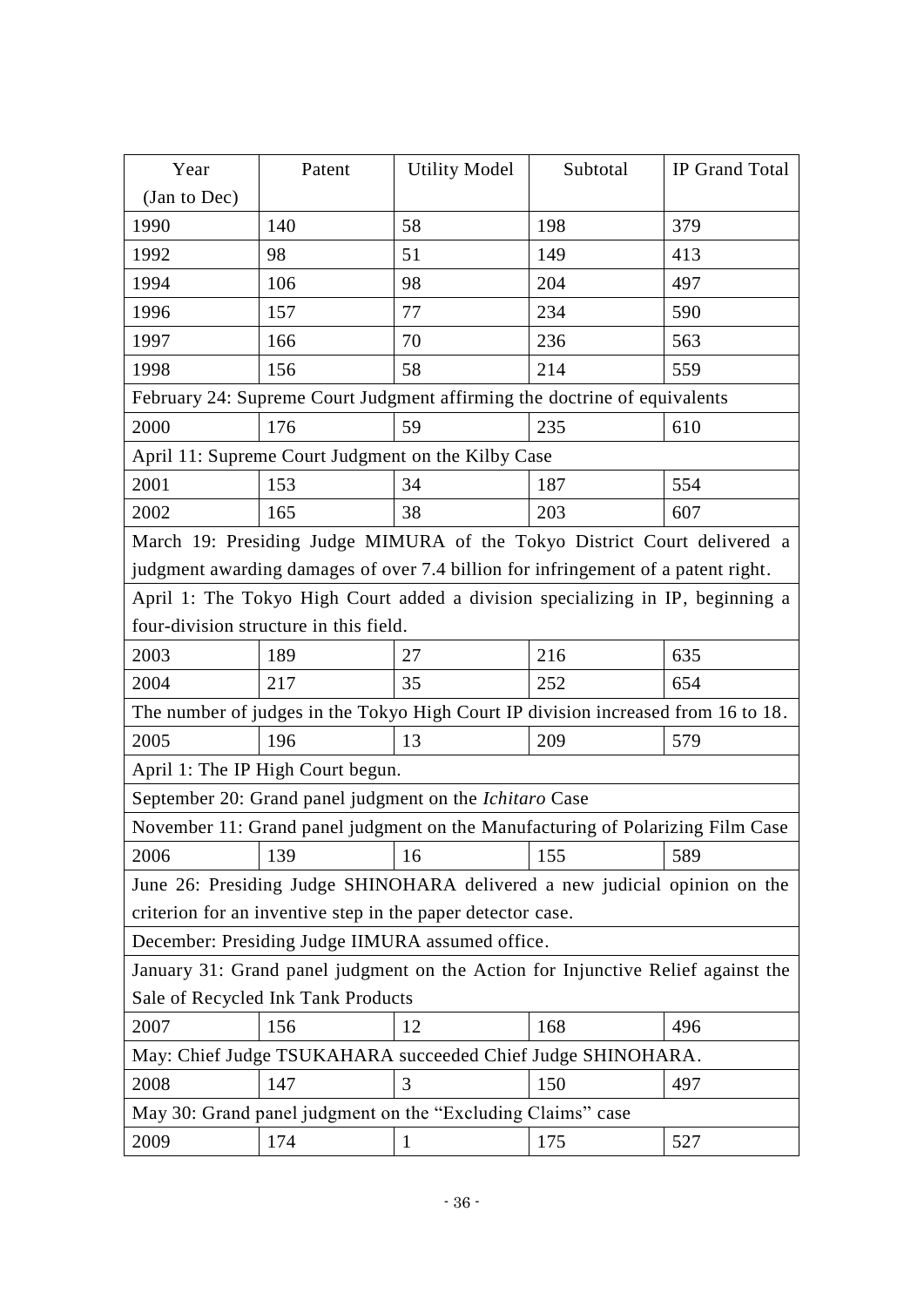| January 28: Presiding Judge IIMURA rendered an epoch-making judgment on the |         |   |     |     |  |  |
|-----------------------------------------------------------------------------|---------|---|-----|-----|--|--|
| criterion for an inventive step in the Circuit Connecting Member Case.      |         |   |     |     |  |  |
| 2010                                                                        | 122     | 9 | 131 | 631 |  |  |
| August: Chief Judge NAKANO assumed office.                                  |         |   |     |     |  |  |
| 2011                                                                        | 207     |   | 216 | 518 |  |  |
| 2012                                                                        | unknown |   |     |     |  |  |
| January 27: Grand panel judgment on the Product-by-Process Claim Case       |         |   |     |     |  |  |
| March: Chief Judge IIMURA assumed office.                                   |         |   |     |     |  |  |

## **2. Decrease in Number of Patent Infringement Cases and Invalidation Ruling Trend During Last Decade**

In Japan, actions for injunctive relief against, and for damages from, the infringing party filed by virtue of the exercise of a patent right began increasing around 1990 and flourished for several years from 1996 to 2005. In terms of the total number of patent right infringement cases commenced under the district courts of first instance in Japan, there were 157 cases (234 cases including 77 utility model right cases) in 1996, and 217 cases (252 cases including 35 utility model right cases) in 2004. After this time, numbers continued to rise (although they decreased to 196 cases in 2005). One symbolic event of the decade in this regard was when Presiding Judge MIMURA Ryoichi of the Tokyo District Court pronounced a judgment in favor of a patentee in a patent right infringement lawsuit on March 19, 2002, ordering payment of damages amounting to over 7.4 billion yen. This case was covered not only by local, but also by international media. This lawsuit followed a course whereby the court of appeals determined the plaintiff's patent to be invalid, $27$  quashing the first-instance judgment, and issued a conclusion that went completely against the patentee.

The number of patent right infringement cases that commenced in 2006 showed a substantial downward trend to 139 cases, however (155 cases including 16 utility model right cases), since which time it has leveled off at around 150 cases. (Soon afterward, the number of utility model right cases fell to single figures.)

#### **Cause of Decline in Patent Right Infringement Litigation and Frequent**

-

<sup>&</sup>lt;sup>27</sup> Separately from the court avenue, the defendant requested a trial for invalidation under the JPO. The JPO appeal/trial decision invalidated the patent, against which an appeal was filed with the Tokyo High Court (the IP specialist division). The judgment dismissed the appeal on February 21, 2005, and when the judgment became final, the appeal/trial decision became final as well. This case, where the patentee won in the court of first instance but then lost the case in the court of appeal by reason of patent invalidation , is symbolically illustrative of the momentum and failure of patent right infringement lawsuits in those days.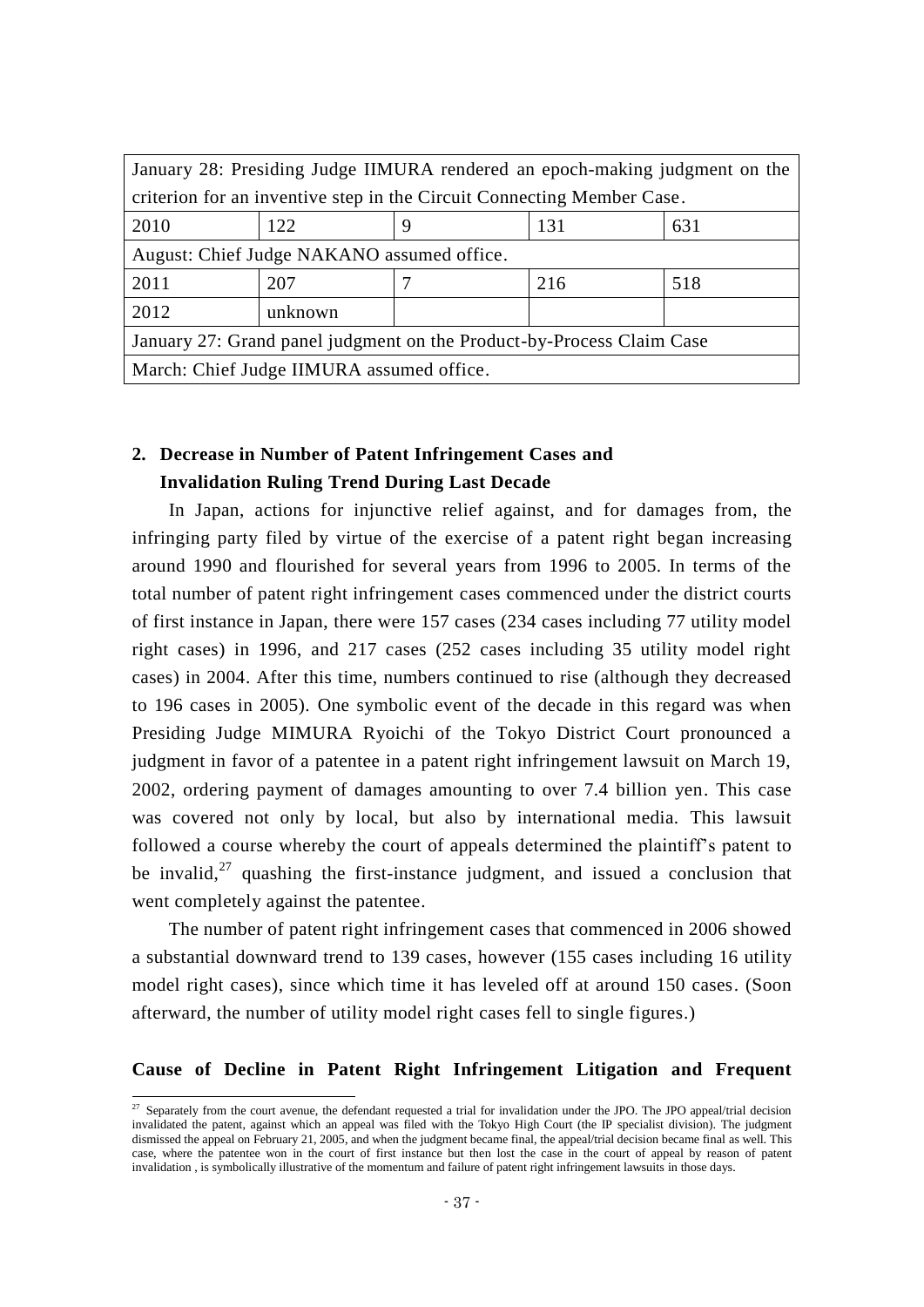#### **Invalidation Rulings**

-

A number of different analytical findings and opinions have been published with respect to the factors that have caused patent right infringement litigation to decline. Some Japanese and American lawyers/patent attorneys specializing in patent litigation point out that the decrease in the number reflected a higher percentage of the judicial rulings for invalidation of a patent from around 2000. The prevailing criticism was that the judicial criterion for an inventive step was too strict. As it relies on a close analysis of conclusions, with reasons for the judgments published on the court website, this criticism is regarded as one of the influential views that explain the declining number of patent right infringement cases.

Symbolically and timely in this context, the very first grand-panel judgment of the IP High Court (the so-called "Ichitaro Case") was pronounced on September 30,  $2005<sup>28</sup>$  In those days, the court received significant criticism from the circle of patent attorneys and the corporate field that the judicial criterion for the inventive step was too strict, particularly that applied by the High Court. At that time, the author was the presiding judge in the Fourth Division of the IP High Court, and was involved in the judgment upon this case as associate judge. The first-instance judgment upheld the plaintiff's case for patent right infringement and rejected the defendant's case for invalidity, allowing the plaintiff's claim for injunctive relief.

On the other hand, during the appeal proceedings, the defendant produced a different cited invention as new grounds for invalidation, which was accepted by the IP High Court to invalidate the plaintiff's patent. In the judgment, the IP High Court revoked the first-instance judgment and dismissed the plaintiff's claim. This judgment had a major impact on society in many ways. When the plaintiff, Matsushita Electric Industrial Co., Ltd. (currently Panasonic Corporation) won the case in the court of first instance, Japan was generally expected to make a further leap into a "pro-patent" wave. After all, the plaintiff's case might have been interpreted as a mega-business exercising a "trivial" right against a local small company to interfere in the general public's daily use of word-processing software. It is reported that the plaintiff's case met with opposition from some quarters of the younger generation.

Public opinion on the exercise of rights found in this case largely rests in the Japanese sense of entitlement, mindset and culture. In any case, after losing the case, Matsushita Electric retreated from an aggressive policy to exercise its patent rights for a while, and seldom appeared in court as the plaintiff. It can be said that the

<sup>&</sup>lt;sup>28</sup> The IP High Court grand panel judgment of September 30, 2005 (Case 2005(ne) No.10040). The first-instance judgment in the Tokyo District Court Case 2004 (wa) No. 16732 was handed down on February 1, 2005, and hit the headlines in the evening papers that same day.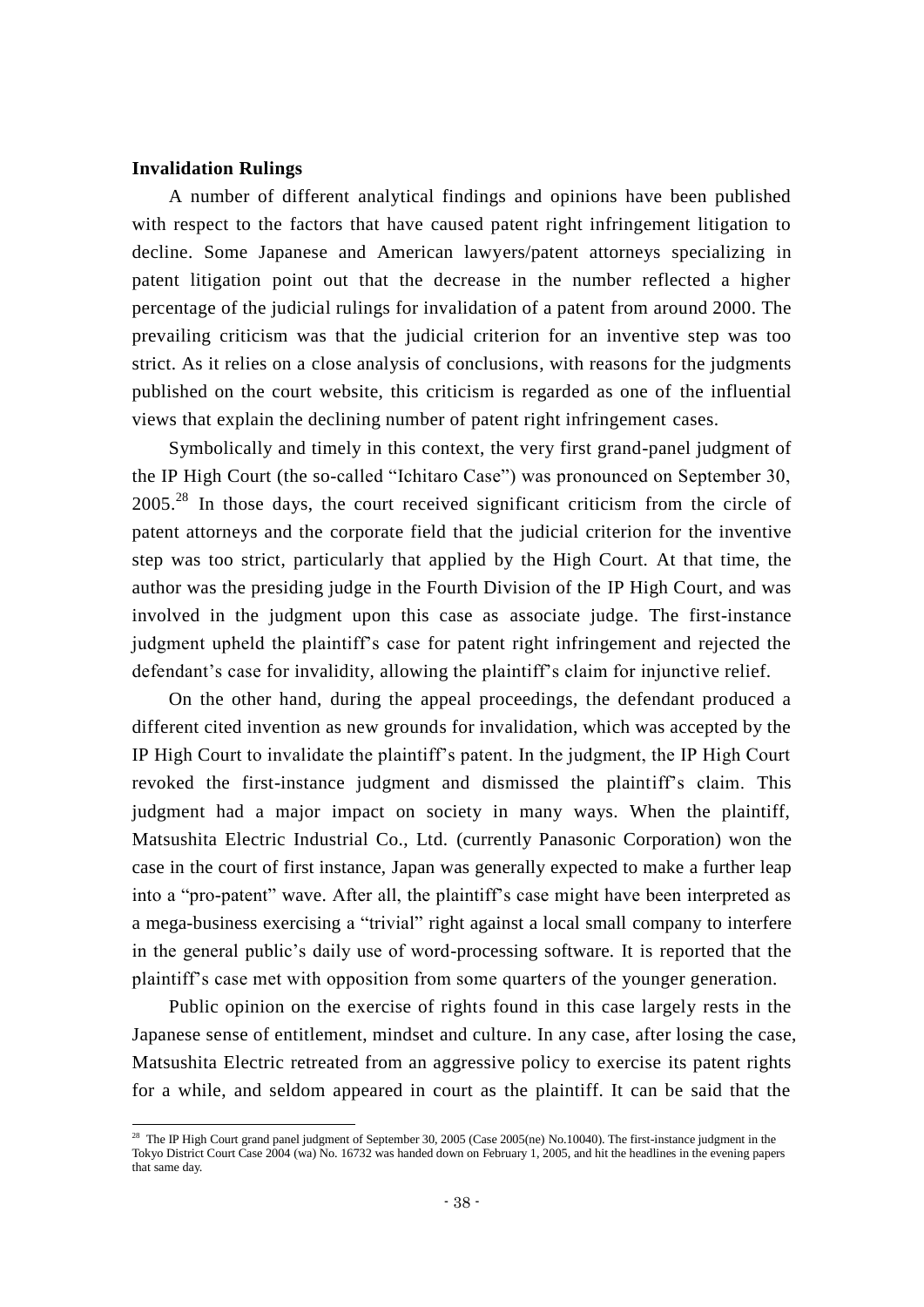court had considerable influence not only on Matsushita Electric, but also on IP policies in many businesses.<sup>29</sup>

Matsushita Electric's stance of avoiding the filing of a lawsuit had implications on other companies. Beginning around this time, patent right infringement litigation was far from flourishing and was experiencing a downturn. When the IP High Court was established, the stagnant state of patent right infringement litigation caused critical concern. Even patent attorneys and other corporate representatives could be heard to comment that the IP High Court continued to invalidate one patent after another since its establishment. The IP boom had entered a period of winter.

On the other hand, the author, in office under the IP High Court, was directly or indirectly exposed to such comments, and found it necessary to try and resolve such a serious misunderstanding. Subsequently, the IP High Court took a basic stance to make the utmost effort in this regard through measures such as choosing patent right-friendly cases as candidate cases for grand panels.

#### **Judicial Approach to Determine Inventive Step**

 $\overline{\phantom{a}}$ 

Not only the author, but also many judges, do not agree 100% with the above-described analysis of the cause of the decline in patent right infringement litigation. Still, however, we must admit that the extraordinarily high percentage of judicial invalidation of patents in patent right infringement lawsuits is one of the discouraging factors when it comes to filing such lawsuits.

After a patent right exercised by the plaintiff becomes invalidated, many judges must have fulfilled their judicial duties to hear their cases and make determinations on the issue with great care lest a valid patent right should be declared invalid by mistake. At least for the author, regarding cases where the district court judgment is in favor of the patentee based on the validity of a patent, the author's approach was for the high court to respect the first-instance conclusion in the first place, as long as the cited invention is the same, and to uphold the first-instance judgment unless any obvious mistake existed. Indeed, the author often encountered cases where a new cited example was presented, which was very similar to the plaintiff's patented invention, and the validity of the latter could not be maintained in relation to the newly-cited invention. It must be inevitable for any impartial judge to encounter this issue.

The problem is that even though the first-instance judgment validates the

<sup>&</sup>lt;sup>29</sup> To the author's knowledge through follow-up, Matsushita Electric has continued with R&D and patent applications, continuing to make frequent appearances in court as the plaintiff in the arena of patent right infringement litigation.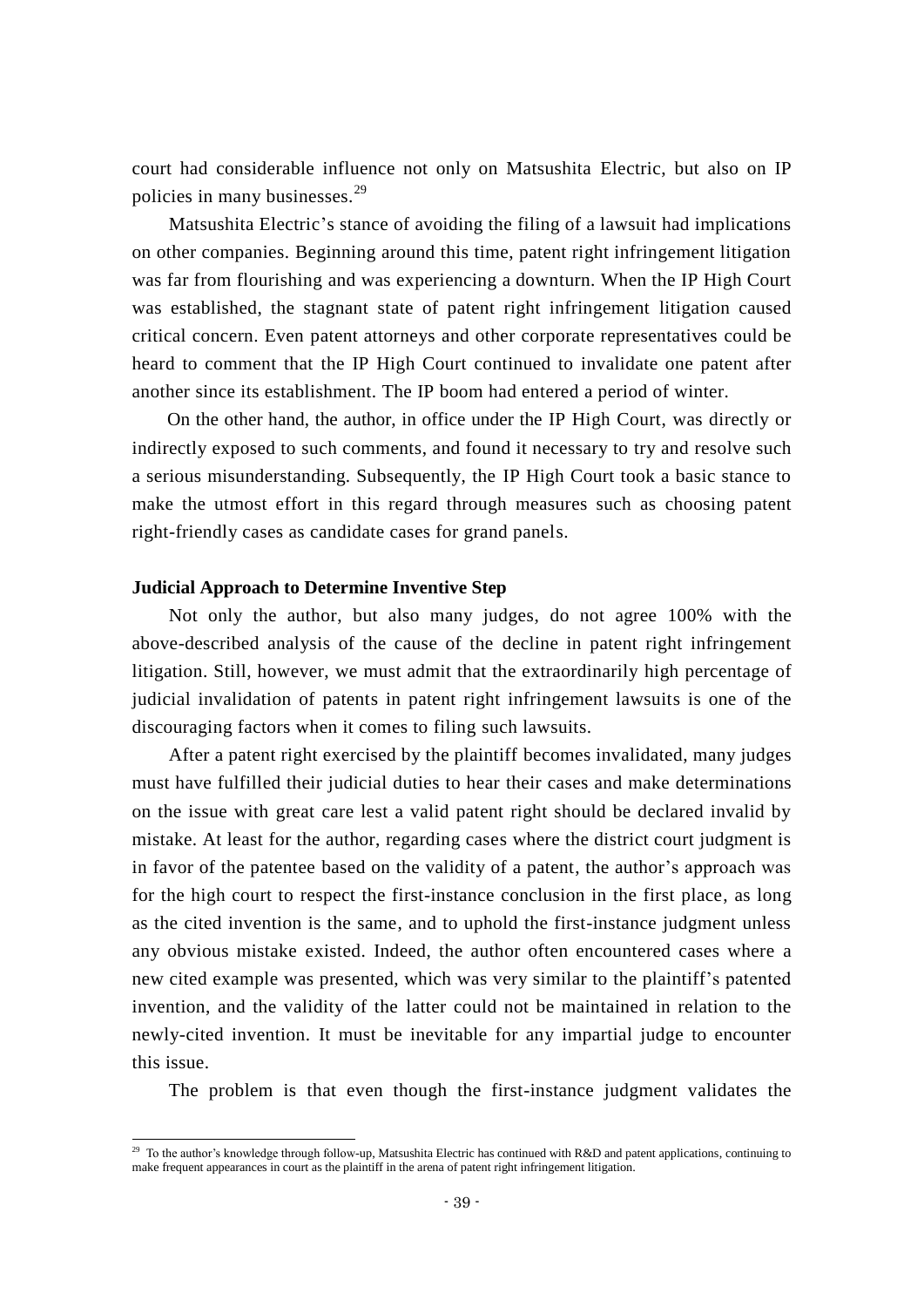plaintiff's patent in relation to the relevant cited invention, if the plaintiff's patented invention cannot be found to be an advanced invention at all, its patentability may be granted in relation to the relevant cited example. In the future, however (at the high court level for a district court judge, and after the judgment becomes final for a high court judge), when an appropriate new cited example is presented, it is very likely that the patentability cannot be maintained. (The author was able to arrive at a specific idea for a more appropriate cited invention than the cited invention presented by the defendant in a few cases.) As a matter of course, the judge takes time to persuade the parties into an amicable settlement—but it is not easy to succeed because the plaintiff winning the case in the court of first instance is not willing to accept an amount of settlement lower than the damages awarded by the first-instance judgment. In such a case, what crosses the mind of the judge adjudicating in the second instance is this: even if the court allows the damages claimed by the plaintiff and passes judgment in the plaintiff's favor, which becomes final in due course, the defendant will never be satisfied. The unsatisfied defendant must repeatedly resort to trials for invalidation of the patent in question under the JPO until s/he ends up (1) coming across a cited invention that invalidates the patent, or (2) coming across a judge with more latitude in invalidating the patent in comparison with a new cited invention that is extremely similar to, but not identical with, the cited invention already compared in the judiciary determination (2) is more likely to happen in practice, rather than in theory). In the case of (1) or (2), the invalidity constitutes a ground for a re-trial, resulting in the revocation of the judgment awarding damages. If such a precedent becomes frequent, I fear that patent right infringement litigation in Japan will move from an inactive period and enter a glacial period. This fear overwhelmed many judges in charge of IP cases.

This judicial fear finally came to be resolved with the 2011 revision of the law (which came into force in April 2012). The fear lasted for years, however, until very recently. The author had no choice but to take a prudent approach in upholding the first-instance judgment in a patent right infringement lawsuit, as long as that likelihood could not be ruled out. Other judges likely had more or less the same concern.

## **"The Same Technical Field Doctrine to Negate the Inventive Step" Employed by the Court of Japan**

In addition to the US TSM test, Japan has employed the "same technical field doctrine", which the IP specialist division in the Tokyo High Court (the predecessor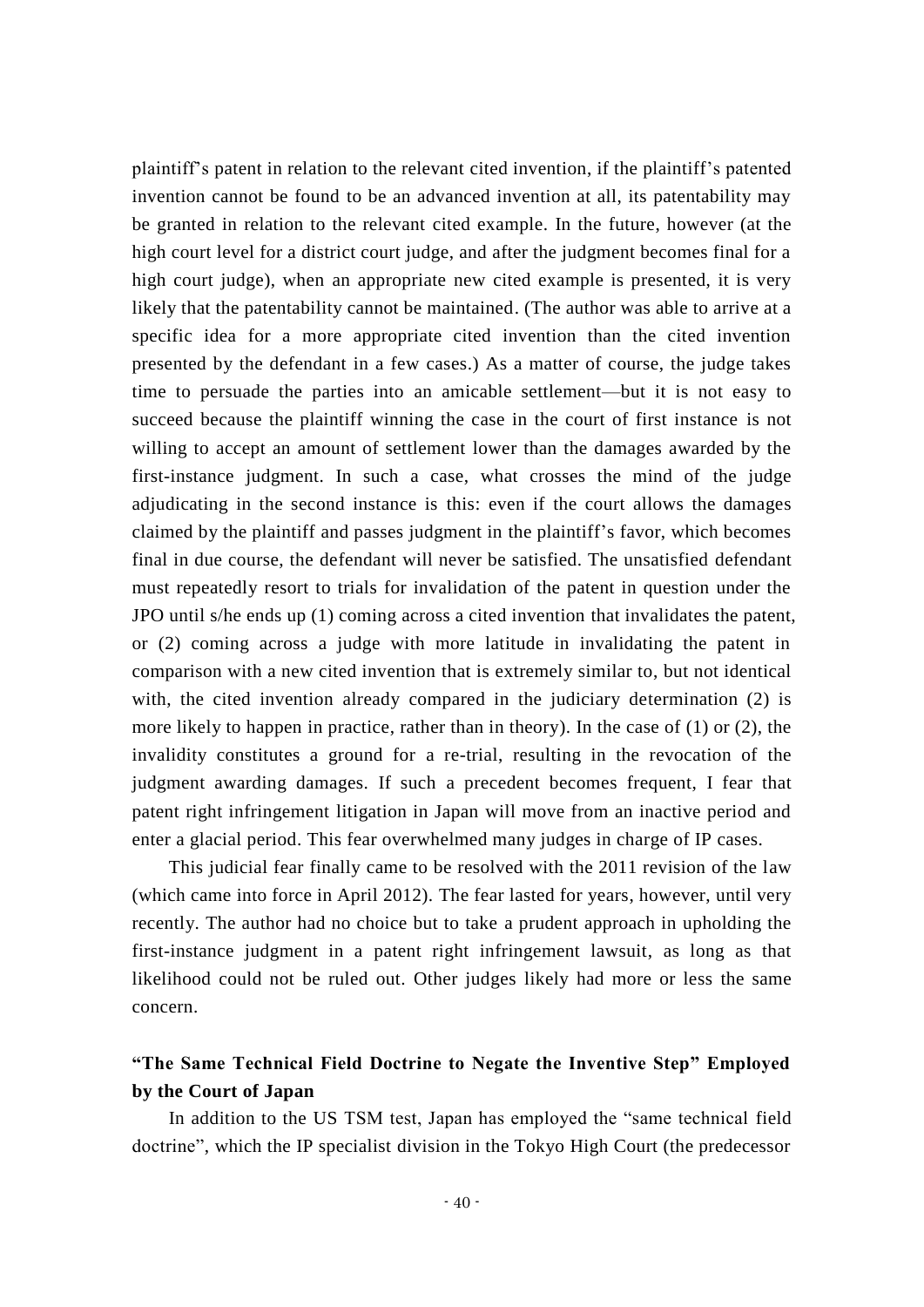of the IP High Court) began using around 2000 as a tool to negate the inventive step. In short, the doctrine is a method to negate the inventive step by reasoning as follows: when publicly known art A and B fall in the same technical field, an invention consisting of a combination of A and B lacks an inventive step because it is easily arrived at even if the invention has passed the TSM test. The criticism that the judicial criterion for an inventive step was too strict centered on the excessive applicability of the doctrine without further reasoning: in other words, that "the same technical field" requirement was ambiguous, and the concept of "technical field" in particular was applied as extensively as possible for two similar technologies.

This method originally arose naturally from the practice of the examination/appeal trial in the JPO, which was affirmed by the IP specialist division of the Tokyo High Court (the predecessor of the IP High Court in its judgments). The same technical field doctrine determines that any invention is easily arrived at because suggestions and motivations always exist as long as they involve the combination of technologies in the same field (provided that if the prior art teaches away from the claimed combination, the principle is applied to affirm that the invention involves an inventive step).

#### **KSR Judgment of the Supreme Court of the United States**

Coincidentally, the Supreme Court of the United States revoked the judgment of the United States Court of Appeals for the Federal Circuit, which determined the inventive step without sufficient reasoning on April 30, 2007. As the backdrop to the Federal Circuit judgment, criticism might exist that the judicial determination for an inventive step ("unobviousness") was too lenient, which was opposite to the Japanese situation. Regarding the invention in the KSR case, there was no objection among the Japanese judges in charge of IP to finding it lacking in an inventive step, because the problem to be solved was easy to identify. It was, rather, a well-known problem, and the electronic technology applied in solving the problem was both well-known and highly general-purpose. The author is also of the opinion that there are no doubts over negating the inventive step in this case according to the Japanese standard.

In consequence, the logic presented in the US Supreme Court precedent on the KSR case did not have a direct impact on patent litigation in Japan, although the author was personally interested in the background to the KSR case. It seemed a turning point for the US to steer toward radically invalidating a patent from the principle of upholding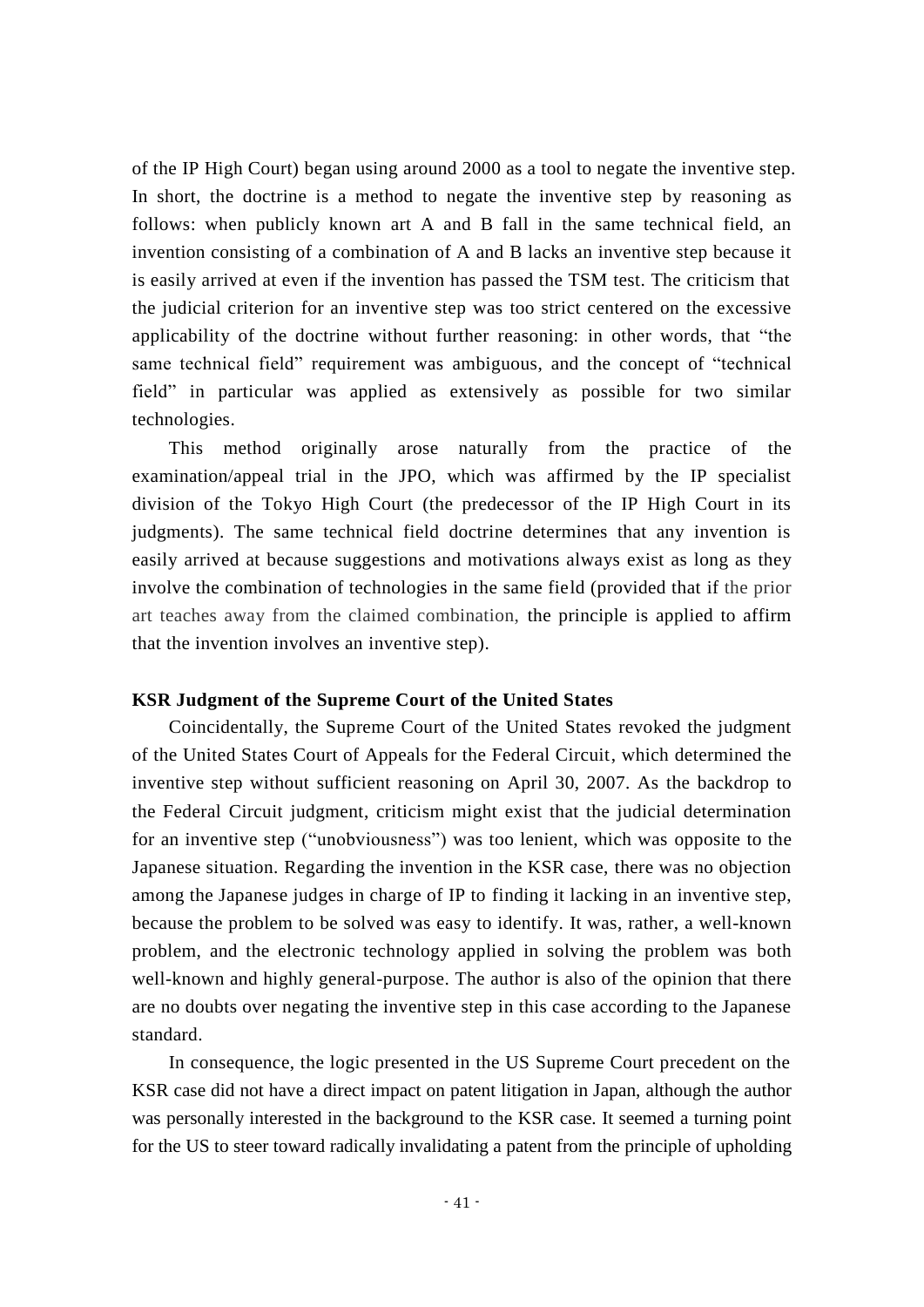its validity. In other words, together with the US Supreme Court judgment on the eBay case pronounced in May a year before (2006), the said KSR judgment changed its pivot foot from respect for a party entitled to exercise a patent right to regard for a party subject to the exercise of a patent right.

## **3. International Comparison of the Number of Patent Right Infringement Lawsuits**

As discussed above, the US put an end to the long tradition of upholding the validity of a patent in principle, showed a strict stance in judging patentability, and shifted its pivot from protecting a patentee to paying regard to a business subject to the exercise of a patent right. Nevertheless, the number of patent right infringement lawsuits commenced throughout the US has been steadily increasing. According to statistics compiled by the Administrative Office of the United States Court, the number of filed applications was registered at 1,617 in 1994, 2,112 in 1997, 3,075 in 2004, 3,301 in 2010 and 4,015 in 2011, although it fell significantly below 3,000 following 2006 (the year when the Supreme Court pronounced the eBay judgment) at 2,830 filings in 2008 and 2009, and 2,896 filings in 2007 (the year when the KSR judgment was pronounced). The number of new cases has been on the increase, free from any impact from the eBay or the KSR judgment [\(HTTP://WWW.uscourts.gov/S](http://www.uscourts.gov/)tatistics/JudicialBusiness.aspx).

On the other hand, the avenue of patent right infringement litigation has not been much utilized in Japan. Although it is cheaper to file a lawsuit/enter an appearance even including lawyers' fees, and the proceedings have been expedited as mentioned before, the annual total of patent right infringement lawsuits filed has remained at a level as low as 150 cases (207 new cases were entered in 2011, which is not a significant increase from the low 122 cases in the previous year).

Based on information obtained directly from several sources including German IP judges and IP lawyers the number of patent right lawsuits filed every year in Germany is roughly estimated at 1,000 cases.

Due to differences in the legal system, statistical processing and so on, it is difficult to accurately compare these three countries by the number of patent applications. It is estimated, however, based on the statistics of international application under PCT that the USA and Japan are at a comparable level of 300,000 to 400,000, whereas the German figure is one-half or one-third of this.

The comparison shows that Japan is one-twentieth of the USA in terms of the number of patent infringement filings, whereas it is at the same level as the USA in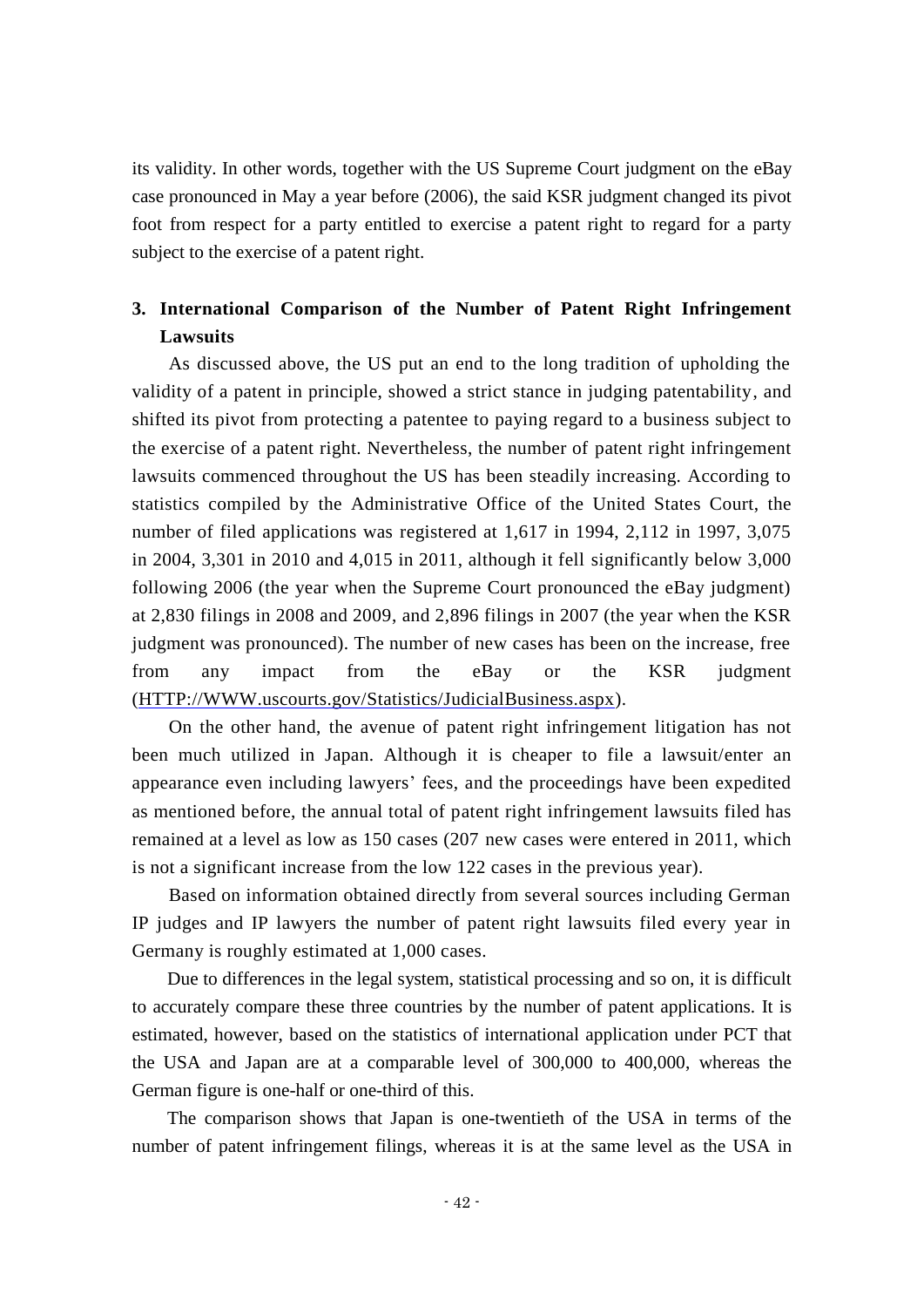terms of the number of patent applications. Compared to Germany, Japan has three times the number of patent applications, but one-seventh the number of patent infringement filings. In terms of the ratio of the number of lawsuit filings to the number of patent applications, Japan is one twentieth compared with Germany, in comparison with the USA. The reason for filing a patent application is to declare an intention to obtain the exclusive/sole status entitled to the relevant technology under a patent right (to take measures to cease and desist if a product falling under the scope of the relevant patent right is manufactured and put on the market, namely, to be equipped with a kind of weapon for business competitiveness), which should be universally true for Japan, the USA and Germany. As mere conjecture, it can hardly be said that a Japanese company is less likely to manufacture and market a product infringing a patent right owned by another company compared to American and German corporations. The figures and calculations cited by the author may be incorrect in some parts, but they should not contain an error the magnitude of ten or twenty times.

One of the national character traits of Japanese people is the avoidance of open antagonism. Even if there is a conflict of interest, people are patient and tolerant enough to resolve virtually all conflicts through negotiation with wisdom. Indeed, this fact is hardly compatible with the function of the patent system. Conflicts can be resolved through negotiation to some extent, but this can hardly be believed as an explanation for the above-mentioned error exceeding 20 times. $30$ 

Within the social context of a marked small number of filings of patent right infringement lawsuits, something stood in the way of parties filing a lawsuit even if they wanted to, partly because the court undeniably issued a great number of rulings for patent invalidation.

A judicial solution to this dilemma was to refrain as far as possible from an easy ruling to invalidate the very patent that the JPO examiner had granted. The court, especially the IP High Court, directed necessary and sufficient efforts to addressing this challenging issue beginning around 2007. In the belief that it was an important task for the IP High Court to solve this problem, Justice SHINOHARA Katsumi, first Chief Judge of the IP High Court, and the author, second Chief Judge of the IP High Court, dedicated their utmost efforts. As a result an increase was achieved with respect to the percentage of rulings to revoke an appeal/trial decision, rising from the one-digit range (a few percent) to the two-digit range (above 10%). Admittedly however, this came short of drastically reviewing the judicial criterion for an

 $\overline{\phantom{a}}$ 

<sup>&</sup>lt;sup>30</sup> The USA and Germany have a huge number of filings of general civil actions. While accurate statistics are not available in the USA, there is no doubt that this is a nation of lawsuits. In that sense, the figure may reach 10 or 20 times higher not only for patent litigation, but also for general civil litigation in Japan.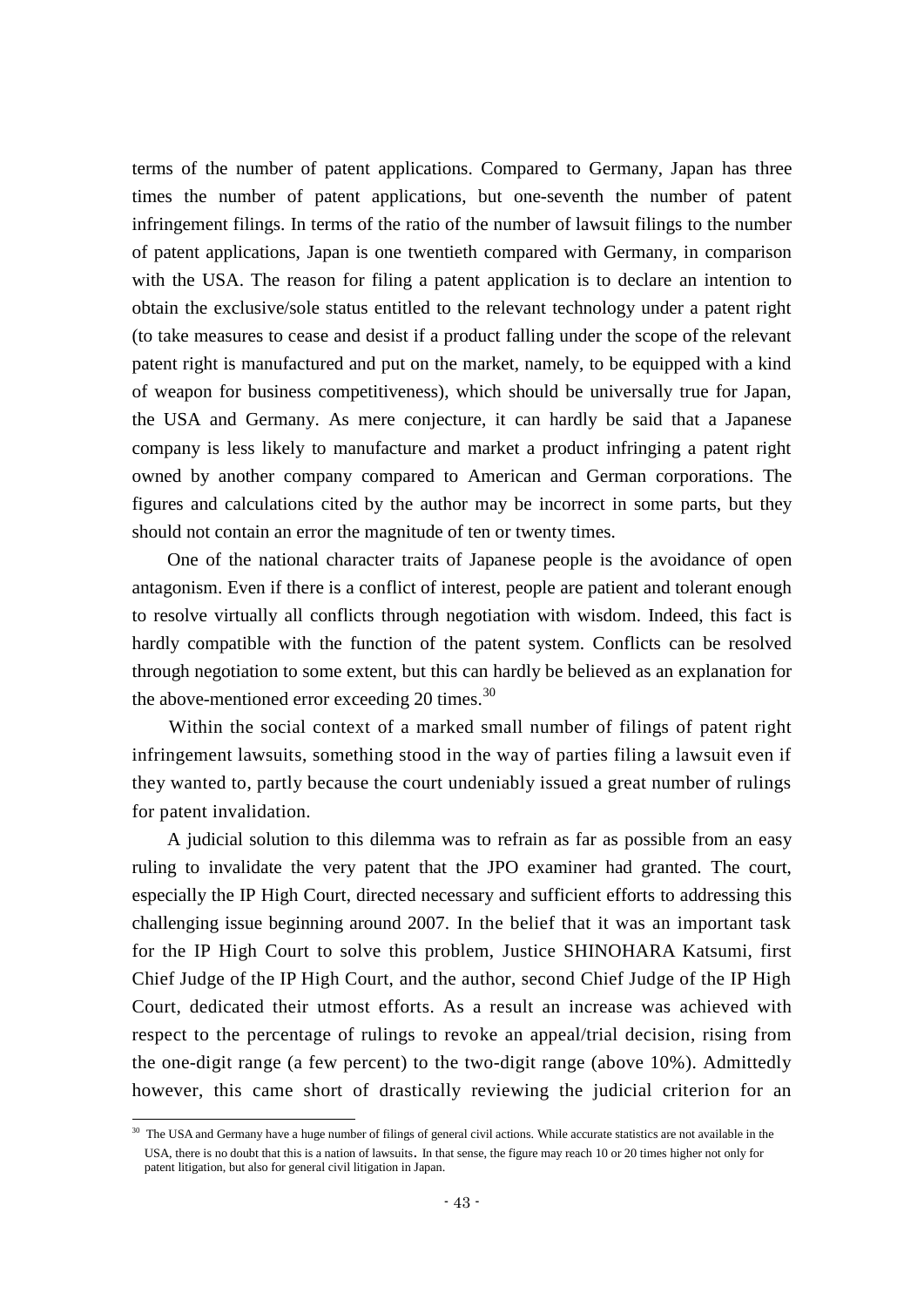inventive step.

Under such circumstances, Justice IIMURA Toshiaki took office at the end of 2006 as presiding judge in the Third Division of the IP High Court. Upon assuming office, Justice IIMURA revoked numerous consecutive the appeal/trial decisions denying the inventive, thereby challenging the JPO examiners/appeal examiners to accept and determine that subject-matter invention meets the criterion for an inventive step unless the prior art reveals suggestions. The judicial opinion was most vividly indicated in the Judgment of January 28, 2009 (IP High Court Case No. 2008 (Gyo-Ke)10096: the Circuit Connecting Member Case). Justice IIMURA delivered the opinion of the Court as follows:

"In order to determine that a person with ordinary skill in the art could have easily conceived of the relevant invention, it is insufficient, in the course of reviewing the prior art, to presume that such person would have made an attempt by which s/he could reach the characteristics of the invention, but it requires the existence of suggestions that s/he must have made such an attempt with the intention of reaching the characteristics of the invention."

In all honesty, the author was shocked to read the judgment immediately after it was pronounced, due to its presumption of "would have made an attempt by which s/he could reach the characteristics of the invention" is insufficient, but "it requires the existence of suggestions that s/he must have made such an attempt with the intention of reaching the characteristics of the invention." The author understood that the finding pushed the boundaries of the wording for the inventive step criterion toward "from could to should" far beyond "from could to would" (since the key wording was conventionally thought to be "could" in light of the provisions of the law, some advocated the use of "would" instead of "could"). As a judge, the author understood that such standard as "must have made such an attempt *as a matter of course*"( author's italics) was rejected by the US court in the KSR case, meaning that it was not right for the court to judge the case according to that standard. If the IP High Court were to make such a judgment, once an appeal were to be been filed with the Supreme Court of Japan, and the IP High Court judgment quashed by the Supreme Court as in the Supreme Court of the USA, this would have grave consequences for patent infringement litigation in Japan. Indeed, it would be pushed from "wintertime" to an "ice age." In fear of such consequences, the author was most afraid of a situation in which the IP High Court would judge on a case where the IP High Court is internally divided into opposite opinions about whether the invention involves an inventive step or not, with technical details easy to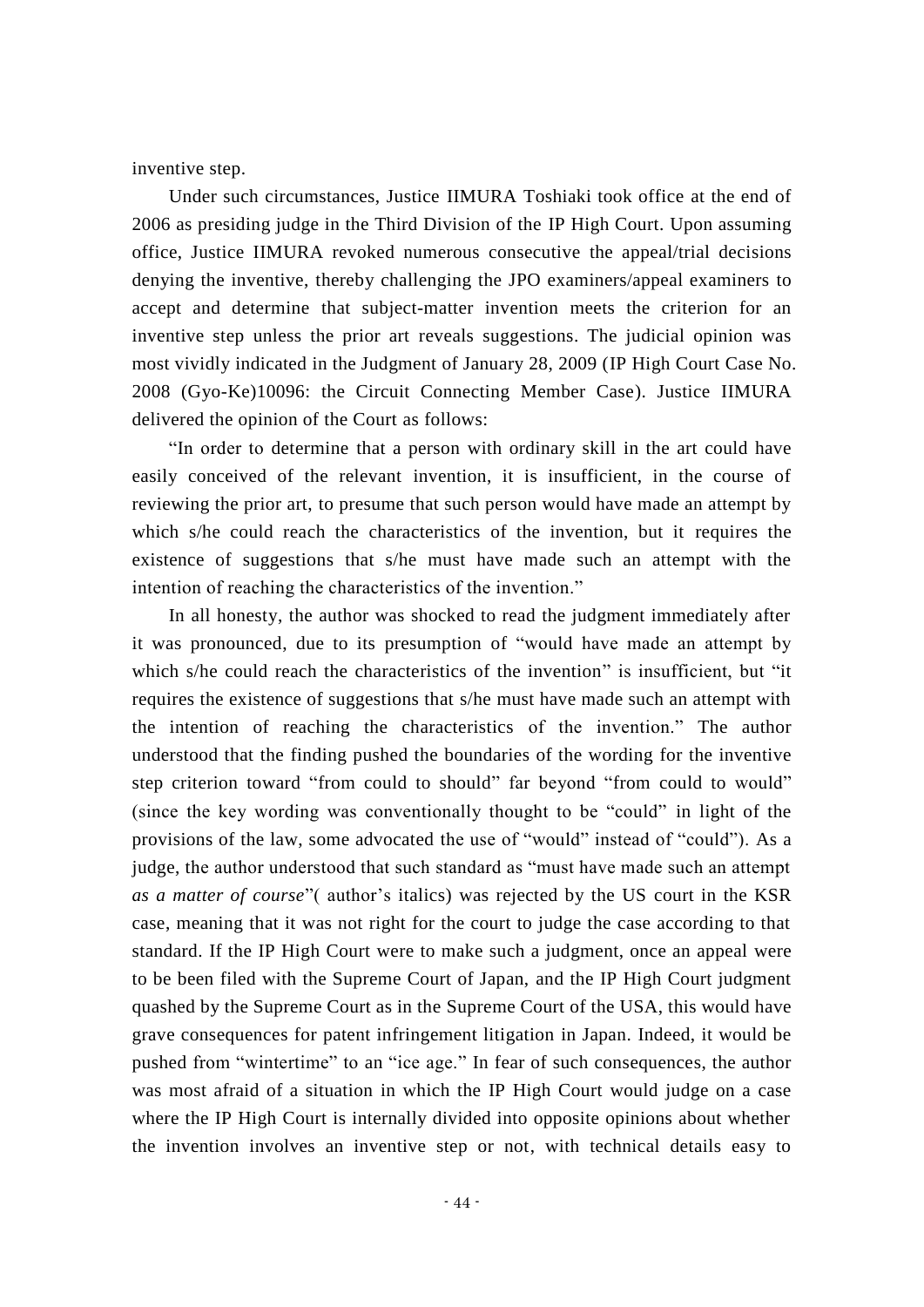understand.

At that time, having strived for a long time to show with a grand-panel judgment that the judicial criterion for an inventive step did not apply at too strict of a level in practice, the author did not have the courage to issue a grand-panel judgment in the "should" wording. The author served three years and three months as Chief Judge of the IP High Court, but the wish to issue a grand-panel judgment declaring the judicial criterion for an inventive step as the biggest issue disappeared with Justice IIMURA's judgment on the Circuit Connecting Member Case.

Following the judgment in this case, Presiding Judge TAKIZAWA Takaomi and Chief Judge NAKANO joined Presiding Judge IIMURA in relaxing the criterion for an inventive step, which gained momentum in 2009 and 2010. The JPO Appeals Department followed suit with their appeal/trial decisions, and by 2010 and 2011, the JPO Examination Departments began to follow the same direction in examining patent applications. As a result, the percentage of decisions to grant patents fell significantly below 50% before 2007, but recovered to 50% in 2009, rose 5 percentage points to 55% in 2010, and reached as high as 60% in 2011—signifying a remarkable increase. Additional topics of contention have also arisen, such as whether or not description requirements should be relaxed in connection with grounds for invalidation, or reasons for refusal/rejection. In regard to this question, Justice IIMURA's judgments show the court opinion that the JPO's description requirements are too strict. The JPO's response does not necessarily agree with the judicial finding. A final answer to the question has not yet been found.

Therefore, the hot topic no longer exists wherein the criteria for an inventive step among the judiciary and JPO are viewed as too strict. Since the criteria for an inventive step is not a fixed one by its very nature, it is expected that the court and the JPO will maintain a healthy interaction to make the criteria more suitable by accumulating experience through particular cases.

In any case, we have witnessed the end to the sequence of events invalidating patents according to the JPO criterion for an inventive step based on the same technical field doctrine.

#### **Invalidation of a patent after the judgment granting the claim becomes final**

After a judgment finding r infringement of a patent right and ordering payment of damages becomes final in a patent right infringement lawsuit, the JPO appeal/trial decision invalidating the patent right is rendered and becomes final. In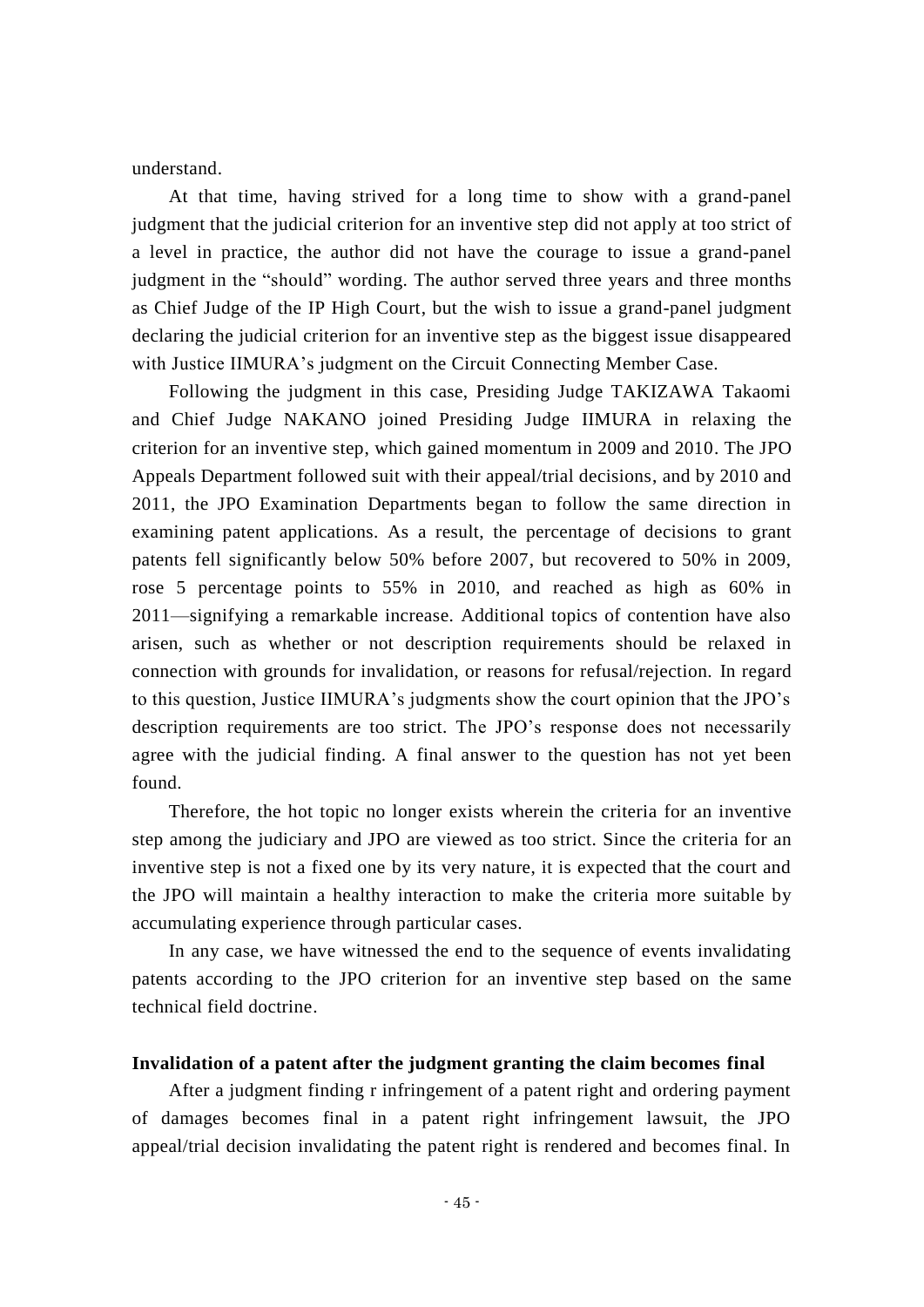such cases, the matter of whether or not the final judgment is revoked has been discussed since a bill to revise the Patent Act was introduced in 2003. In the beginning, there were slight hopes that this would not be a cause for a retrial by interpretation. It gradually became generally accepted, however, that it was difficult to interpret the law to preclude it from causes for a retrial. After all, it turned out to be a matter of legislation. On the judicial front, the overwhelming opinion was that a legal system must be designed whereby even after an appeal/trial decision for invalidation becomes final, with the subject-matter patent right becoming final following a final judgment, the effect of the final judgment ordering payment of damages—not to mention the portion of the judgment granting injunctive relief must remain intact, regardless of whatever theoretical basis lies in law.

In fact, this question exists in any nation where the validity of the patent right could be put into dispute in a patent right infringement lawsuit. The same is true for the USA. (Because a final judgment is regarded as absolute in the USA, people have sometimes raised questions on this subject. As long as there is no specific precedent, this might be brought into question in the future).

As a measure to encourage the filing of a patent right infringement lawsuit, the author used to believe that it was sufficient to effectuate a revision of the law in a way that keeps the existing effect of the final judgment intact. Thereby, it would be sufficient for the judge to determine whether or not the plaintiff's patent is valid in relation to the defendant's cited invention in a patent right infringement lawsuit. This relieves the judge from the fear that his/her judgment might be revoked in a retrial upholding a claim based on a different cited invention in the future. Free from such fear, the judge is able to promptly arrive at an unwavering conclusion, determining the validity of the patent without unnecessary worry, which has the side effect of speeding up the proceedings in infringement litigation. On the other hand, the defendant must argue the invalidity of the patent with proof in the course of the infringement lawsuit. Unless s/he succeeds in proving the argument, the defendant loses the case. Once the judgment becomes final, it means curtains for everything, leaving no chance of a retrial. Surely, the defendant will exert all his/her strength to win the case in the course of the infringement lawsuit.

The said idea of legislation represented the final proposal of the Industrial Structure Council, which was expected to be passed successfully. According to some sources, when an official of the Ministry of Economy, Trade and Industry presented the draft bill to the Ministry of Justice, it was pointed out as problematic to make a law negating the effect of an administrative disposition entirely or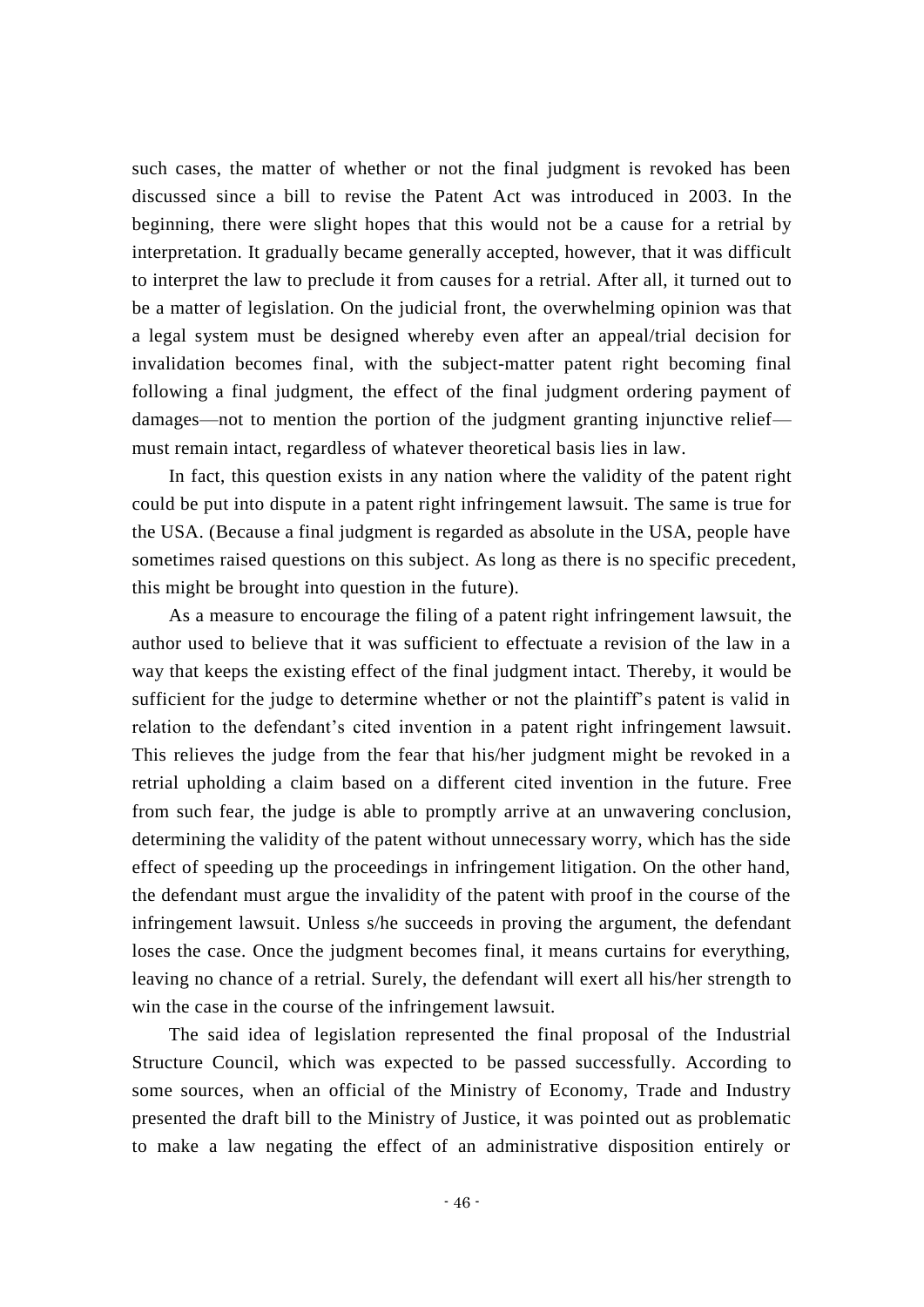partially without exception. It was then changed into "cannot be entered as a cause for a retrial against a final judgment," similar to Section 104-3 of the Patent Act, and it passed the Diet as it was without any deliberation.

In short, the 2011 revision of the law did not render all those fears groundless. The proposed revision by the Industrial Structure Council was changed in composition from allowing for an exception in cases where an appeal/trial decision for invalidation of a patent, upon becoming final, does not exert a retrospective effect on the final judgment to disallowing an appeal/trial decision for invalidation, upon becoming final, to be entered as a cause for a retrial. It was modified to make no reference to the matter of entering it as a cause for opposing an action. Judging from the progress of deliberation and drafting of the bill at the council, a final appeal/trial decision for invalidation cannot be a cause for opposing an action, either. In this respect, as a general principle, it cannot be denied that the language allows it to be a cause for opposing an action. It is to be regretted that the revision to the law left a cause for trouble in the future.

#### **4. Will Patent Right Infringement Litigation Flourish Some Day?**

As discussed, all barriers—namely, unreasonable attacks with an appeal/trial decision for invalidation—standing in the way of the patentee filing a patent right infringement lawsuit were basically removed. The author does not recommend filing a lawsuit for no purpose, but for the sound development of industry in Japan, it is not unnatural at all to have 500 filings for patent right infringement litigation a year, which is several times the current level.

## **VI. Recent Developments in the Doctrine of Equivalents in the IP High Court**

**1. Chaos Caused by the Supreme Court Judgment Pro the Doctrine of Equivalents**

## **The Supreme Court Judgment Pro the Doctrine of Equivalents and the Judgment on the Hollow Golf Club Head Case**

In Japan, the Supreme Court issued a precedent judgment approving the doctrine of equivalents on February 24, 1998. Burdened by the First Requirement and the Fifth Requirement for Equivalency, as explained below, this judgment turned out not so much a pro-doctrine precedent as an official declaration that the doctrine may not apply to the patentee's case for infringement under the doctrine of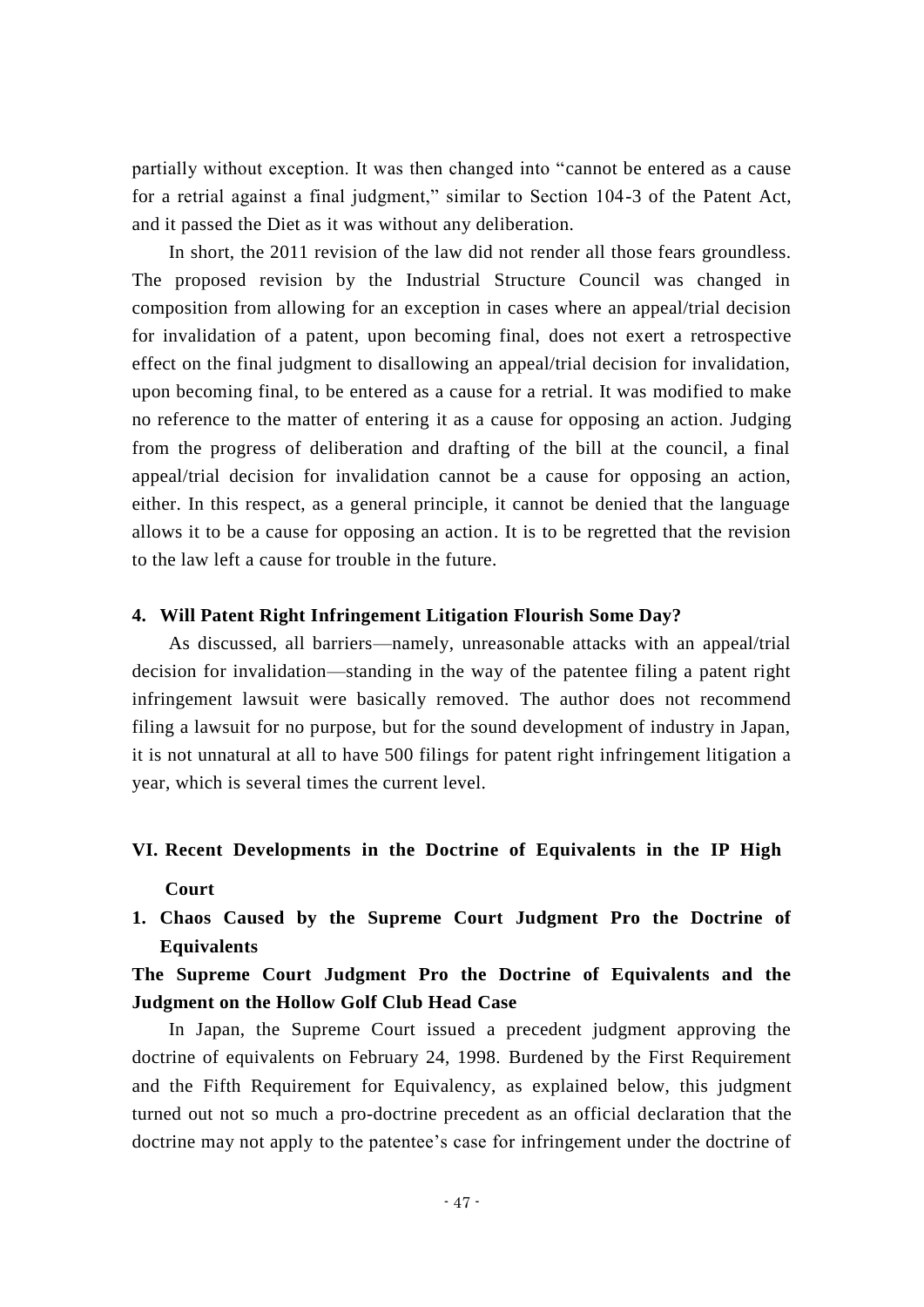equivalents in principle.

Only recently, judgments for infringement have been gradually pronounced, mainly by the IP High Court, in favor of the patentee under the doctrine of equivalents. The first move was made by the judgment of June 29, 2009 upon the hollow golf club head case pronounced by the IIMURA court.<sup>31</sup> The first-instance Tokyo District Court judgment rejected the plaintiff's case for infringement under the doctrine of equivalents by holding that the patent was "different in terms of the technical essence of the feature."<sup>32</sup> The IIMURA court's judgment (interlocutory) disapproved the first-instance decision to reject the plaintiff's claim, holding that the alleged product constituted infringement under the doctrine of equivalents. Its final judgment was issued a year later, against which a motion to enter an appeal was filed, but rejected by the Supreme Court, rendering final and conclusive the IP High Court judgment determining infringement under the doctrine of equivalents. This judgment was in the news at that time, and was reported in many study groups' workshops, with some reviews also published.

Contrary to the expectation that courts other that the IP High Court would follow suit with a judgment allowing claims for infringement under the doctrine of equivalents, none occurred for some time. While the author was in charge of patent right infringement litigation as a presiding judge in the IP High Court, no such case for an infringement under the doctrine of equivalents was unfortunately brought into his own docket. The number of patent right infringement appeals commenced under the IP High Court is 50-odd cases a year, around 15 cases of which are allocated to a division (about a half to the First Division under the Chief Judge of the IP High Court). Moreover, most cases in favor of the patentee close with an amicable settlement in the first-instance proceedings, leaving a small number of cases brought to appeal proceedings under the IP High Court. In short, the IP High Court as a whole rarely encountered the type of case that allowed a claim for infringement under the doctrine of equivalents.<sup>33</sup>

After retiring from judicial office in August 2010, the author started to engage in patent right infringement litigation in various ways in the capacity of

 $\overline{\phantom{a}}$ 

<sup>&</sup>lt;sup>31</sup> The IP High Court judgment of June 29, 2009 was an interlocutory decision, and the final judgment was pronounced on May 27, 2010 (Case No. 2009 (Gyo-Ke)10006). A motion for entry of an appeal was filed, but rejected by the Supreme Court in the beginning of 2011. The information about the judgment is available in English on the TANI & ABE, p.c. website ←accessible since the author has been counsel for this patent law office.

<sup>&</sup>lt;sup>32</sup> Tokyo District Court Judgment of December 9, 2008 (Case No. 2007(Wa)28614).

<sup>&</sup>lt;sup>33</sup> Note that the IP High Court Judgment of March 31, 2010 (Case No. 2009(Ne)10033) simply rejects the claim for infringement under the doctrine of equivalents on the grounds of non-fulfillment of the Fifth Requirement: " intentional exclusion," the second major grounds for rejection.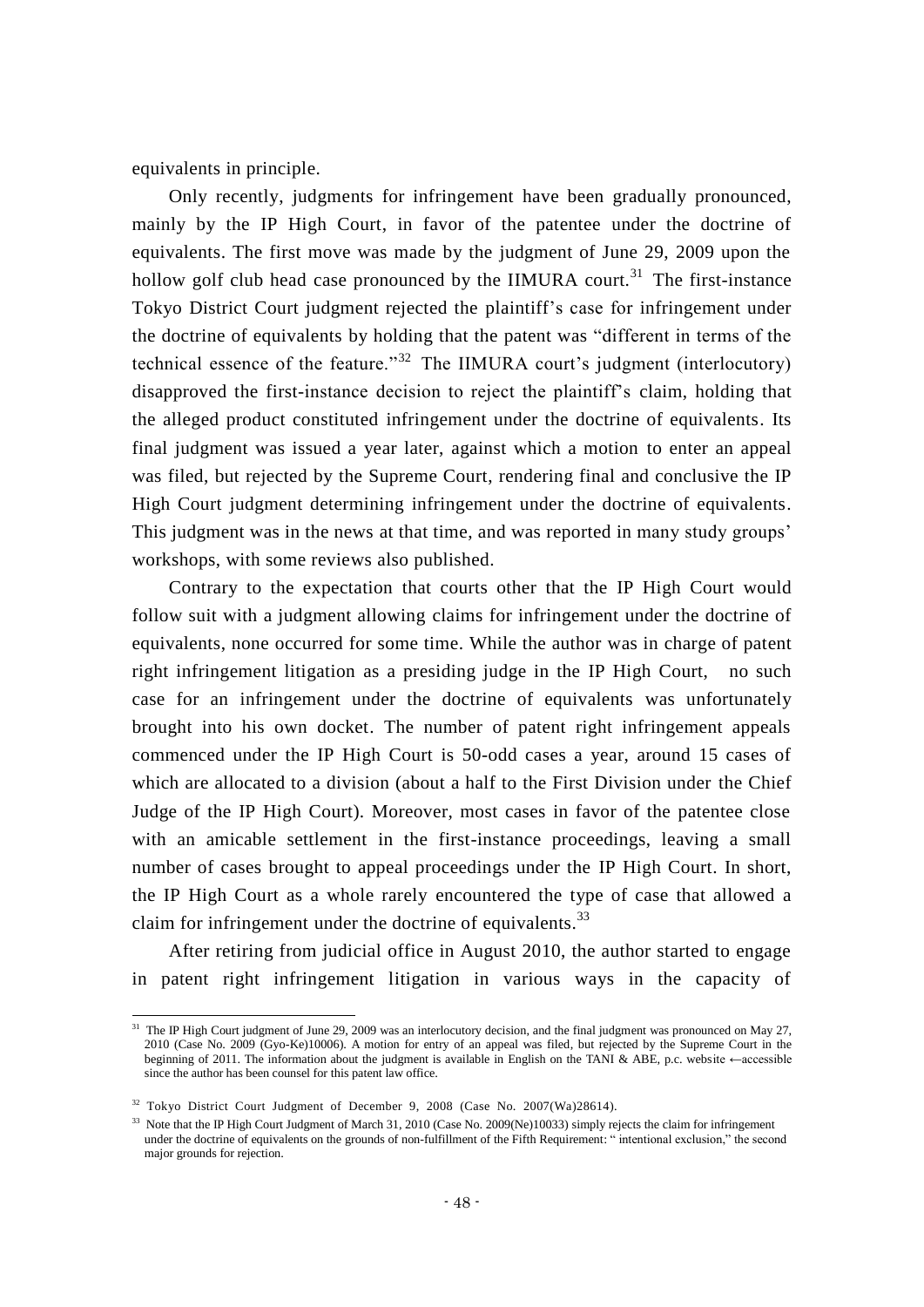attorney-at-law. From his practice, the author feels that many potential allegations of infringement under the doctrine of equivalents at the district court level do not see the light after all. This is probably because a plaintiff-to-be claiming infringement under the doctrine of equivalents chooses not to file a lawsuit for fear that entering the doctrine of equivalents might be taken as acknowledging that they have been defeated, or that such a case, even if filed, will close with an amicable settlement to the patentee's disadvantage.

## **Doctrine of Equivalents Stands in the Way of Patent Right Infringement Litigation**

The number of patent right infringement lawsuits filed nationwide is as few as 150 cases/year. Why is this number so significantly small? Some point out that the percentage of victories for the right holder (usually the plaintiff) in patent right infringement lawsuits in Japan is unusually low in terms of judgments. Indeed, the percentage allowing the plaintiff's claim, even partially, is 20-30% at the district court level over the last decade. Many Japanese judges explain this percentage through an analysis saying that the defendant is more likely to choose the avenue of amicable settlement if there is a good prospect of the plaintiff winning the case. As a result, many cases come up with an amicable settlement in favor of the plaintiff.<sup>34</sup> It seems impossible in the first place to compare two countries with different judicial systems in terms of the foreseeability of adjudication: Japan, where a professional judge specializing in law decides on a patent right infringement lawsuit on the one hand; and the USA, where the jury decides even in cases requiring an understanding of technical details such as in patent right infringement lawsuits. In any case, we must admit that the percentage of wins for rights holder in Japanese patent right infringement litigation is too low, given the large margin of error.

As a factor responsible for the low percentage, it is pointed out that affirmative defense for a patent invalidation has been frequently employed since the Supreme Court Judgment on the Kilby Patent Case. In this regard, as already discussed, the relaxation of the judicial criterion for an inventive step basically put an end to the problem of the IP High Court and other courts, arbitrarily invalidating the patent. In fact, there is also another factor that we must consider responsible, which is the claim for infringement under the doctrine of equivalents.

-

<sup>&</sup>lt;sup>34</sup> Although the date is rather old, the analysis of Justice ICHIKAWA shows the percentage of amicable settlements in patent right infringement litigation is 34%, of which 54% accounts for amicable settlements in favor of the plaintiff (reporter: *Kinyu-Shoji Hanrei* No.1236, p.18).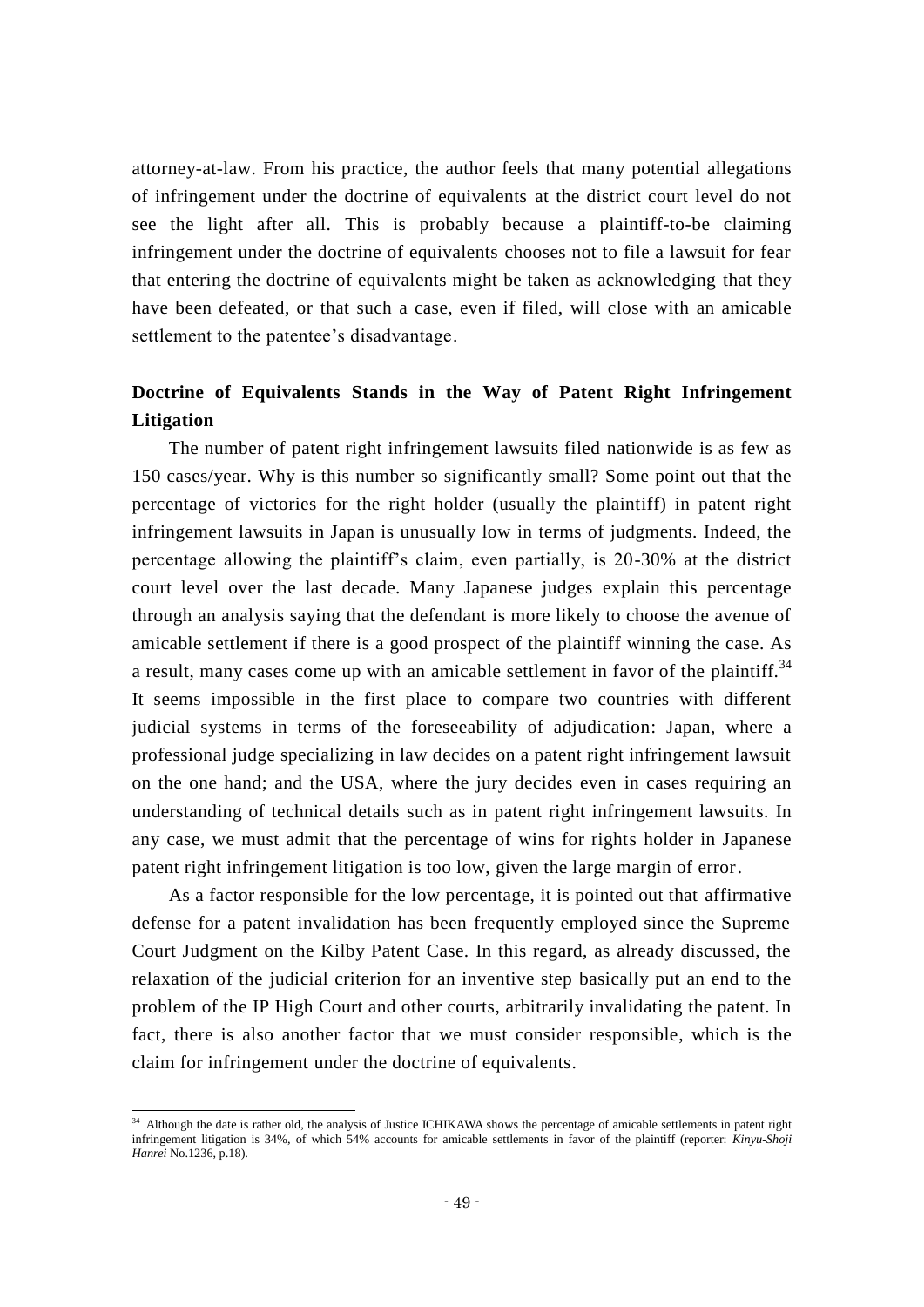Why is claiming infringement under the doctrine of equivalents cited as a factor in discouraging the filing of a patent right infringement lawsuit? Because many judges take a negative stance when it comes to the ruling for the patentee's claim for infringement under the doctrine of equivalents, they also misinterpret the claim for infringement under the doctrine of equivalents, and the resulting logic is to reject the idea. Until very recently, the reality is that district courts scrupulously restrain themselves from employing the claim for infringement under the doctrine of equivalents even if the party tries to present it. Conventionally, once the argument on literal infringement comes to an end in a patent right infringement lawsuit, even if the attorney for the plaintiff strongly believes that "in order to prove substantial infringement, the literal infringement approach is weak and we need to enter the doctrine of equivalents," they have no choice but to enter literal infringement to win the case as the right holder. It used to be an implicit understanding that it would ruin all efforts if a party revealed to the judge "We want to claim infringement under the doctrine of equivalents." In other words, a claim for infringement under the doctrine of equivalents meant a de facto indication to give up winning the case by virtue of literal infringement—namely, a step toward the patentee's defeat. That was the existing atmosphere of the times.

## **2. Japan's First Supreme Court Judgment Pro the Doctrine of Equivalent Pronounced in 1987**

The idea of alleging infringement under the doctrine of equivalents has a short history in Japan. The earliest citation dates back half a century. This section sheds light on the Supreme Court Judgment of May 29, 1987 as the earliest court case. This precedent judgment helps understand the background to the first case involving a claim for infringement under the doctrine of equivalents brought under the Supreme Court.

This is known as the log peeling machine case. A lawsuit was filed for infringement of a utility model right on log position adjustment technology held by the plaintiff. Both the first-instance and the second-instance judgment applied the doctrine of equivalents, and allowed the plaintiff's claim by ruling that the defendant's product fell within the scope of the utility model right held by the plaintiff. The defendant lodged an appeal with the Supreme Court, and although the author was not directly in charge of the inquiry for the appeal to the Supreme Court, the research official in charge of this case raised the following question:

"Claiming infringement under the doctrine of equivalents is a crucial and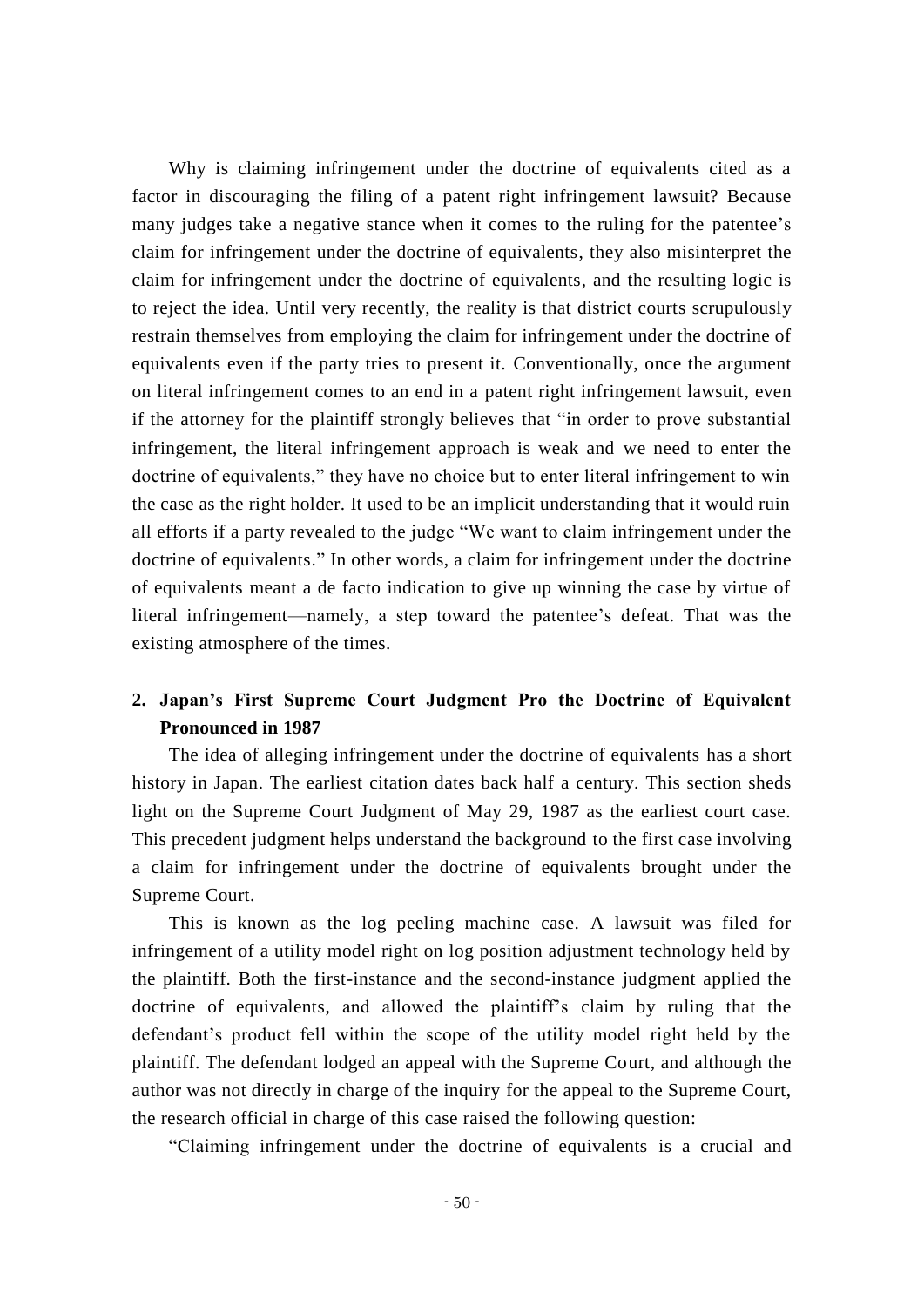difficult issue in patent right infringement litigation. Discussion has just started, and is too premature for the Supreme Court to decide on it. In the USA and Germany, which are technologically advanced countries, the doctrine of equivalents is generally held. It is inevitable that the court of Japan will sooner or later adopt claims for infringement under the doctrine of equivalents. But it is too early to introduce this principle to Japan. If we discuss this matter in the current environment, it is likely to lead to a Supreme Court precedent judgment rejecting the claim for infringement under the doctrine of equivalents, which will be a cause of trouble in the future. In particular, in consideration of Justice Toshiaki MAKINO, the leader in patent right infringement litigation in Japan and many influential practitioners voicing a strong objection to claims for infringement under the doctrine of equivalents, I don't believe that the discussion has matured. Now that Japan has been put on the list of technologically advanced nations, our country will eventually adopt claims for infringement under the doctrine of equivalents. But it is too premature and too venturesome for the Supreme Court to close the discussion by straightforwardly issuing a precedent judgment pro claims for infringement under the doctrine of equivalents.

Since this appeal case had no difficulty in finding the plaintiff's claim well-grounded by applying the claim for infringement under the doctrine of equivalents, the judgment simply dismissed the appeal without specifically indicating its opinion on the claim for infringement under the doctrine of equivalents. The reason for the judgment is this: In light of the facts determined lawfully by the second-instance court, this court can uphold the conclusion of the second-instance ruling that the appellant's act of manufacturing, selling and distributing the equipment (i) described in the second-instance judgment constitutes infringement of the subject-matter utility model right held by the appellee. The appellant's argument cannot be accepted" (textual). Since the nature of the case has no room for literal infringement (the text of the judgment is the type of finding "the conclusion is upheld," but there is no wording to replace the reasons for the first-instance judgment with its own"), as long as it maintains the second-instance judgment determining infringement, even if it does not specifically indicate the ruling for the claim for infringement under the doctrine of equivalents, this judgment was the very first Supreme Court judgment allowing infringement under the doctrine of equivalents. Objectively, and to the best of the author's knowledge, there was no room to suspect that the Supreme Court justices in charge might have overlooked the issue of infringement under the doctrine of equivalents in issuing a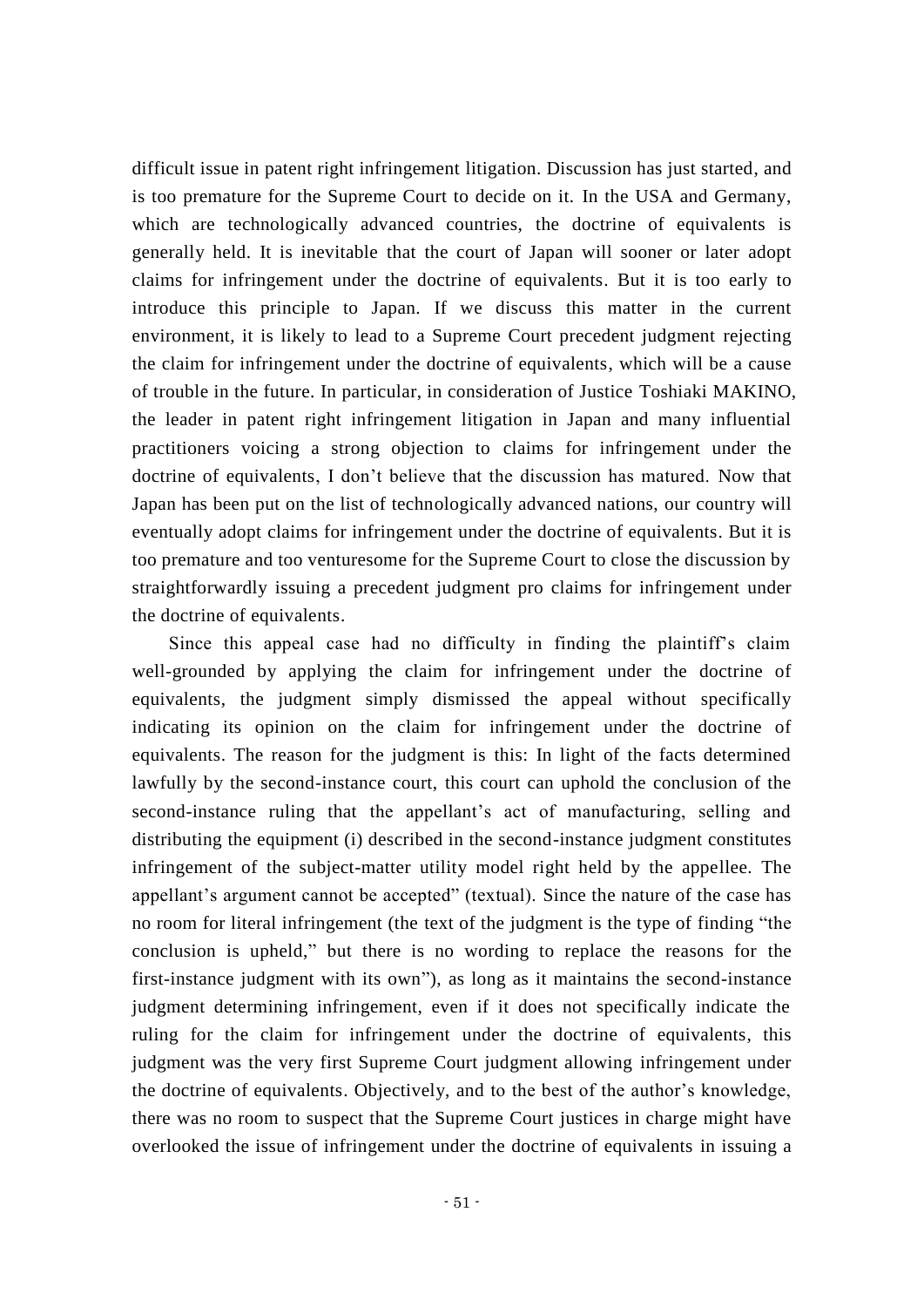judgment on the appeal. $35$ 

 $\overline{a}$ 

Professor HONMA reviews that it is an easy element to amend after filing the application. If the Supreme Court had inquired into this point more thoroughly, it should have quashed the second-instance judgment and remanded the case (see Footnote 6) in reference to Professor MAIKINO Toshiaki's "A Basic Approach to Determination of the Technical Scope" (*Saiban-Jitsumu Taikei* Vol.9: Industrial Property Rights, p. 105).

## **3. Pronouncement of the Supreme Court Judgment of February 24, 1998: The Controversy Posed by the Supreme Court's Precedent Judgment**

Subsequently, on February 24, 1998, the Supreme Court issued a judgment to quash the second-instance judgment of the Tokyo High Court, applied the claim for infringement under the doctrine of equivalents and allowing the claim for damages, discussed the principle in general, showed the so-called Five Requirements for Equivalency used to determine infringement under the doctrine of equivalents, and remanded the case to the high court in order to re-hear the case in light of the said tests.<sup>36</sup> This Supreme Court judgment is a precedent that accepts the claim of infringement under the doctrine of equivalents as a general legal theory, but contrary to its intent, the precedent judgment ironically led patent right infringement litigation in Japan far in the direction of dismissing claims of infringement under the doctrine of equivalents. According to the second-instance judgment, as well as the reviews of the Supreme Court judgment, this case—whereby the Supreme Court judgment delivered the opinion of the court opinion in light of the theory—should have disapproved the application of infringement under the doctrine of equivalents, judging from the facts involved in the case. This is true judging from the keystone of the Supreme Court judgment. After the case was remanded to the Tokyo High Court, the plaintiff dropped the suit and the case came to a close.

Retrospectively, it was not a wise choice for the Supreme Court to render a precedent judgment with an immature theory that turns down the claim of infringement under the doctrine of equivalents in a case that automatically preluded the application of infringement under the doctrine of equivalent. As the appeal was lodged with the Supreme Court before the enactment of the new Code of Civil

<sup>&</sup>lt;sup>35</sup> As this judgment became known to people concerned, a number of papers have been published (HONMA Takashi, "The Recent Supreme Court Judgment Approving the Application of the Doctrine of Equivalents-The Supreme Court/Second Petty Bench Judgment of May 29, 1987", Jurist Vol.903, p.85, 1988).

<sup>36</sup> The Supreme Court Judgment of February 24, 1998. The Research Institute of Economy, Trade and Industry, "The Doctrine of Equivalents in Patent Litigation," p. 163.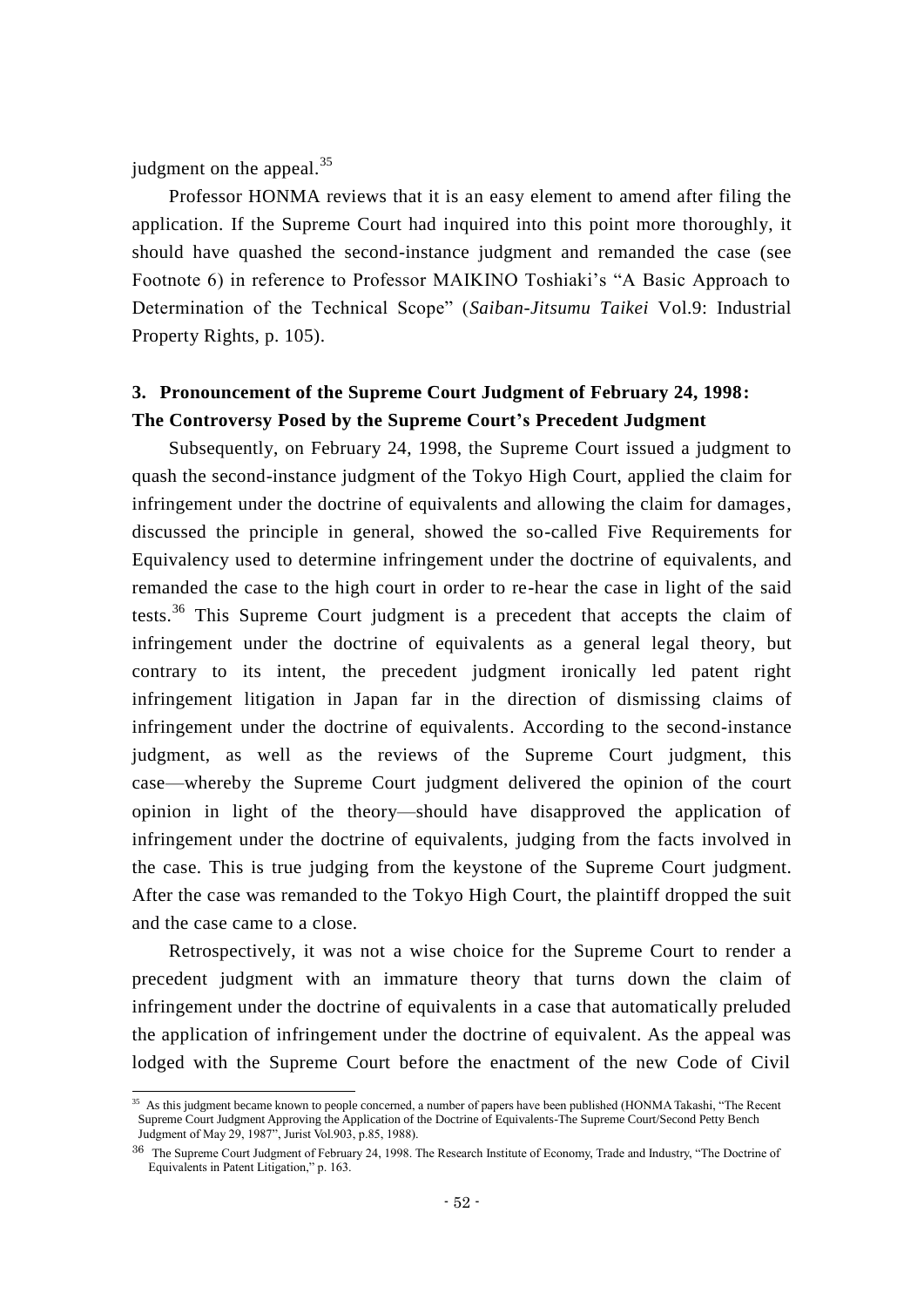Procedure, it is understandable that the Supreme Court could not make a choice from among many because there was no system to reject the entry of appeals. They could have found alternatives, however, such as rendering a precedent judgment on an ad-hoc basis, or not referring to the requirements other than the one at issue (the First Requirement in particular). This Supreme Court judgment served as a prelude to the tragedy that beset claims for infringement under the doctrine of equivalents, and to the stagnation of the patent right infringement litigation system in Japan which lasted over ten years since then.

#### **First Requirement: Essential Portion**

 $\overline{\phantom{a}}$ 

The Supreme Court set out the so-called Five Requirements for Equivalency to determine infringement under the doctrine of equivalents. Aside from balancing the burden of proof, these tests are ultimately requirements for determining infringement under the doctrine of equivalents. Let's discuss the First Requirement in relation to the mindset of Japanese judges. For the part of the infringing product that is different from the subject products within the constitution stated in the scope of claim(s), the First Requirement holds that this part is not the essential part of the patented invention. In this respect, the Tokyo District Court adjudications (e.g. the opinion of Justice NISHIDA Yoshiaki<sup>37</sup>) took the lead in delivering the judicial opinion that "the essential part" means the characteristic feature(s) indicated in the constitution of claim(s) and the description of a specification, which immediately turned out to be a practical and prevailing opinion. According to his approach, the essential part is a feature that makes the invention patentable and is indicated literally in the statements of the patent claim(s), which is a clear definition and a convenient tool for practitioners. However, the term "essential" usually refers to the core part of an invention, and implies what lies at the core and cannot be seen from the surface. As long as this point is an extension of the interpretation of claim(s), it seems that we may not interpret claim(s) based on what does not appear on the surface.

#### **Commentary on the Precedent Judgment by Research Official MIMURA**

On the other hand, former Research Official MIMURA Ryoichi explains that the essential part ("Teil" in German) means the essential idea ("Gedanke" in German) or the technical idea of the patented invention. This is not necessarily

<sup>37</sup> NISHIDA Yoshiaki, "*Shingai-sosho ni okeru kinto no hori*", *Shin-Saiban Jitsumu Taikei 4 Chiteki-Zaisan Kankei Soshoho*, edited by MAKINO & IIMURA, p.182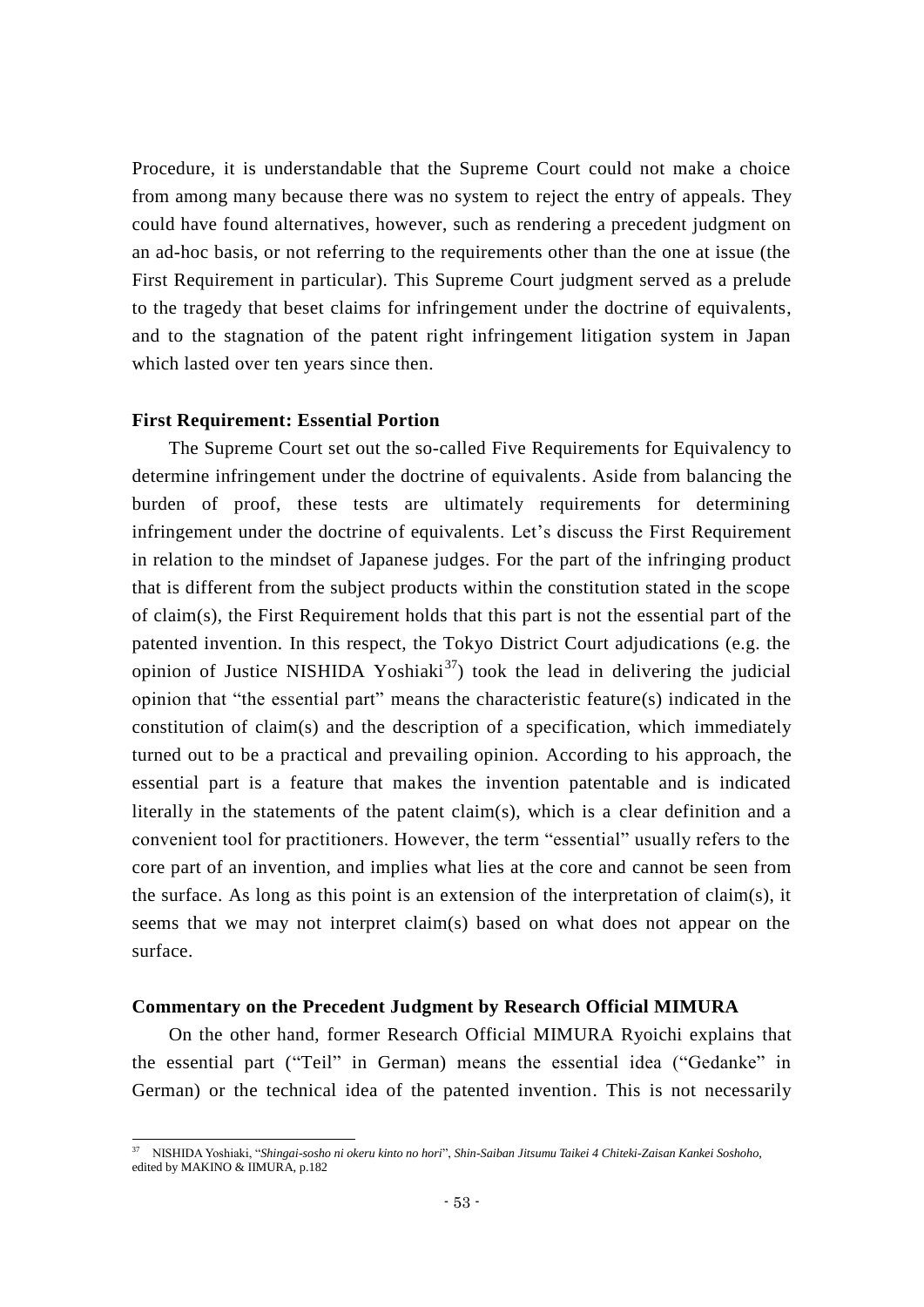expressed literally in the statements of the claim(s) or the description in the specification, but must be inquired into based on an understanding of the claim(s) and specification as a whole. $38$ 

By the way, the Supreme Court precedent judgment refers to the essential part in the text: if a particular constituent element of the patented invention and the corresponding element of the infringing product are different, it requires that the difference is not the essential part of the patented invention. According to this text, that which is different between the two represents the essential part. In light of the language of the text, NISHIDA's definition is fit to interpret the requirement. However, NISHIDA's approach boils down to the grand rule that claim(s) must be interpreted based on the description, whether literal infringement or infringement under the doctrine of equivalents, without showing theoretical grounds. On the other hand, MIMURA's approach and its supporting theory are derived from construing a rationale that claims infringement under the doctrine of equivalents.

Since this textbook does not intend to make a detailed comparison of these opinions, the point is that MIMURA's approach is more relevant in practice as well as in theory, although it is not necessarily consistent with the Supreme Court decision. In any case, this matter is an *obiter dictum*, not essential to the decision, and therefore not legally binding as a precedent.

As easily imagined from the preceding discussion, the said Supreme Court precedent judgment instantly led to the frequent application of the First Requirement in Japan. At the same time, the plaintiff's claim for infringement under the doctrine of equivalents was rarely accepted in patent right infringement lawsuits. Until very recently, the plaintiff's allegation of infringement under the doctrine of equivalents was the last resort, otherwise an acknowledgement of having been defeated, as mentioned above.

In either case, however, it would cause the winning party inconvenience if the judge in charge, finding infringement under the doctrine of equivalents, pronounces a judgment which collides head-on with the language of the Supreme Court precedent judgment, resulting in the defeated party appealing to the Supreme Court or filing a motion to enter an appeal with the Supreme Court. For this reason, it is unavoidable for the judge in charge to work on skillfully interpreting "the essential part," or defining it in a narrow sense so as to match the language of the First Requirement in the Supreme Court precedent judgment on a case-by-case basis

 $\overline{\phantom{a}}$ 

<sup>&</sup>lt;sup>38</sup> To simplify the discussion, this classification represents two typical ideas that are poles apart. It has been highly controversial, with a variety of grounds presented in theories and judgments.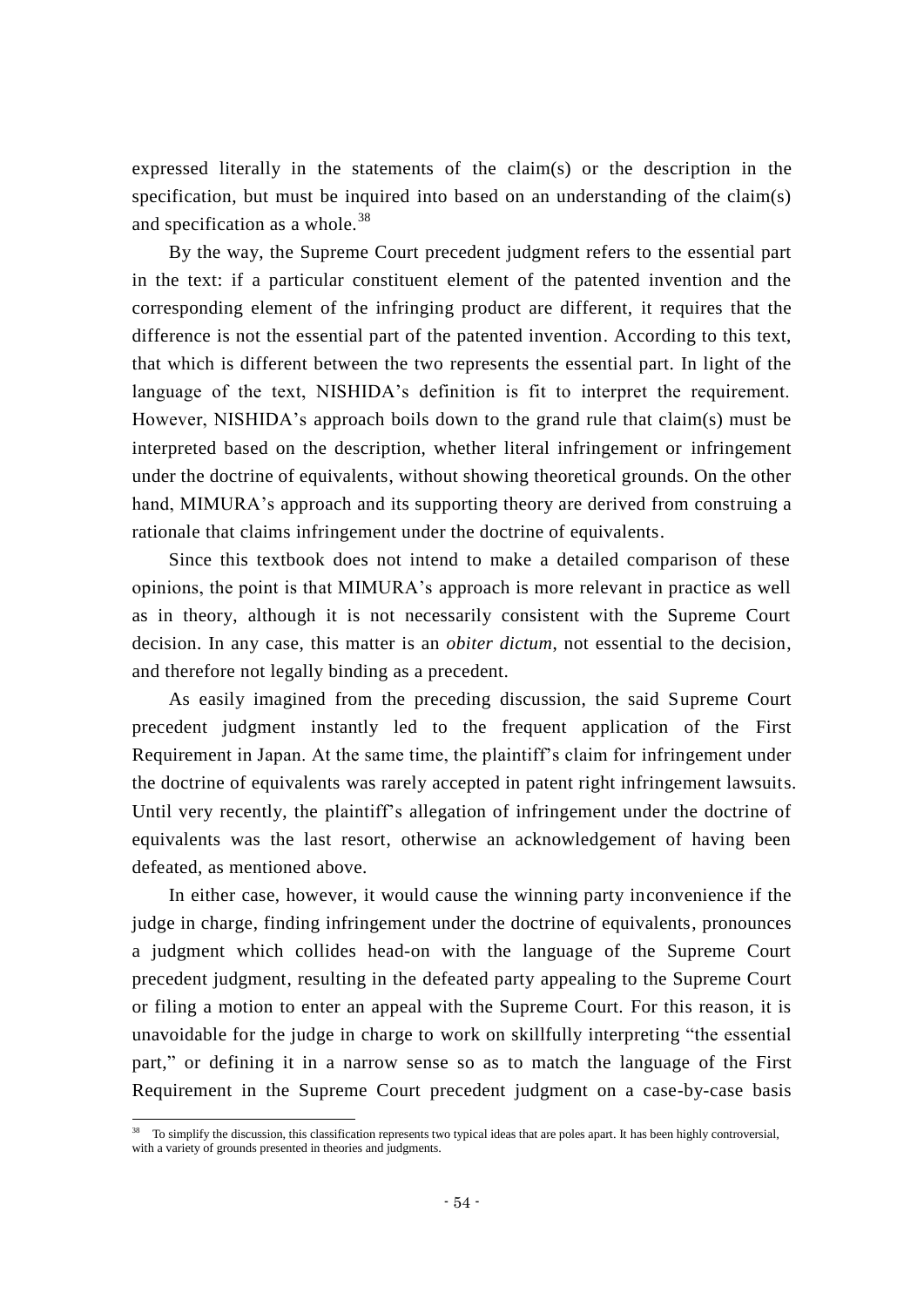when s/he is of a mind to determine infringement under the doctrine of equivalents. Through judicial efforts with such a tough choice, direct "literal infringement" of Supreme Court precedent judgments has been avoided.<sup>39</sup>

Although the real reason is not known, many Japanese judges seem to be of the mindset that they basically do not want to approve claims for infringement under the doctrine of equivalents. Since the decision on the First Requirement in the Supreme Court precedent judgment is not a provision laid down in law, a judge ought not to rely solely on the literal construction of legal language and text in order to interpret the decision. Rather, it might make more sense to the judge to put the weight on the consistency of statements of claim(s) and descriptions in a specification without giving rational and substantive grounds. The legal concept behind the doctrine of equivalents is that in cases where a claim is literally interpreted, which results in unfairness and injustice, it is a mandate for the process of the interpretation to inquire into the intention, purpose and substances of the technical idea of the patented invention, independently of the specific descriptions.

With regard to the First Requirement, the Supreme Court precedent judgment does not indicate any opinion. In such a case, as suggested in the commentary by former research official MIMURA who was involved in drafting the Supreme Court judgment, the essential part must mean "the essential idea or the technical idea of the patented invention." When the infringing product is a product of a different invention with a different technical idea, it does not constitute infringement under the doctrine of equivalents. After all, therefore, "this part is not the essential part of the patented invention" means "the infringing product does not involve a different technical idea."

## **4 The High Court Judgments Pro the Doctrine of Equivalents after the Supreme Court Precedent Judgment**

The above-discussed Supreme Court precedent judgment marked a second chapter in the tragic history of claims for infringement under the doctrine of equivalents. Prior to the Supreme Court precedent judgment, a significant number of judgments were pronounced in favor of the right holder based on a claim for infringement under the doctrine of equivalents. Following the Supreme Court precedent judgment, however, one judgment after another turned down claims for

 $\overline{a}$ 

<sup>&</sup>lt;sup>39</sup> The IIMURA judgment upon the Hollow Golf Club Head Case employs this technique. It seems that the written statement of the reason for a motion for entry of an appeal developed an argument centering on the First Requirement. It is imagined that the motion was not allowed because the IIMURA decision does not involve literal contravention of the Supreme Court precedent judgment in terms of formality.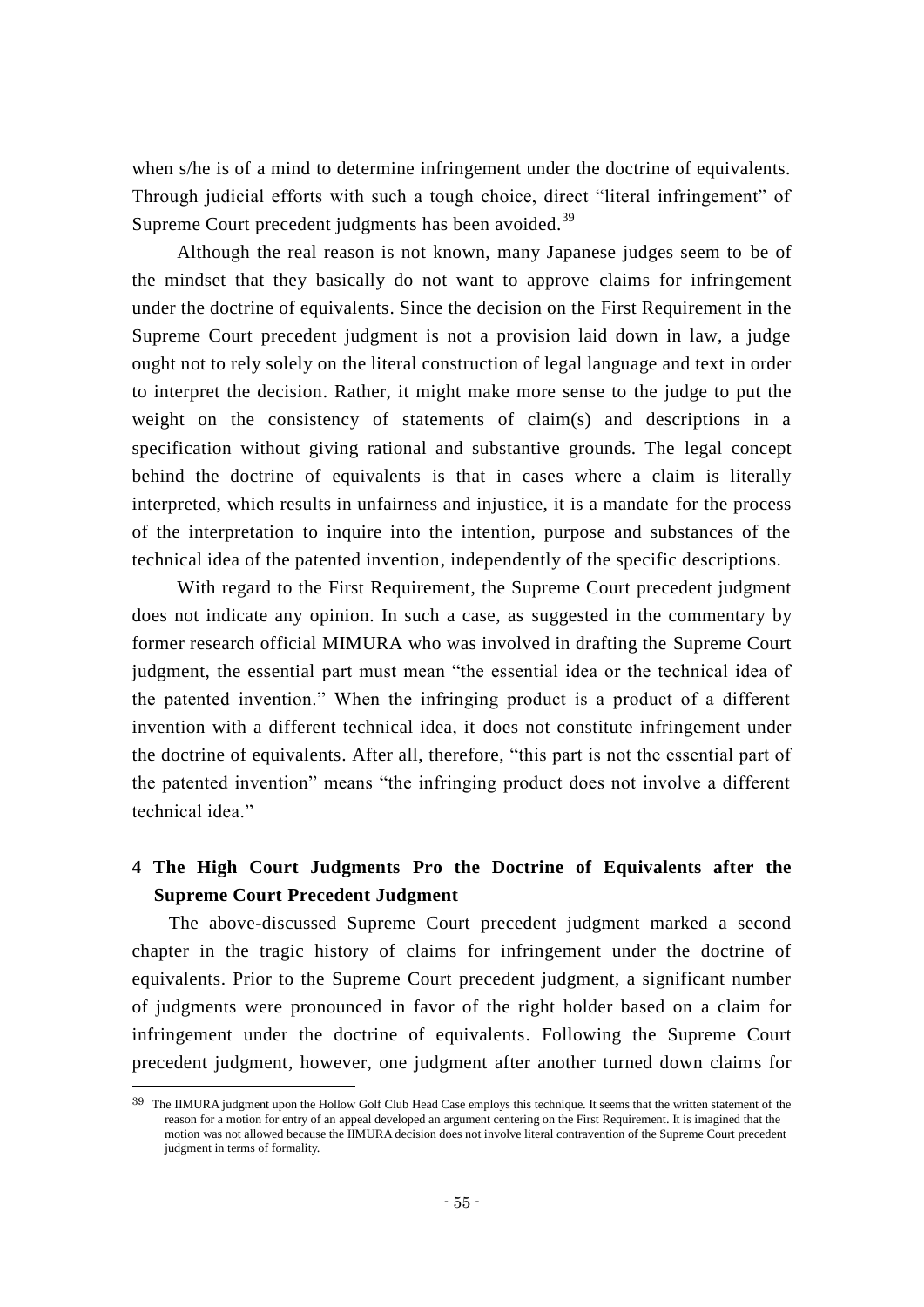infringement under the doctrine of equivalents on the grounds that the First Requirement or the Fifth Requirement is not satisfied. Even the judgments ruling for a claim for infringement under the doctrine of equivalents are well understood to have required significant efforts to satisfy the First Requirement. As pointed out at the beginning, since the IP High Court has a very small number of appeals from the first instance ruling for patent right infringement, and a significant percentage of the cases rejected by the district court but allowed by the appeal court end up closing with an amicable settlement, the IP High Court (including a special branch of the Tokyo High Court, the predecessor to the IP High Court) has had few cases employing claims for infringement under the doctrine of equivalents, with only the three cases below worthy of mention:

(1) Tokyo High Court Judgment of October 26, 2000 (Case No. 2000(Ne)2147) relating to "A Filter to Remove Solids from Fresh Seaweed"; reporter: *Hanrei-Jiho* No. 1738, p.97; *Hanrei-Times*, No. 1059, p.202.

This is a famous case. Presiding Judge MIMURA is in charge of the first-instance judgment. For the First Requirement, the above-discussed text from Presiding Judge MIMURA's text of the judgment is cited, so it must rely on his approach. However, the high court judgment is also influenced by NISHIDA's approach in terms of the text of the judgment. In those days, the First Requirement was tested straightforwardly in determining an infringement.

(2) IP High Court Judgment of September 25, 2006 (Case No. 2005(Ne)10047) relating to chair-type massagers

In this case, the infringing product has a constitution making incomplete use or degrading the patented invention, which must be inevitably found to be an infringement under the doctrine of equivalents. (Therefore, the main issue is whether the patent is invalid or not). Regarding the first requirement, the text of the judgment reflects the painstaking work of Justice SATO Tatsubumi in charge of writing the first draft judgment as head judge. For information, the first-instance judgment was pronounced by presiding judge Justice IIMURA Toshiaki. Because the author was in charge of the judgment as presiding judge, anything other than the text of the judgment should not be disclosed herein. Subject to the non-disclosure rule, the author comments that as far as the First Requirement is concerned, the text relies on NISHIDA's approach in language, but on MIMURA's approach in substance. This judgment has not been acknowledged as a judgment finding an infringement under the doctrine of equivalents, subject to the criticism placing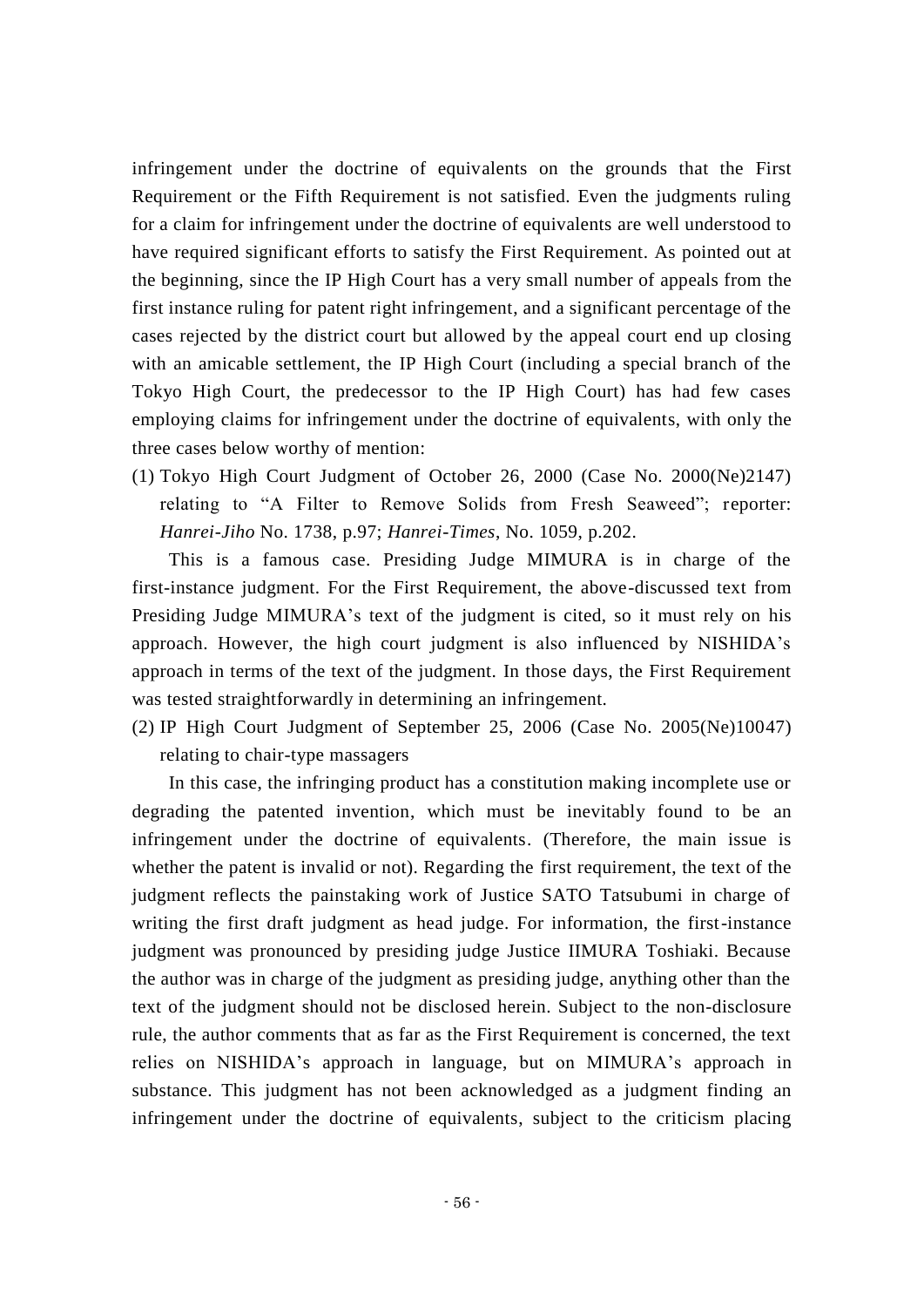emphasis on the negative aspect related to the determination of damages.<sup>40</sup>

As a topic not related to the theme of this textbook, at the time when this case commenced at the IP High Court, patent right infringement cases were allocated independently of and separately from lawsuits against appeals/trial decisions. Consequently, whether the same division (the same grand panel) was assigned or not was left to negotiation between the relevant divisions. During the proceedings, Presiding Judge IIMURA gave the IP High Court candid advice, asking why the case should not be heard by the same division. Triggered by the advice, the lawsuit against the appeal/trial decision relating to Patent 5 was allocated to the division which the author belonged to. Subsequently, the author determined the validity of Patent 5, as a result of which the claim was allowed limitedly to that point in the infringement lawsuit. (Incidentally, for Patents 1 to 4, the lawsuit against the appeal/trial decision was allocated to a different division, which judged all the patents to be invalid.) From this case on, a rule was mutually agreed upon: when an infringement lawsuit and a lawsuit against an appeal/trial decision involve the same patent at issue, the subsequent case that commences as a related case should be allocated to a different division than the case that commences earlier.)

(3) IP High Court Judgment of June 29, 2009 (interlocutory decision); reporter *Hanrei-Jiho* No. 2077, p. 123

This is the above-mentioned IIMURA judgment. This case is the very first IP High Court judgment to straightforwardly find an infringement under the doctrine of equivalents, which demonstrated the IP High Court position on claims of infringement under the doctrine of equivalents and its positive attitude toward patent right infringement litigation in domestic and foreign circles. It shows the future course that the court would take regarding claims of infringement under the doctrine of equivalents. In terms of the First Requirement, it is not clear which line the judgment relied on. It seems to follow the MIMURA line in substance, but concerning what the essential element is, it is consistent with the text of the Supreme Court precedent judgment whereby it can skillfully avoid the risk of being challenged with a motion to enter an appeal to the Supreme Court by reason of contravention of the judicial precedent. As described earlier, the motion to enter an appeal to the Supreme Court, which presumably was filed by virtue of contravention of the judicial precedent, was denied after deliberations lasting about

-

<sup>&</sup>lt;sup>40</sup> This case was not regarded as a High Court judgment finding infringement under the doctrine of equivalents, but was criticized as an IP High Court judgment invalidating Patents 1 to 4 and upholding the validity of Patent 5 only, determining the amount of damages as little as 11 million yen (less than 1/100 of the first-instance awarding), opposed to the noised-around case wherein Presiding Judge IIMURA upheld the validity of Patents 1 to 5 and awarded damages as high as 1.5 billion yen in the first instance. The criticism put the blame on the IP High Court judgment for the stagnation of patent right infringement litigation.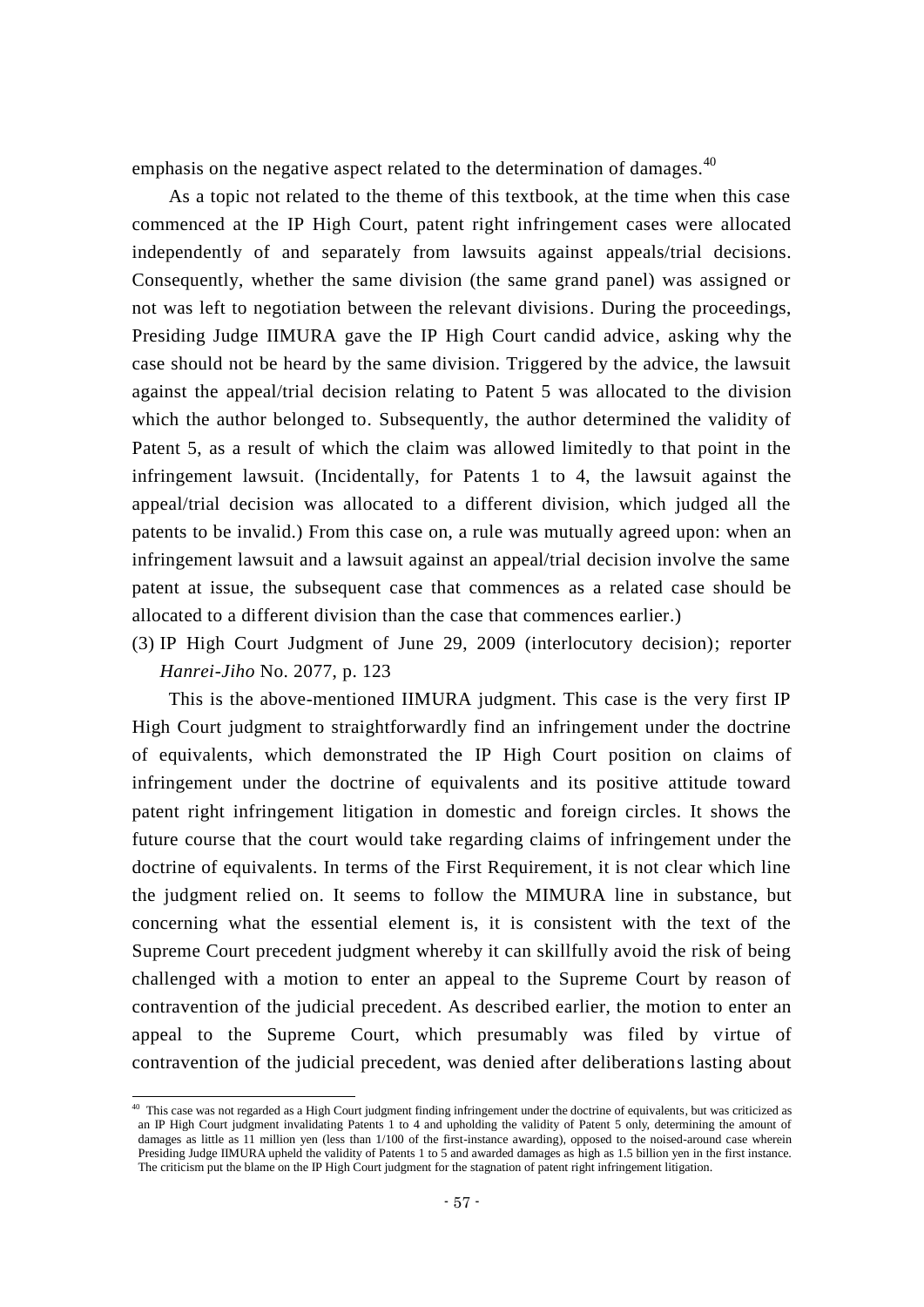half a year.

(4) IP High Court Judgment of March 28, 2011 (Case No. 2010(Ne)10014), NAKANO Court (the First Division under the Chief Judge of the IP High Court), relating to a patented invention for a manhole cover

The first-instance Osaka District Court judgment turned down the claim of infringement under the doctrine of equivalents. The NAKANO Court found that the alleged product constituted an infringement under the doctrine of equivalents, and ordered an injunction and payment of damages. The first-instance judgment (pronounced on January 21, 2010; Case No. 2008(Wa)16194, Presiding Judge YAMADA Yozo) turned down the allegation of infringement under the doctrine of equivalents on the grounds that the First Requirement was not met, which obviously follows NISHIDA's approach, and to that extent is not erroneous:

"The shape of the concavely-curved surface parts of the receiving frame is the major basis for the subject-matter invention, and it cannot be held that the shape of the concavely-curved surface parts is not a characteristic element constituting the core of the technical idea of the subject-matter invention."

On the other hand, the NAKANO Court judgment holds: The subject-matter invention consists of convexly-curved surface parts and concaved parts without use of inner fringes. The defendant's product B does not have concavely-curved surface parts either, but can put the cover body into the receiving frame smoothly by means of a constitution similar to that of the subject-matter invention. In the subject-matter invention, the "concavely-curved surface parts" are not the essential element. This approach to determine whether or not the First Requirement is met (finding "is not the essential part") is the same technique as in the hollow golf club head case.

Chief Judge NAKANO, after this finding, rejected the plaintiff's claim for infringement under the doctrine of equivalents only on the grounds that the Fifth Requirement is not met in the judgment of March 31, 2010 on Case No. 2009(Ne)10038. Admittedly those are different cases, but it seems that the IP High Court as a whole is changing more drastically with the coming of 2011.

## **5 Expectations for Japanese Judges on the Issue of Infringement under the Doctrine of Equivalents**

Not in a narrow sense limited to judges and to the doctrine of equivalents, we must have a full understanding of each case and the text of the judgment in its entirety in order to understand the Supreme Court precedent. To pick up and interpret part of the text with specific relevance to a topic of interest is not the right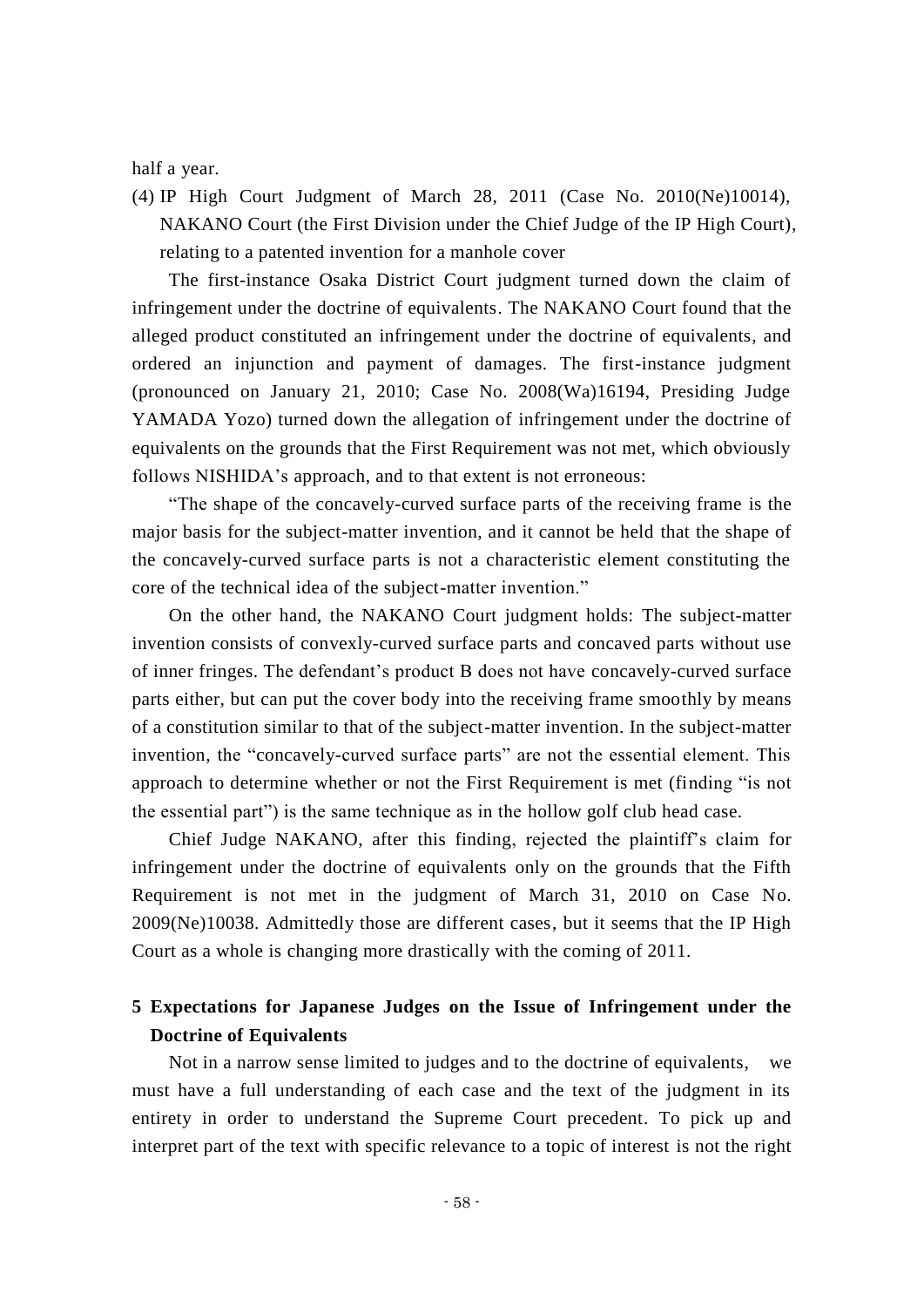way. Through understanding the rationale of the claim of infringement under the doctrine of equivalents, a judge must easily realize that it is not right to feel safe by clearing the issue of whether or not an infringement can be found under the doctrine of equivalents only in terms of the First Requirement, thereby dismissing the plaintiff's claim.

The author suggests that Japanese judges stop their conventional approach to the First Requirement in comparison with the characteristic elements of an invention literally described in claim(s) at the beginning of proceedings. Instead, they must start by determining whether or not an infringement can be found under the doctrine of equivalents, mainly in light of the Second Requirement and the Third Requirement, and then move to determine whether or not the First Requirement is met, using nearly the same approach as in the USA and Germany.

The author is pleased to see the IP High Court entering a new era where they matter-of-factly find infringements under the doctrine of equivalents if the requirements are met. Under the 2011 revision of the Patent Act, cases where an appeal/trial decision for invalidation of the patent right exercised is rendered and becomes final after the judicial ruling for damages becomes final cannot be claimed as a cause for retrial. Prior to the revision, a judge was concerned when rendering a judgment for the claim that the patent will be invalidated after all in a demand for a trial for invalidation before the JPO—and that it would be very likely that the judgment will be rescinded in a retrial. Now, a judge feels free of such concern when rendering a judgment in favor to the right holder, which will eventually contribute to bringing the currently stagnant patent right infringement litigation back to health. What is more, if the doctrine of equivalents is properly applied to determine an infringement, patent right infringement litigation in Japan will be dramatically revitalized.

#### **VII. Grand Panel Cases**

#### **1. The Grand Panel System**

The grand panel system in patent litigation (Article 269-2 of the Code of Civil Procedure) was established together with the Technical Advisory System, etc. as part of the large-scale revision of the law related to IP litigation in 2003, but it has no direct bearing on the history of the Law for the Establishment of the IP High Court. The system also has nothing to do with the composition of the panel in a large-scale lawsuit newly prescribed under the new Code of Civil Procedure (Article 268, Article 269), which is of a different nature in substance.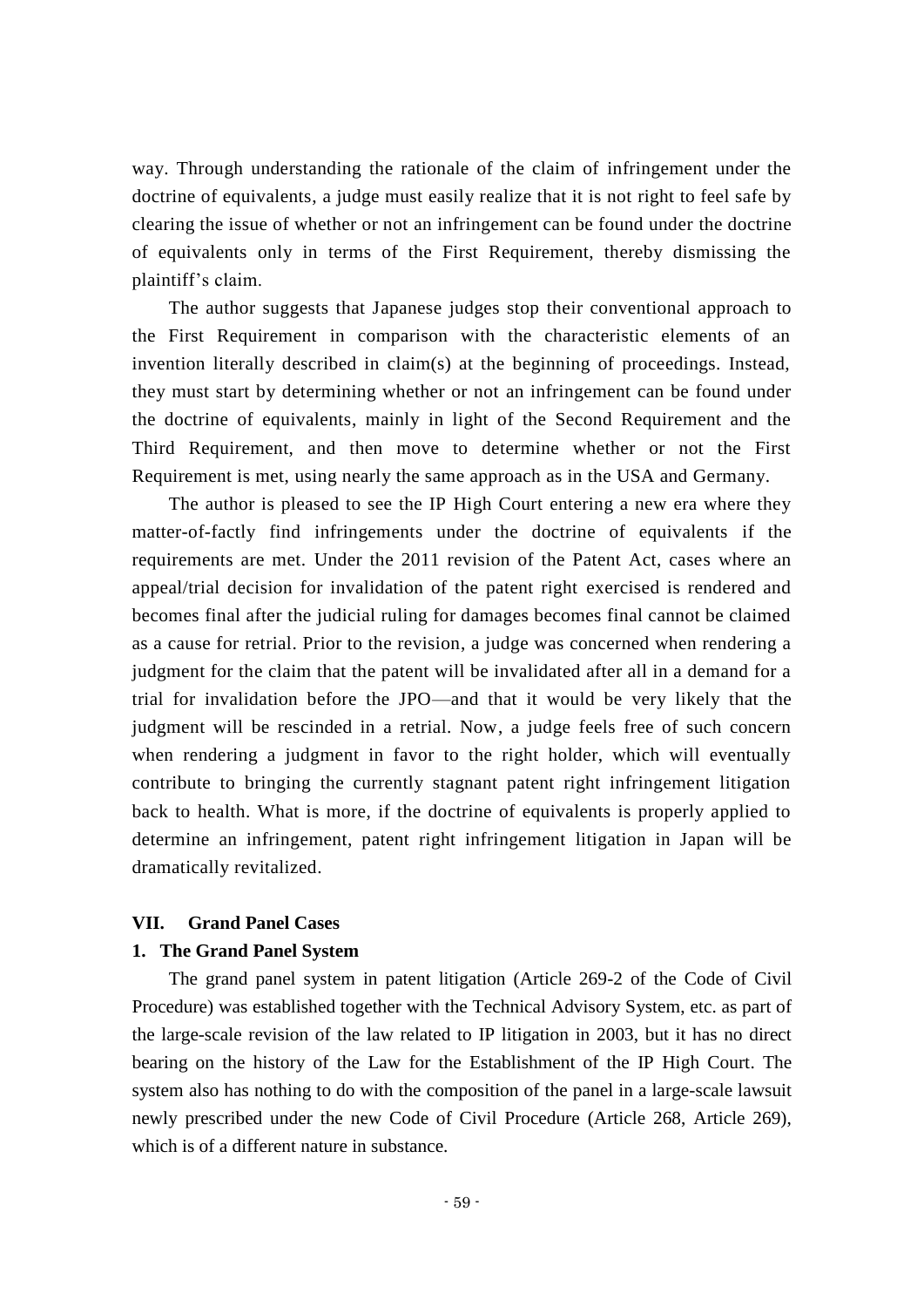To meet the request from industry to systematically form reliable rules and ensure foreseeability for judicial decisions at a high court level without the need to wait for the Supreme Court decision, a grand panel system was established wherein a grand panel of five judges hear and hand down judgments on lawsuits against appeal/trial decisions and civil appeals exclusively related to patent and other IP rights (except that trademark right and copyright cases may not be heard by a grand panel) (Article 310-2 of the Code of Civil Procedure).

#### **2. Grand Panel Judgments Pronounced**

The following grand panel cases were disposed of with the following judgments:

(1) The Case of Japanese Word Processing Software "*Ichitaro*" (Judgment of September 30, 2005; reporter: *Hanrei-Times* No. 1188, p. 191, and *Hanrei-Jiho* No. 1904, p. 47)

It was disputed whether the patent right was valid or not as the grounds for an alleged infringement. The first instance judged it not invalid, and affirmed the claim for an injunction. In the appeal brought before the grand panel court, the patent right was judged invalid based on a new cited example, and the claim for an injunction was dismissed.

(2) The Parameter Patent Case (Judgment of November 11, 2005; reporter: *Hanrei-Jiho* No. 1911, p. 48, and *Hanrei-Times* No. 1192, p. 164)

In this action for rescinding the appeal/trial decision maintaining the rejection/refusal decision, the validity of the so-called parameter patent was in dispute. The grand panel court affirmed the JPO's appeal/trial decision, maintaining the rejection/refusal decision and dismissing the plaintiff (applicant)'s action.

(3) The Action for Injunctive Relief against the Sale of Recycled Ink Tank Product (Judgment of January 31, 2006; reporter: *Hanrei-Times* No. 1200, p. 90, and *Hanrei-Jiho* No. 1922, p. 30)

The issues were whether or not the act of the Defendant, a recycling company, refilling the plaintiff's used products with ink and selling them constituted an infringement of the patent right, and whether or not the patent right had been exhausted. The grand panel court found for an infringement of the plaintiff's patent right and granted the plaintiff's claim for an injunction, as opposed to the first-instance judgment.

(4) The Solder Resist ("Excluding Claims") Case (Judgment of May 30, 2008; reporter: *Hanrei-Jiho* No. 2009, p. 47, and *Hanrei-Times* No. 1290, p. 224)

The judgment determines that the correction that revised the initial claims into "excluding claims" can be deemed to have been made "within the scope of matters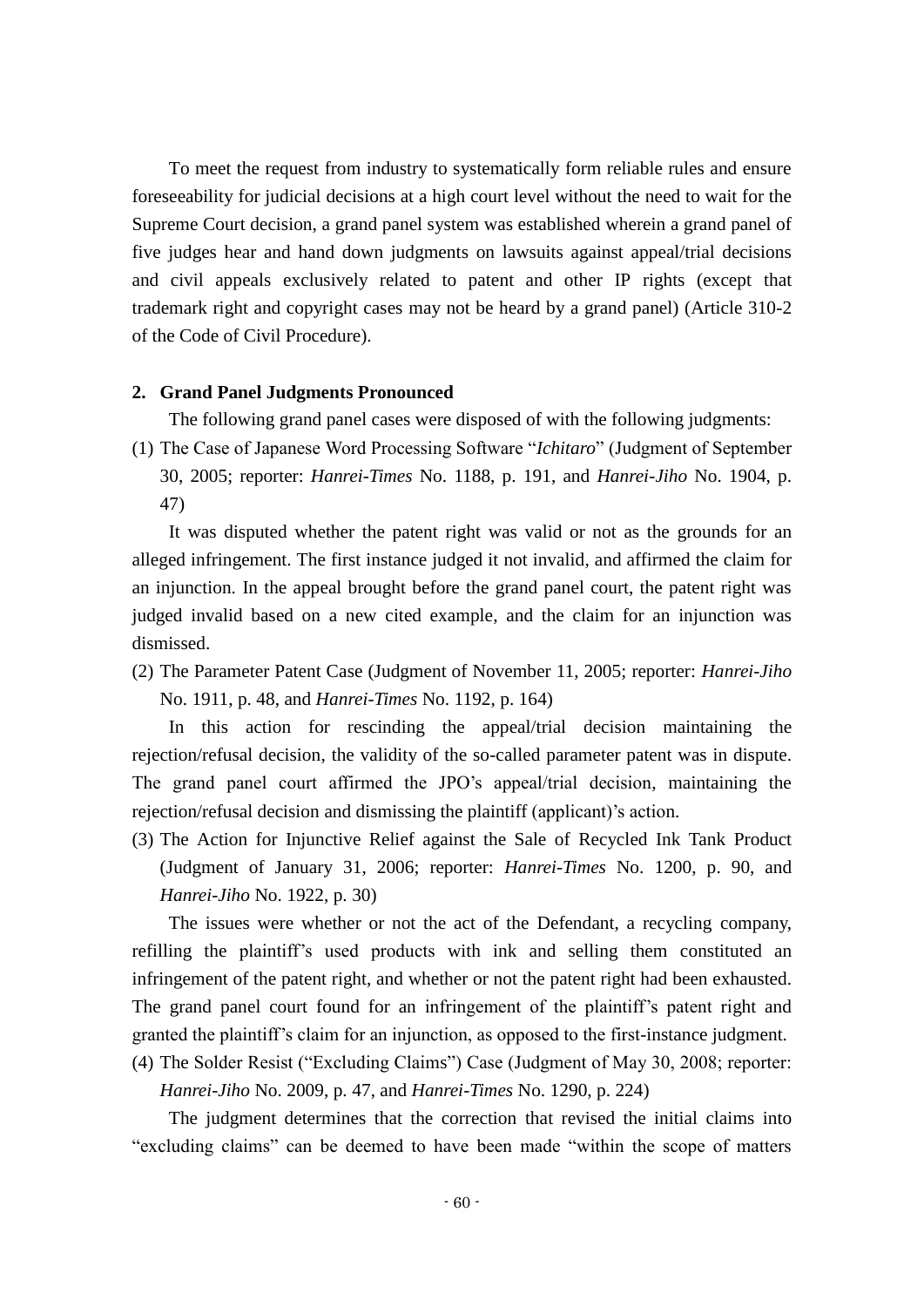stated in the specification or drawings" as long as such correction can be found not to be adding any new technical matters to the technical matters in the statements in the specification or drawings.

(5) The Pravastatin Sodium (Product-by-Process Claim) Case (Judgment of January 27, reporter: *Hanrei-Jiho* No. 2144, p. 51)

The judgment allows for circumstances wherein it is impossible or difficult to directly specify the structure or feature of a patented chemical product, but concerning the relevant patented chemical product, the patent was judged invalid since it was possible to specify the structure or feature.

#### **3. Judges Assigned to Grand Panel Cases**

The Code of Criminal Procedure provides that the judicial body of a grand panel case consists of five judges belonging to the IP High Court, and a grand panel case is allocated to an ad-hoc division. However, such ad-hoc division does not occupy physical space in the IP High Court, and nor is it staffed with full-time judges and court clerks. For the purpose of allocating judiciary affairs, all the judges including the Chief Judge belonging to the IP High Court (eighteen in total) are deployed under an ad-hoc division.

According to the internal rules on the operation of the Grand Panel System, unless it is inconvenient for him/her, the Chief Judge is the supervising judge of an ad-hoc division, and serves office as the presiding judge (as well as the presiding judge in the First Division), while the remaining four judges are comprised of supervising judges or associate judges (usually the first on the list of associate judges) in the other three Divisions (the Second to Forth Divisions with four associate judges, respectively), with an associate judge also acting as the head judge.

In a grand panel case, deliberations on the reasons and conclusion are, as a matter of course, conducted by a grand panel of five judges. Each member judge is called for to discuss sufficiently with non-member judges in the same division in preparation for grand panel deliberation, and the grand panel as a whole organizes a workshop to study the case with the attendance of two judges representing each division (one from the First Division under the Chief Judge) at any time whenever necessary. Note that even if a member judge is called for to discuss with non-member judges in the same division in preparation for grand panel deliberation, no member judge of a grand panel is bound by the opinions of non-member judges in the same division, nor by the majority opinion of the plenary workshop. It is taken for granted under the law that a member judge must form his/her own opinion in reference to the opinions of other judges.